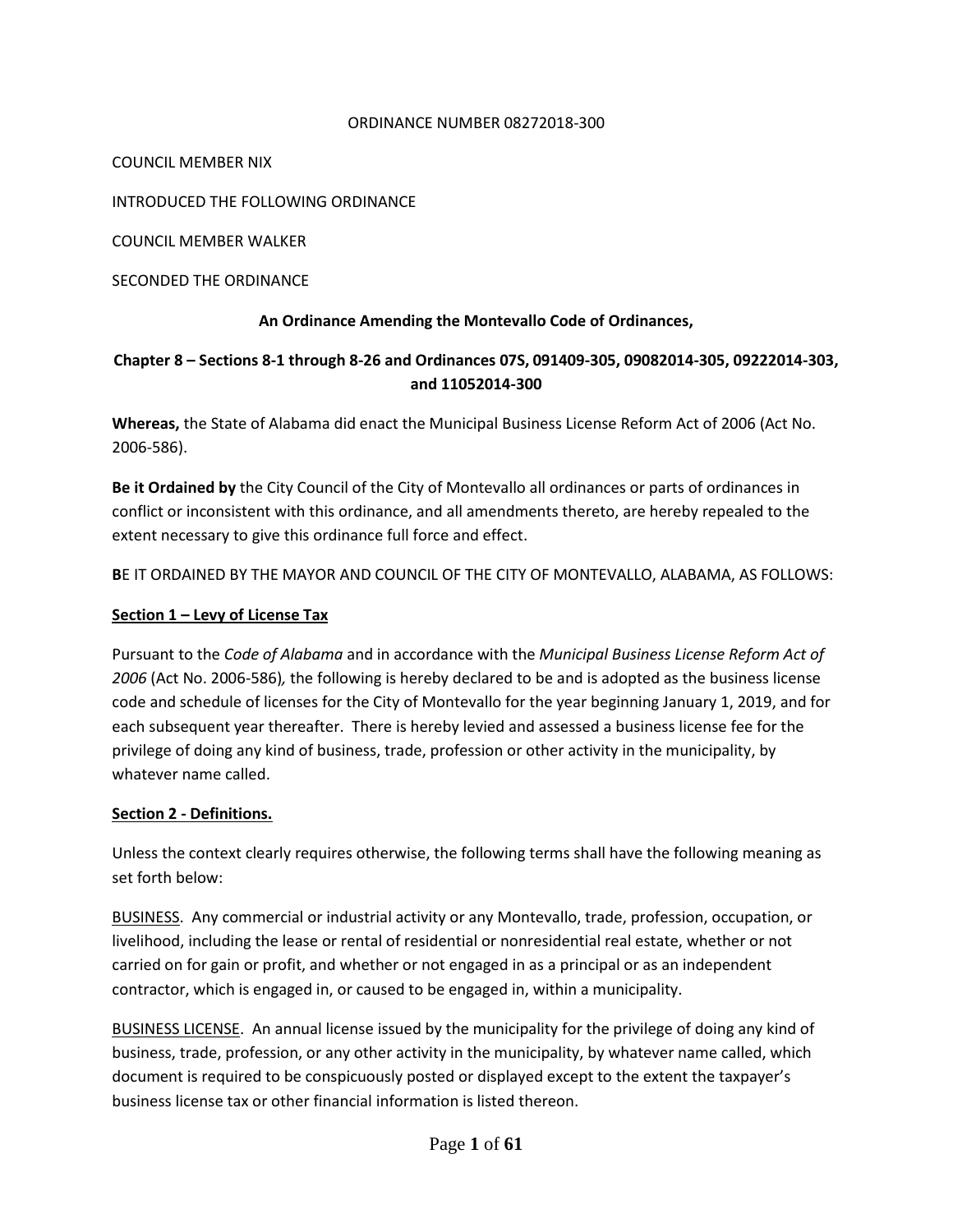BUSINESS LICENSE REMITTANCE FORM. Any business license return, renewal reminder notice, or other writing on which the taxpayer calculates the business license tax liability for all or part of the license year and remits the amount so calculated with the form.

CITY. The City of Montevallo, Alabama

DEPARTMENT or DEPARTMENT OF REVENUE. The Alabama Department of Revenue, as created under Section 40-2-1 et seq.

DESIGNEE. An agent or employee of the municipality authorized to administer or collect, or both the municipality's business license taxes, which may include another taxing jurisdiction, the Department of Revenue, or a "private auditing or collecting firm" as defined in Section 40-2A-3 of the *Code of Alabama*.

GROSS RECEIPTS. The measure of any and all receipts of a business from whatever source derived, to the maximum extent permitted by applicable laws and constitutional provisions, to be used in calculating the amount due for a business license. Provided, however, that:

(a) Gross receipts shall not include any of the following taxes collected by the business on behalf of any taxing jurisdiction or the federal government: All taxes which are imposed on the ultimate consumer, collected by the taxpayer and remitted by or on behalf of the taxpayer to the taxing authority, whether state, local or federal, including utility gross receipts levied pursuant to Article 3, Chapter 21, Title 40; license taxes levied pursuant to Article 2, Chapter 21, Title 40; or reimbursements to professional employer organizations of federal, state or local payroll taxes or unemployment insurance contributions; but no other deductions or exclusions from gross receipts shall be allowed except as provided in this article.

(b) A different basis for calculating the business license may be used by the municipality with respect to certain categories of taxpayers as prescribed in Section 11-51-90B.

(c) For a utility or other entity described in Section 11-51-129, gross receipts shall be limited to the gross receipts derived from the retail furnishing of utility services within the municipality during the preceding year that are taxed under Article 3 of Chapter 21 of Title 40, except that nothing herein shall affect any existing contract or agreement between a municipality and a utility or other entity. The gross receipts derived from the furnishing of utility services shall not be subject to further business license taxation by the municipality.

(d) Gross receipts shall not include dividends or other distributions received by a corporation, or proceeds from borrowing, the sale of a capital asset, and the repayment of the principal portion of a loan, the issuance of stock or other equity investments, or capital contributions, or the undistributed earnings of subsidiary entities.

HOME OCCUPATION. A business conducted entirely within the business owner's home and approved for operation by the city planning department.

LICENSE FORM. Any business license application form, renewal reminder notice, business license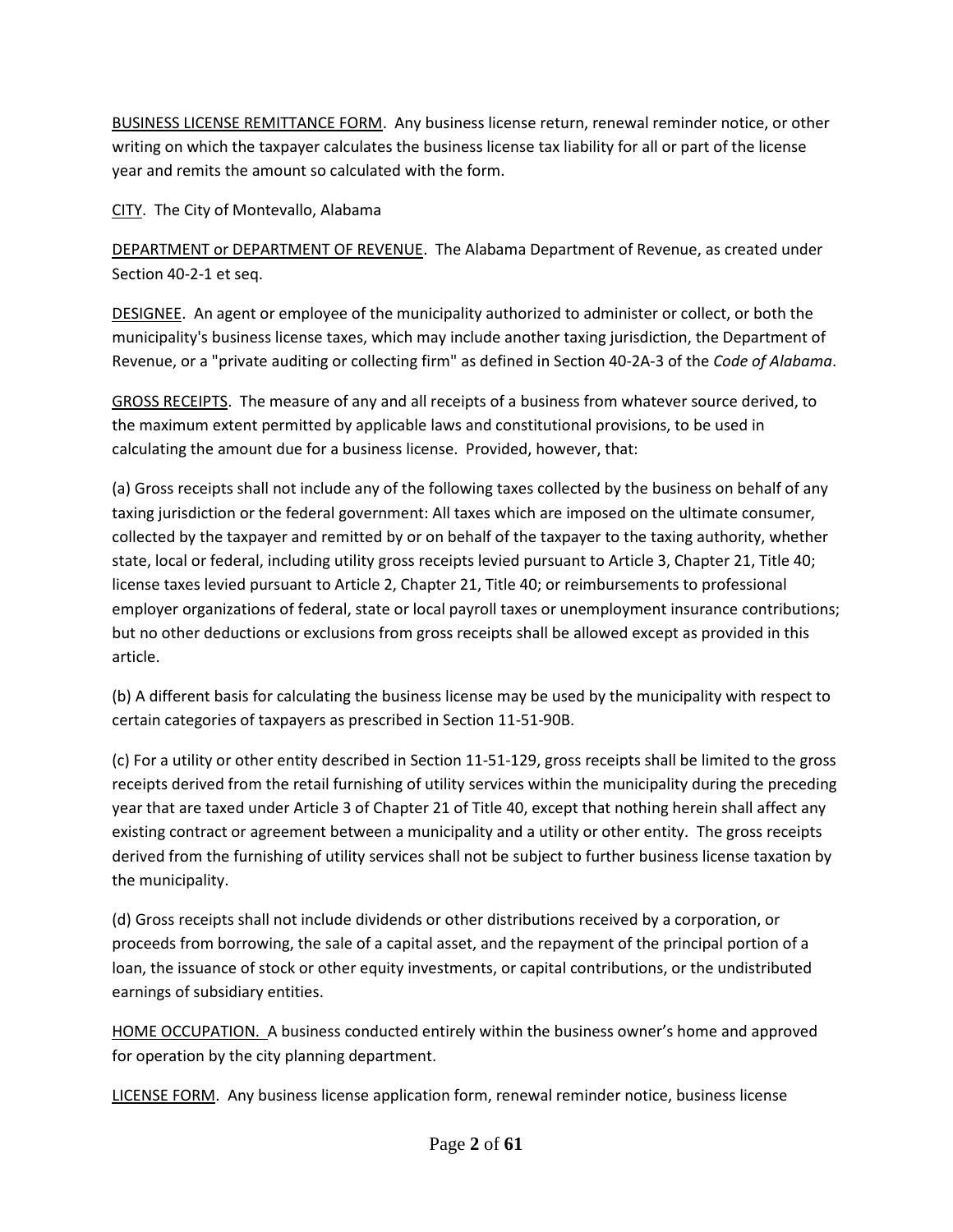remittance form, or business license return by whatever name called.

LICENSE OFFICER or MUNICIPAL LICENSE OFFICER. The municipal employee charged by the municipality with the primary responsibility of administering the municipality's business license tax ordinance and related matters thereto.

LICENSE YEAR. The calendar year.

MUNICIPALITY. For purposes of this ordinance, the terms "City" and "Municipality" shall be synonymous. The term shall also include the city's police jurisdiction, where the business license tax is levied in the police jurisdiction.

PERSON. Any individual, association, estate, trust, partnership, limited liability company, corporation, or other entity of any kind, except for any nonprofit corporation, including those formed under the laws of Alabama which is operated to enable municipalities that become members of such nonprofit corporation to finance or refinance capital projects and related undertakings, on a cooperative basis, and whose board of directors or other governing body consists primarily of elected officials of the municipality.

TAXING JURISDICTION. The City of Montevallo, Alabama or the Department of Revenue acting as agent on behalf of the City or such other designee appointed by the City pursuant to Section 11-51-180 et seq., or other applicable law as the context requires.

TAXPAYER. Any person subject to or liable under this chapter for any business license tax; any person required to file a return with respect to, or pay or remit the business license tax levied under this chapter or to report any information or value to the taxing jurisdiction; or any person required to obtain, or who holds any interest in, any business license issued by the taxing jurisdiction; or any person that may be affected by any act or refusal to act by the taxing jurisdiction under this chapter, or to keep any required by this chapter.

TRANSIENT DEALER. All persons, agents and solicitors, who have no fixed place of business within the City of Montevallo or who have a fixed place of business in the City of Montevallo for less than ninety days and who engage or conduct within the corporate limits of the City either in one locality or in traveling from place to place, a temporary or transient business of selling or soliciting orders for the sale of goods, wares or merchandise with the intention of continuing in said business in said City for a period of not more than thirty (30) days, and have written permission from the owner of real property or the owner's authorized agent to rent, lease, use or occupy, either in whole or in part, for the purpose of carrying on such business use, any room, building, area within any municipal building or other public or privately-owned building, any lot or parcel of land, any motor vehicle including trucks and semi-trailers for the exhibition and sale of such goods, wares and merchandise other than the sale of unprocessed agricultural produce grown by the seller. Agents are required to notify the police department of the area, date, and times of activities. Activities shall be conducted from dawn to dusk only. Conduct of business is subject to zoning regulations. Exempt from this ordinance are bona fide and commonly recognized charitable or religious organizations, shopping mall associations or corporations, located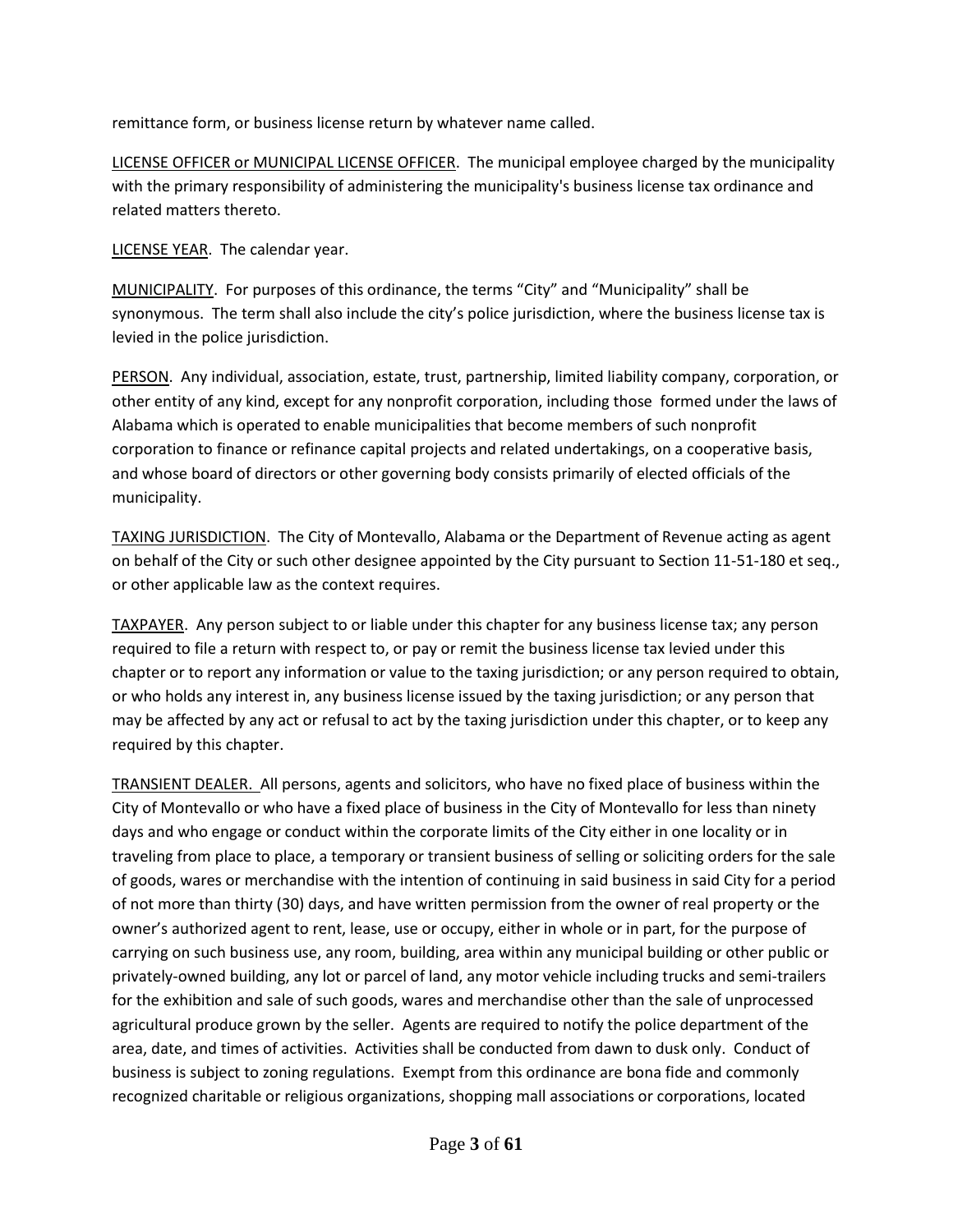within the City of Montevallo and City approved functions. Applicant must have a valid State of Alabama license with tax identification number.

U.S.C. The applicable title and section of the United States Code, as amended from time to time.

OTHER TERMS. Other capitalized or specialized terms used in this ordinance, and not defined above, shall have the same meanings ascribed to them in Sections 40-2A-3 and 11-51-90 et.seq. of the *Code of Alabama*, unless the context therein otherwise specifies.

### **Section 3 - License term; minimums**.

The license term and the minimum amount for a business license are as follows:

(i) *Full Year*. Every person who commences business before the first day of July shall be subject to and shall pay the annual license for such business in full.

(ii) *Half Year*. Every person who commences business on or after July 1st, shall be subject to and shall pay one-half (1/2) the annual license for such business for that calendar year.

(iii) *Annual Renewal*. Except as provided in subsections (i) or (ii), the business license shall be renewed annually on or before the 15th day of February each year.

(iv) If the due date for payment of any business license falls on a weekend or a holiday recognized by the municipality from time to time, the due date shall automatically be extended until the next business day.

(v) Insurance company annual license renewals shall be renewed in accordance with Section 11-51-122 of the *Code of Alabam*a which states that each year, each insurance company shall furnish the municipality a statement in writing duly certified showing the full and true amount of gross premiums received during the preceding year and shall accompany such statement with the amount of license tax due according to the licensing schedule. Failure to furnish such statement or to pay such sum shall subject the company and its agents to those penalties as prescribed for doing business without a license as provided for in the municipal code.

(vi) On or before December 31 of each year, a renewal reminder shall be mailed to each licensee that purchased a business license during the current year. Said renewal notice shall be mailed via regular U.S. mail to the licensee's last known address of record with the municipality. Licensees are required to furnish the municipality any address changes for their business prior to December 1st in order for them to receive their notice.

(vii) Business license **renewal payments received by the municipality shall be applied to the current renewal only when any and other debts the licensee owes to the municipality are first paid in full**. No business license shall be issued if the current renewal payment does not meet said prior obligations and the current renewal. Failure to pay such sums shall subject the licensee and its agents to those penalties as prescribed for doing business without a license provided for in the municipal code.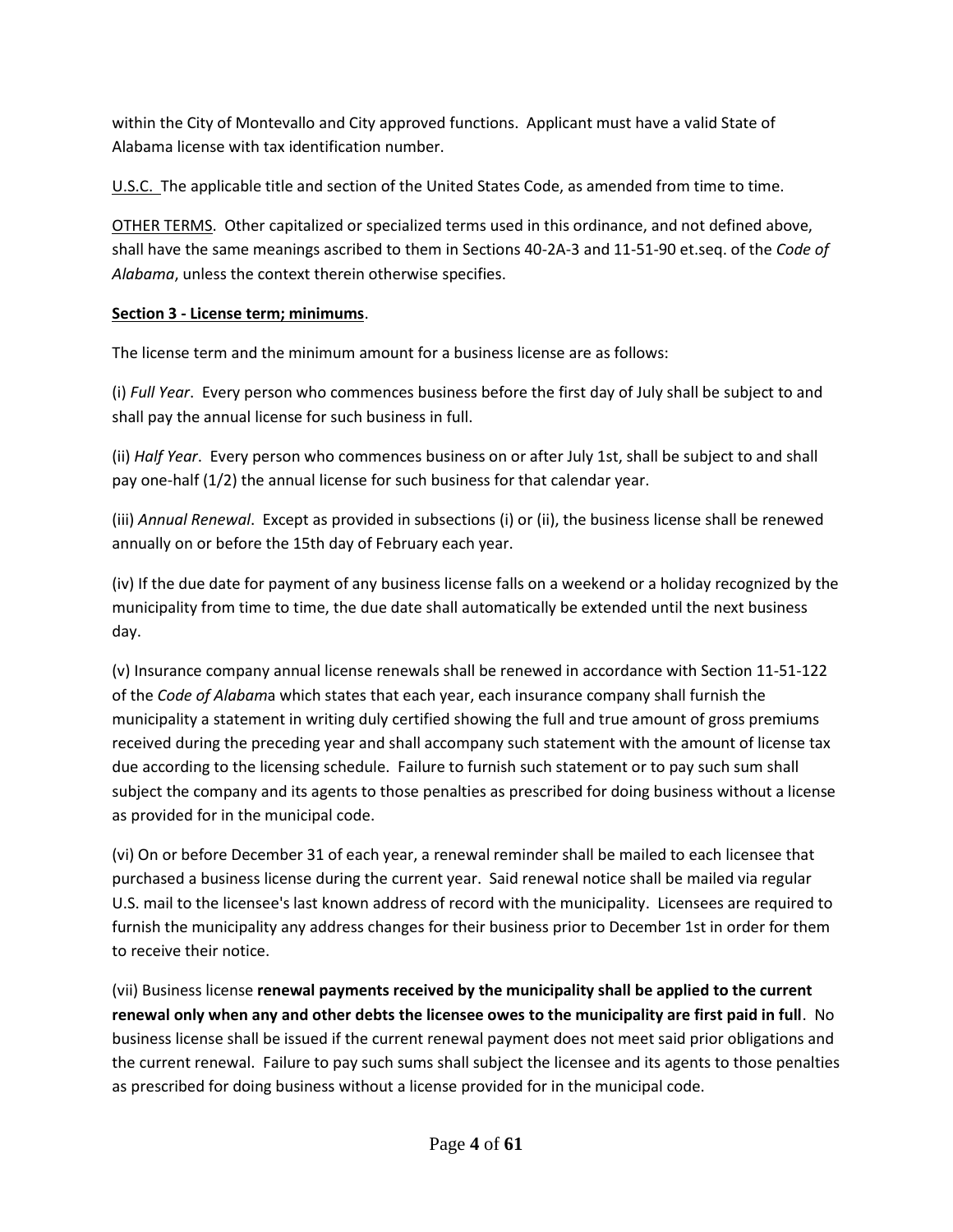#### **Section 4 - License shall be location specific**.

(a) For each place at which any business is carried on, a separate license shall be paid, and any person desiring to engage in any business for which a license is required shall designate the place at which business is carried on, and the license to be issued shall designate such place, and such license shall authorize the carrying on of such business only at the place designated.

(b) Every person dealing in two or more of the articles, or engaging in two or more of the businesses, vocations, occupations or professions scheduled herein, shall take out and pay for a license for each line of business.

(c) A taxpayer subject to the license authorized by this ordinance that is engaged in business in other municipalities may account for its gross receipts so that the part of its gross receipts attributable to its branch offices will not be subject to the business license imposed by this ordinance. To establish a bona fide branch office, the taxpayer must demonstrate proof of all following criteria:

(i) The taxpayer must demonstrate the continuing existence of an actual facility located outside the police jurisdiction in which its principal business office is located, such as a retail store, outlet, business office, showroom, or warehouse, to which employees and/or independent contractors are assigned or located during regular normal working hours.

(ii) The taxpayer must maintain books and records, which reasonably indicate a segregation or allocation of the taxpayer's gross receipts to the particular facility or facilities.

(iii) The taxpayer must provide proof that separate telephone listings, signs, and other indications of its separate activity are in existence.

(iv) Billing and/or collection activities relating to the business conducted at the branch office or offices are performed by an employee or other representative, of the taxpayer who has such responsibility for the branch office.

(v) All business claimed by a branch office or offices must be conducted by and through said office or offices.

(vi) The taxpayer must supply proof that all applicable business licenses with respect to the branch office or offices have been issued.

(d) Nothing herein shall be construed as exempting businesses from payment of a license on the basis of a lack of physical location.

### **Section 5 - Restriction on transfer of license**.

No license shall be transferred except with the consent of the council or other governing body of the municipality or the director of finance or other chief revenue officer or his or her designee, and no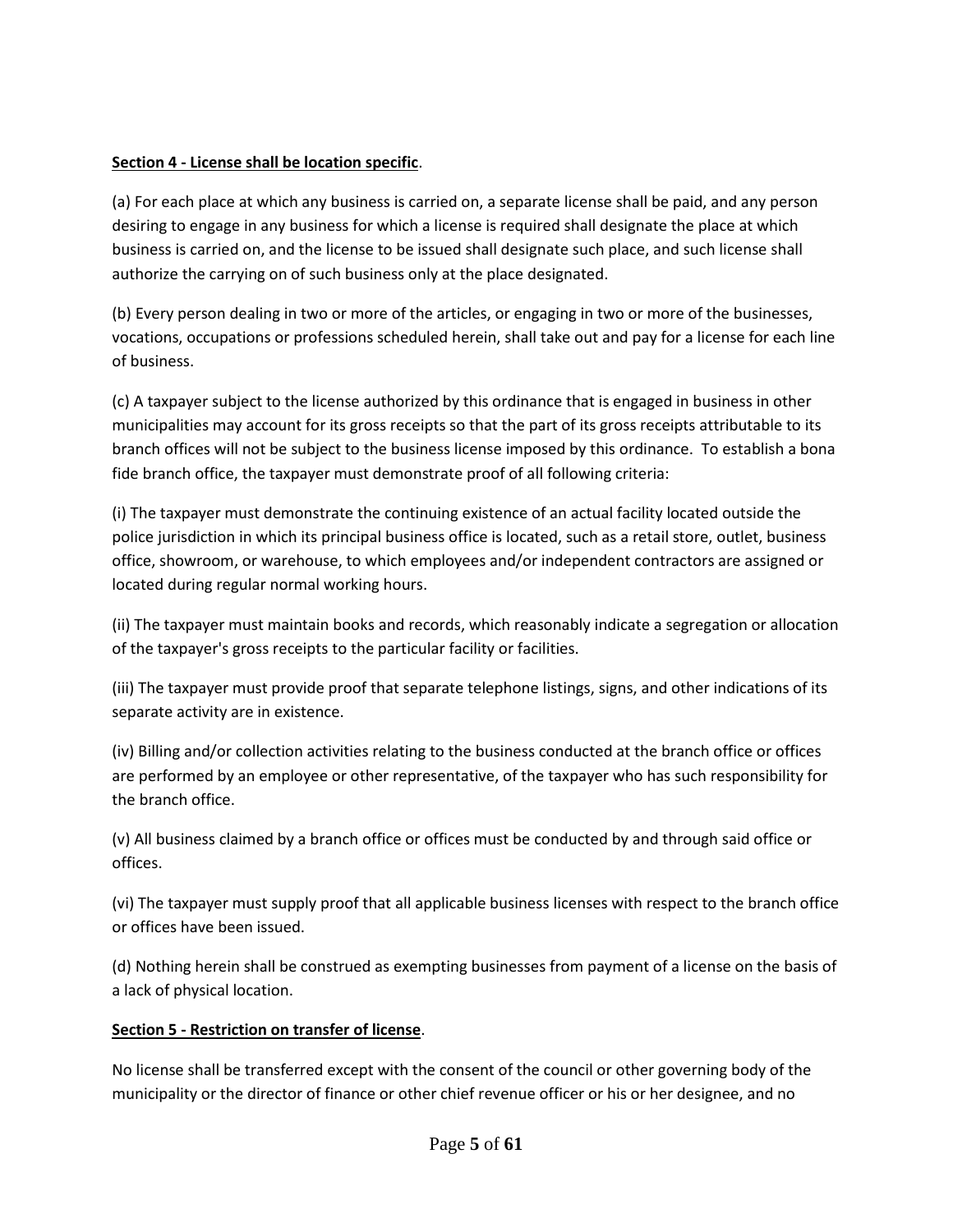license shall be transferred to reflect a physical change of address of the taxpayer within the municipality more than once during a license year and never from one taxpayer to another. Provided that a mere change in the name or ownership of a taxpayer that is a corporation, partnership, limited liability company or other form of legal entity now or hereafter recognized by the laws of the State of Alabama shall not constitute a transfer for purposes of this chapter, unless:

(1) The change requires the taxpayer to obtain a new federal employer identification number or Department of Revenue taxpayer identification number

or;

(2) In the discretion of the municipality, the subject license is one for the sale of alcoholic beverages. Nothing in this section shall prohibit a municipality from requiring a new business license application and approval for an alcoholic beverage license.

# **Section 6 - Unlawful to do business without a license**.

It shall be unlawful for any person, taxpayer, or agent of a person or taxpayer to engage in businesses or vocations in the municipality for which a license is required without first having procured a license. A violation of this division of the ordinance passed hereunder fixing a license shall be punishable by a fine not to exceed the sum of five hundred (\$500) for each offense, and if a willful violation, by imprisonment, not to exceed six months, or both, at the discretion of the court trying the same. Each day shall constitute a separate offense.

### **Section 7 - License must be posted**.

Every license shall be posted in a conspicuous place, where said business, trade or occupation is carried on, and the holder of the license shall immediately show same to the designee of the municipality upon being requested so to do.

### **Section 8 - Duty to file report**.

(a) It shall be the duty of every person subject to such license tax to render to the municipality on such forms as may be required, a sworn statement showing the total business done, amount of sales, gross receipts and gross sales, stock, value of furniture and other equipment, capital invested, number of helpers or employees, amount of space occupied, or other factor described in the schedule, one or several, as the case may require, for the ascertainment of the classification of such person for license taxation purposes and the correct amount of license tax to which he is subject.

(b) If the municipality determines that the amount of business license tax reported on or remitted with any business license remittance form is incorrect, if no business license remittance form is filed within the time prescribed, or if the information provided on the form is insufficient to allow the taxing jurisdiction to determine the proper amount of business license tax due, the municipality shall calculate the correct amount of the tax based on the most accurate and complete information reasonably obtainable and enter a preliminary assessment for the correct amount of business license tax, including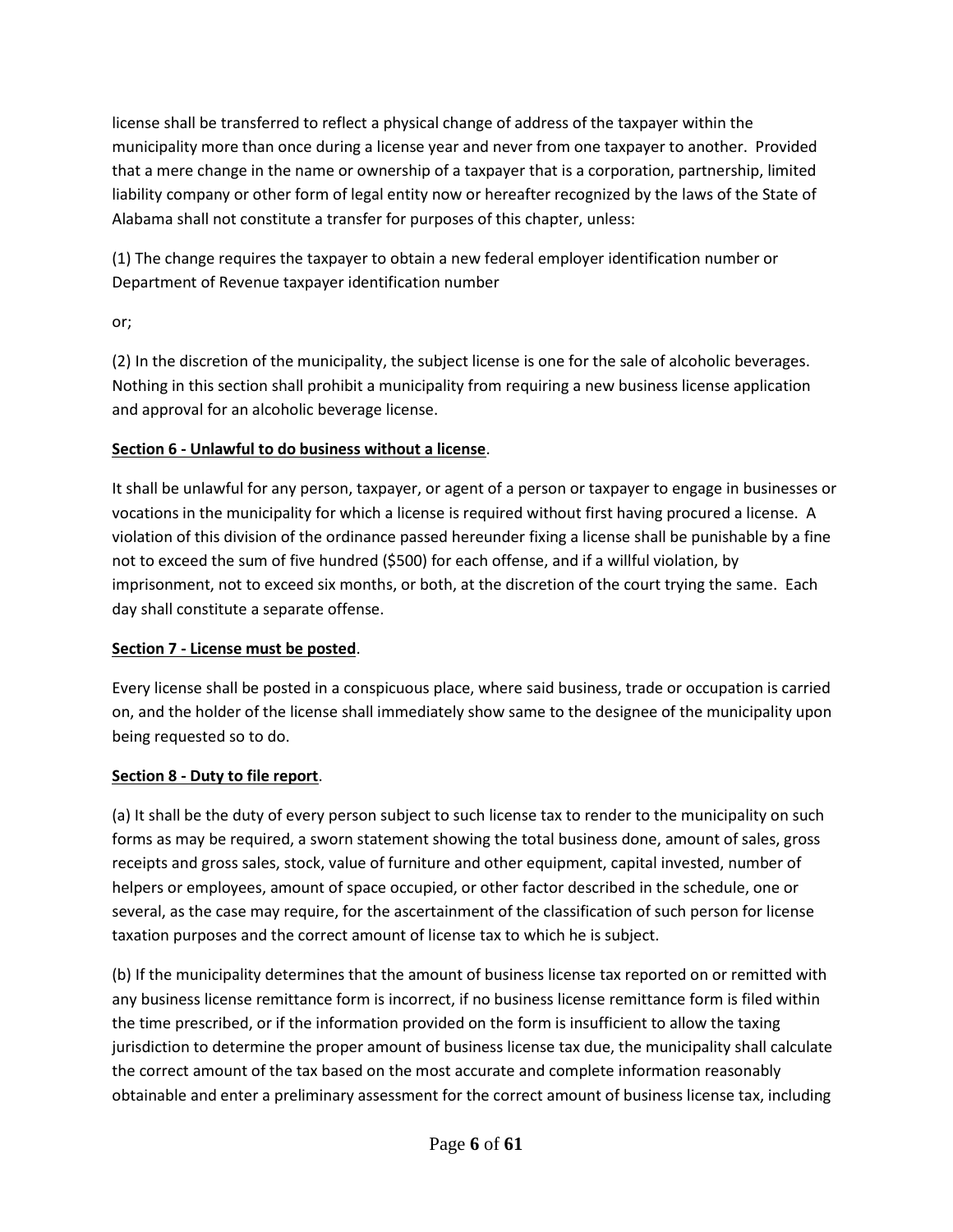any applicable penalties.

(c) The municipality shall promptly mail a copy of any preliminary assessment to the taxpayer's last known address by either first class U.S mail or certified U.S mail with return receipt requested, or, in the sole discretion of the municipality, deliver the preliminary assessment to the taxpayer by personal delivery.

(d) If the amount of business license tax remitted by the taxpayer is undisputed by the municipality, or if the taxpayer consents to the amount of any deficiency or preliminary assessment in writing, the municipality shall enter a final assessment for the amount of the tax due, plus any applicable penalty.

(e) (1) If a taxpayer disagrees with a preliminary assessment as entered by the taxing jurisdiction, the taxpayer shall file a petition for review with the municipal license officer within 30 days from the date of entry of the preliminary assessment setting out the specific objections to the preliminary assessment. If a petition for review is timely filed, the license officer of the municipality shall schedule a conference with the taxpayer for the purpose of allowing the taxpayer or its representatives and the representatives of the municipality to present their respective positions, discuss any omissions or errors, and to attempt to agree upon any changes or modifications to the assessment. The license officer shall issue findings of fact and law within 60 days following the conference, which shall promptly upon issuance be mailed or delivered to the taxpayer, consistent with the procedures set forth in subsection (d) above.

(2) If the taxpayer disagrees with the license officer's findings of fact and law, the taxpayer may appeal to the municipal governing body, by filing a notice of appeal with the municipal clerk within 30 days after the findings have been issued. The appeal shall be in writing and shall set forth in reasonable detail the grounds on which the taxpayer disagrees with the license officer's findings of fact and law.

(3) If a petition for review: (a.) is not timely filed, or (b.) is timely filed, and upon further review the license officer, or the administrative hearings officer or governing body of the municipality, as the case may be, determines that the preliminary assessment is due to be upheld in whole or in part, the taxing jurisdiction shall make the assessment final in the amount of business license tax due as computed by the taxing jurisdiction, with applicable penalty.

(4) A copy of the final assessment shall promptly be mailed to the taxpayer's last known address (i) by either first class U.S. mail or certified U.S. mail with return receipt requested in the case of assessments of business license tax of five hundred dollars (\$500.00) or less, or (ii) by certified U.S. mail with return receipt requested in the case of assessments of business license tax of more than five hundred (\$500.00). In either case, at the option of the taxing jurisdiction a copy of the final assessment may be delivered to the taxpayer by personal delivery.

(5) A taxpayer may appeal from any final assessment entered hereunder by the taxing jurisdiction by filing a notice of appeal, within 30 days from the date of entry of the final assessment, with the license officer, who shall promptly forward a copy of the notice of appeal and related documents to the administrative hearing officer appointed by the taxing jurisdiction to hear appeals of final assessments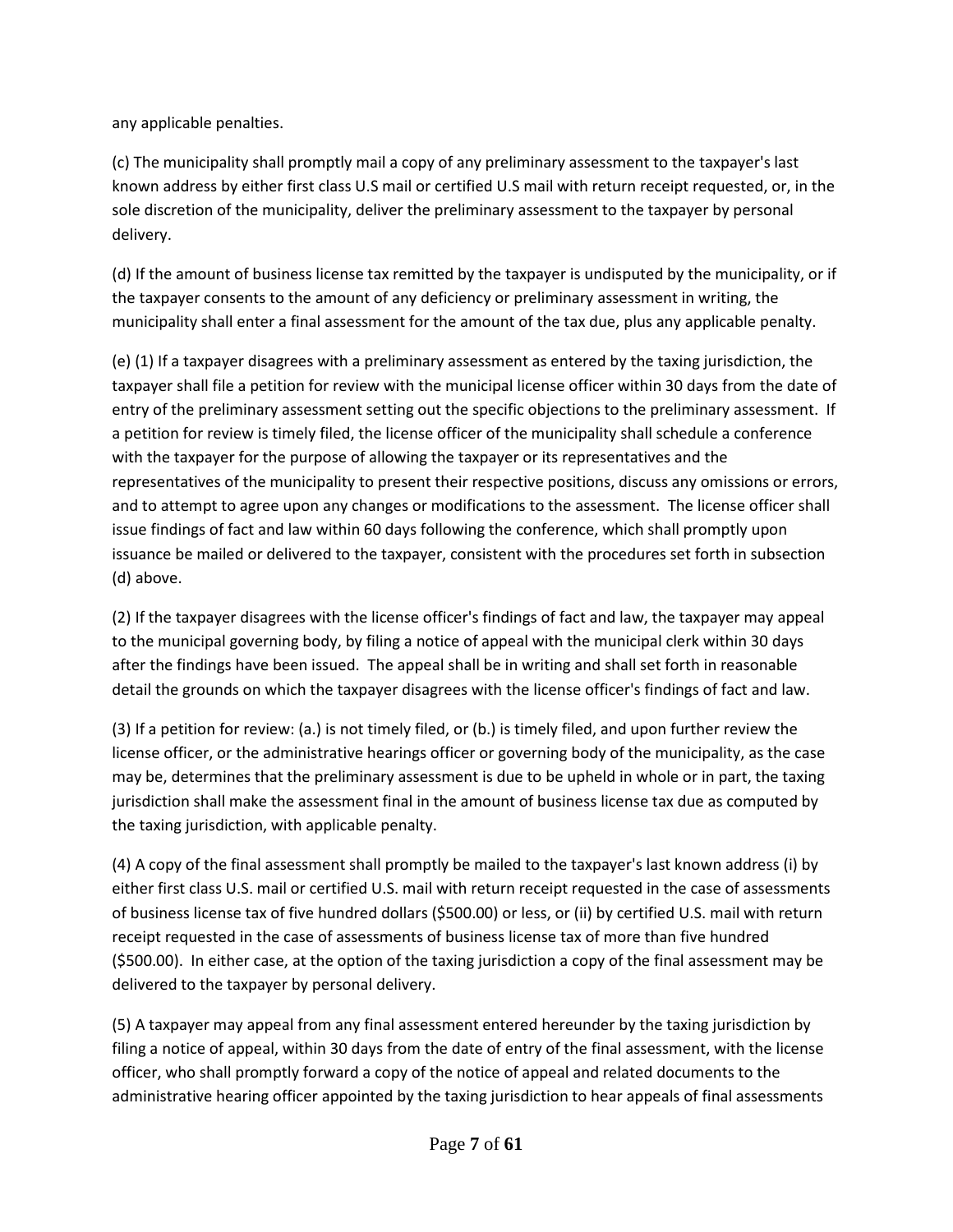of the municipality's sales, use, rental, and lodging taxes, as applicable, and business license taxes. The administrative hearing officer shall function in a manner similar to the Administrative Law Judge of the Department of Revenue and must be impartial and reasonably knowledgeable of the business license laws and the taxing jurisdiction's business license code or ordinances. The administrative hearing officer may be an employee of the taxing jurisdiction or otherwise, but in no event shall he or she charge or otherwise be compensated for his or her services in whole or in part based on the portion or amount of the final assessment that he or she determines should be upheld, or any similar contingency. No filing fee or supersedeas bond shall be required by the taxing jurisdiction for such appeals.

In lieu of the appeal under subdivision to the administrative hearing officer, and at the option of the taxpayer, the taxpayer may appeal from any final assessment hereunder to the circuit court of the county having jurisdiction over the municipality which issued or on whose behalf the final assessment was issued, by filing a notice of appeal within 30 days from the date of entry of the final assessment with both the municipal clerk of the municipality and the clerk of the circuit court. If the appeal is to the circuit court, and if the taxpayer is the appealing party, the taxpayer shall also, within the 30-day period allowed for appeal, either (a) pay the business license tax and any penalty shown as due on the final assessment, or (b) file a supersedeas bond with the clerk of the court in double the amount of the business license tax and any penalty shown as due on the final assessment, or in such amount as may be required by Section 40-2A-7, as amended from time to time. The supersedeas bond shall be executed by a surety company licensed and authorized to do business in Alabama and shall be conditioned to pay the final assessment and any court costs relating to the appeal. If the taxpayer is the appealing party and is able to show to the satisfaction of the clerk of the court that he or she has a net worth, on the basis of fair market value, of twenty thousand dollars (\$20,000) or less, including his or her homestead, and that the final assessment is equal to or less than the taxpayer's net worth, the taxpayer may file and prosecute the appeal without either paying the final assessment in full or posting a supersedeas bond. A taxpayer may appeal a final assessment to the circuit court, as provided herein, even though the taxpayer has paid the amount shown as due on the assessment prior to filing the appeal.

(6) The filing of the notice of appeal with both the municipal clerk of the municipality and the clerk of the circuit court in which the appeal is filed, as well as the payment of the final assessment in full or the filing of a supersedes bond when required above, are jurisdictional. If such prerequisites are not satisfied within the time provided for appeal, the appeal shall be dismissed for lack of jurisdiction. On appeal to the circuit court, the final assessment shall be prima facie correct, and the burden of proof shall be on the taxpayer to prove the assessment is incorrect.

(7) If a final assessment is reduced on appeal, any overpayment shall promptly be refunded to the taxpayer by the taxing jurisdiction to the extent allowed by Section 11-51-192.

(8) As provided by 11-51-191, no court shall have the power to enjoin the collection of any business license tax due on an assessment so appealed or to suspend the payment thereof.

(f) Either the taxpayer or the taxing jurisdiction may appeal to the circuit court from a final order issued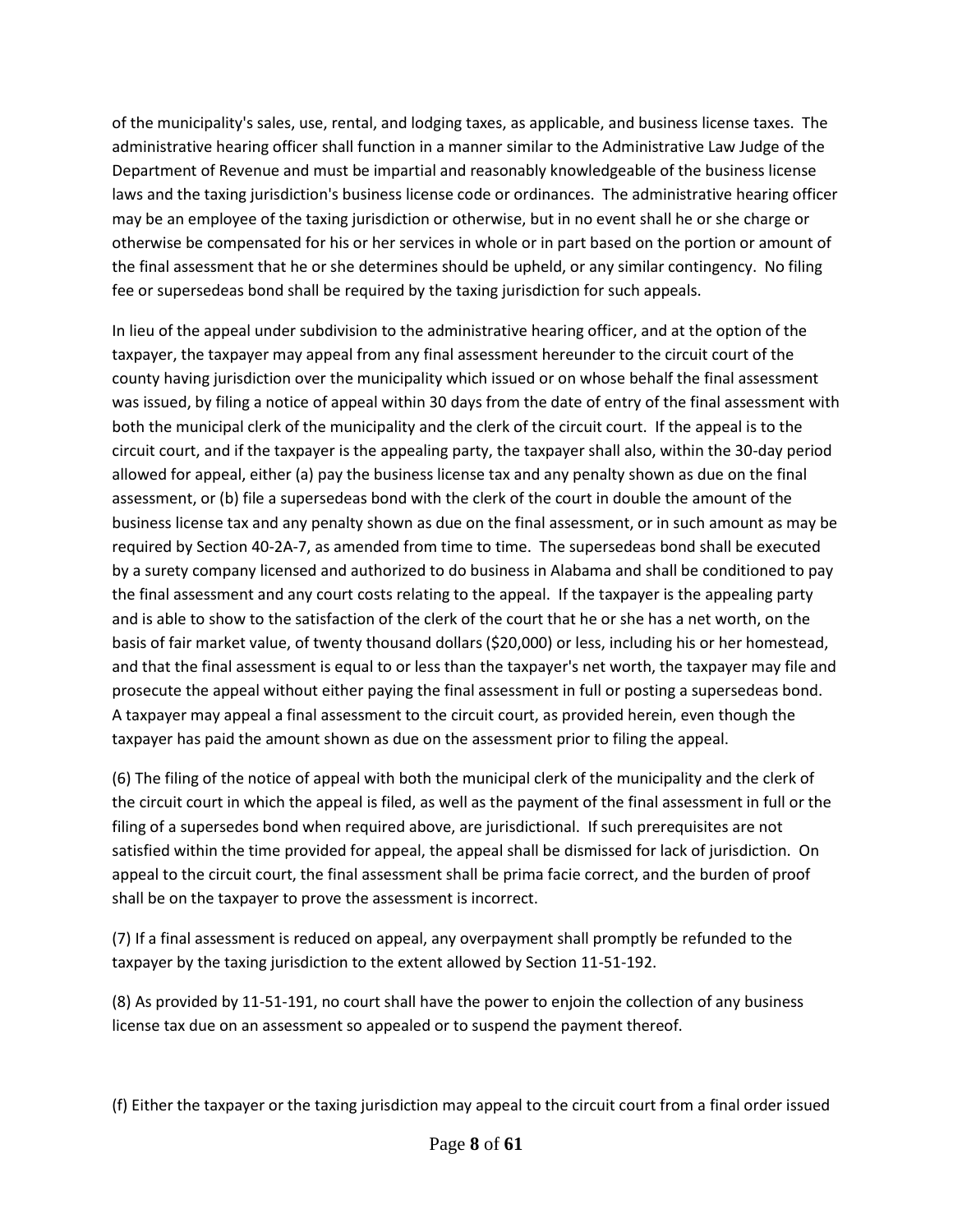by the administrative hearing officer by filing a notice of appeal with the administrative hearing officer and with the circuit court of the county having jurisdiction over the municipality which issued, or on whose behalf the final assessment was issued, within 30 days from the date of entry of the final order. The procedures, presumptions, and related matters and rules shall conform in all material respects to those applicable to appeals from final orders of the Department of Revenue's Administrative Law Division under Section 40-2A-9.

### **Section 9 - Duty to permit inspection and produce records**.

Upon demand by the designee of the municipality, it shall be the duty of all licensees to:

(a) Permit the designee of the municipality to enter the business and to inspect all portions of his place or places of business for the purposes of enabling said municipal designee to gain such information as may be necessary or convenient for determining the proper license classification, and determining the correct amount of license tax;

(b) To furnish information during reasonable business hours, at the licensee's place of

business, in the municipality or the police jurisdiction, all books of account, invoices, papers, reports and memoranda containing entries showing amount of purchases, sales receipts, inventory and other information from which the correct license tax classification of such person may be ascertained and the correct amount of license tax to which he is subject may be determined, including exhibition of bank deposit books, bank statements, copies of sales tax returns to the State of Alabama, copies of Alabama income tax returns and federal income tax returns.

#### **Section 10 - Unlawful to obstruct**.

It shall be unlawful for any person, or for any agent, servant or employee of such person, to fail or refuse to perform any duty imposed by this ordinance; nor shall any person, agent, servant or employee of such person obstruct or interfere with the designee of the municipality in carrying out the purposes of this ordinance.

#### **Section 11 - Privacy**.

(a) It shall be unlawful for any person connected with the administration of this ordinance to divulge any information obtained by him/her in the course of inspection and examination of the books, papers, reports and memoranda of the taxpayer made pursuant to the provisions of this ordinance, except to the mayor, city clerk, the municipal attorney or others authorized by law to receive such information described herein.

(b) It shall be unlawful for any person to print, publish, or divulge, without the written permission or approval of the taxpayer, the license form of any taxpayer or any part of the license form, or any information secured in arriving at the amount of tax or value reported, for any purpose other than the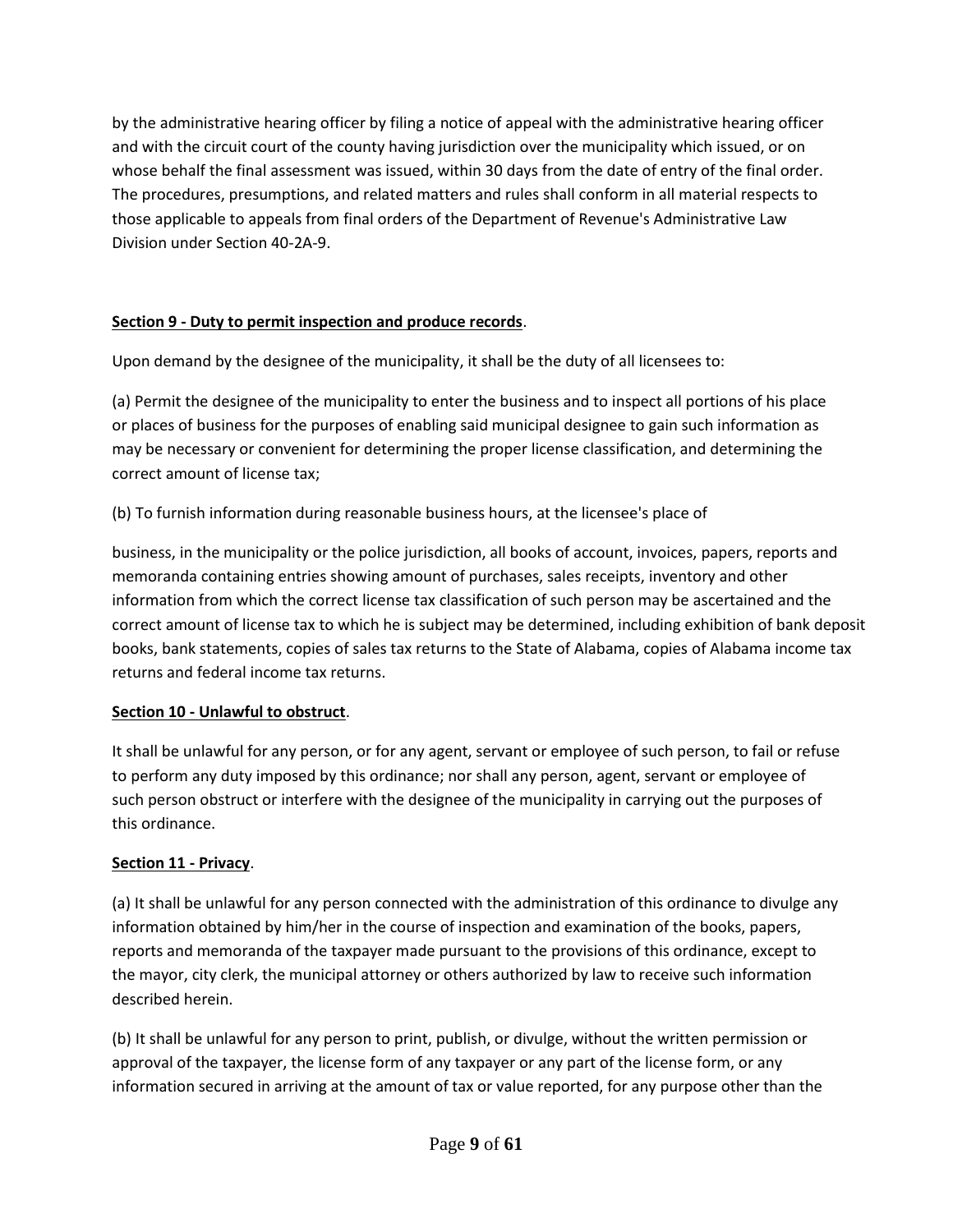proper administration of any matter administered by the taxing jurisdiction, or upon order of any court, or as otherwise allowed in this ordinance.

(c) Nothing herein shall prohibit the disclosure of the fact that a taxpayer has or has not purchased a business license. Statistical information pertaining to taxes may be disclosed to the municipal council upon their written request through the Mayor's office. It shall be unlawful for any person to violate the provisions of this section.

### **Section 12 - Failure to file assessment**.

(a) In any case where a person subject to paying a license tax as provided herein fails to do so, the municipal designee shall be authorized to assess and determine the amount of license taxes due using the best information available either by return filed or by other means.

(b) The taxpayer shall be notified by registered or certified mail, or by personal service, of the amount of any such assessment, and of his right to appeal not less than twenty (20) days from the date of notice and to show cause why such assessment shall not be made final.

(c) If no appeal is made on or before the date fixed in such notice, or if such appeal is not sufficient in the judgment of the municipality, such assessment shall be made final in the amount originally fixed, or in such other amount as is determined by the municipality to be correct. If upon such hearing the municipal designee finds a different amount due than that originally assessed, he/she shall make the assessment final in the correct amount, and in all cases shall notify the taxpayer of the assessment as finally fixed.

(d) A notice by the United States mail, addressed to the taxpayer's last known place of business, shall be sufficient. Any assessment made by the designee of the municipality shall be prima facie correct upon any appeal.

# **Section 13 - Lien for non-payment of license tax**.

On all property, both real and personal, used in the business, the municipality shall have a lien for such license, which lien shall attach as of the date when the license is due, as allowed by *Code of Alabama*, Section 11-51-44 (1975).

# **Section 14 - Criminal penalties**.

Any person found guilty of violating any of the provisions of this ordinance shall be fined in an amount not less than fifty dollars (\$50.00) and not more than five hundred dollars (\$500.00), and may also be sentenced to imprisonment for a period not exceeding six (6) months, in the discretion of the court trying the case, and violations on separate days shall each constitute a separate offense.

### **Section 15 - Civil penalties**.

In addition to the remedies provided by *Code of Alabama*, Section 11-51-150 (1975) et seq., the continued or recurrent performance of any act or acts within the corporate limits or within its police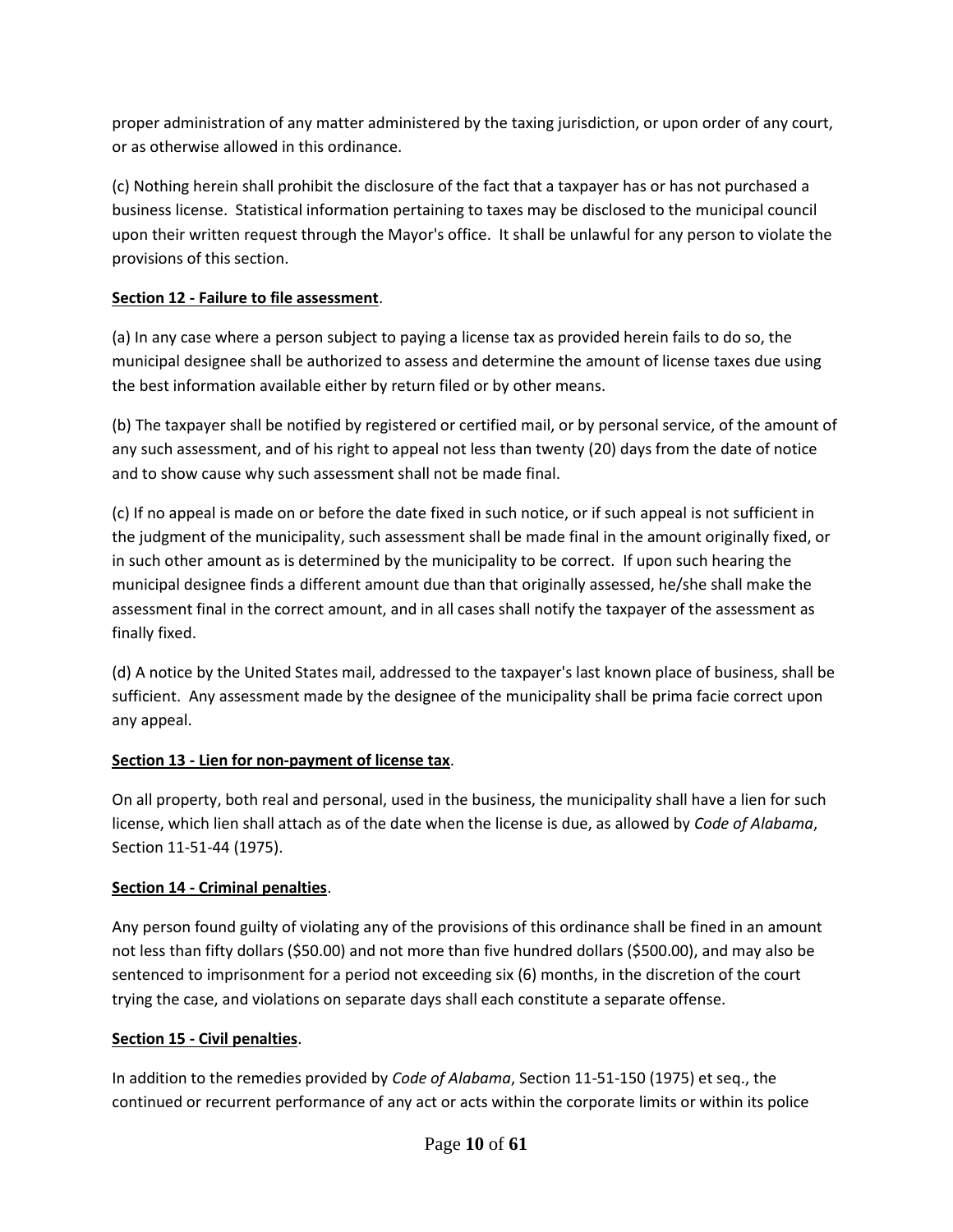jurisdiction for which a license may be revoked or suspended under this ordinance is hereby declared to be detrimental to the health, safety, comfort and convenience of the public and is a nuisance. The municipality, as an additional or alternative remedy, may institute injunctive proceedings in a court of competent jurisdiction to abate the same.

### **Section 16 - Penalties**

(a) All licenses not paid within forty-five (45) days from the date they fall due shall be increased by fifteen (15) percent for the first forty-five (45) days they shall be delinquent, or fraction thereof, and shall be measured by an additional fifteen (15) percent for a delinquency of seventy-five (75) or more days, but this provision shall not be deemed to authorize the delay of forty-five(45) days in the payment of the license due, which may be enforced at once

(b) In the case of persons who began business on or after the first day of the calendar year, the license for such "new business" shall be increased by fifteen (15) percent for the first fifteen (15) days they shall be delinquent, and shall be measured by an additional fifteen (15) percent for a delinquency of forty-five (45) days or more.

# **Section 17 - Prosecutions unaffected**.

The adoption of this ordinance shall not in any manner affect any prosecution of any act illegally done contrary to the provisions of any ordinance now or heretofore in existence, and every such prosecution, whether begun before or after the enactment of this article shall be governed by the law under which the offense was committed; nor shall a prosecution, or the right to prosecute, for the recovery of any penalty or the enforcement of any forfeiture be in any manner affected by the adoption of this ordinance; nor shall any civil action or cause of action existing prior to or at the time of the adoption of this ordinance be affected in any manner by its adoption.

### **Section 18 - Procedure for denial of new applications**.

(a) The City shall have the authority to investigate all applications and may refer any application to the municipal governing body for a determination of whether such license should or should not be issued.

(b) If the municipal governing body denies the issuance of any license referred to it, the municipal clerk shall promptly notify the applicant of the municipal governing body's decision.

(c) If said applicant desires to appear before the municipal governing body to show cause why said license should be issued, he shall file a written notice with the municipal clerk, said notice to be filed within two (2) weeks from the date of mailing by the municipal clerk of the notice of the denial of such license by the municipal governing body.

(d) Upon receipt of said notice the municipal clerk shall promptly schedule a hearing, to be held within fifteen (15) days from the date of receipt of such notice, before the municipal governing body and shall give the notice of the date, time and place of said hearing to the applicant.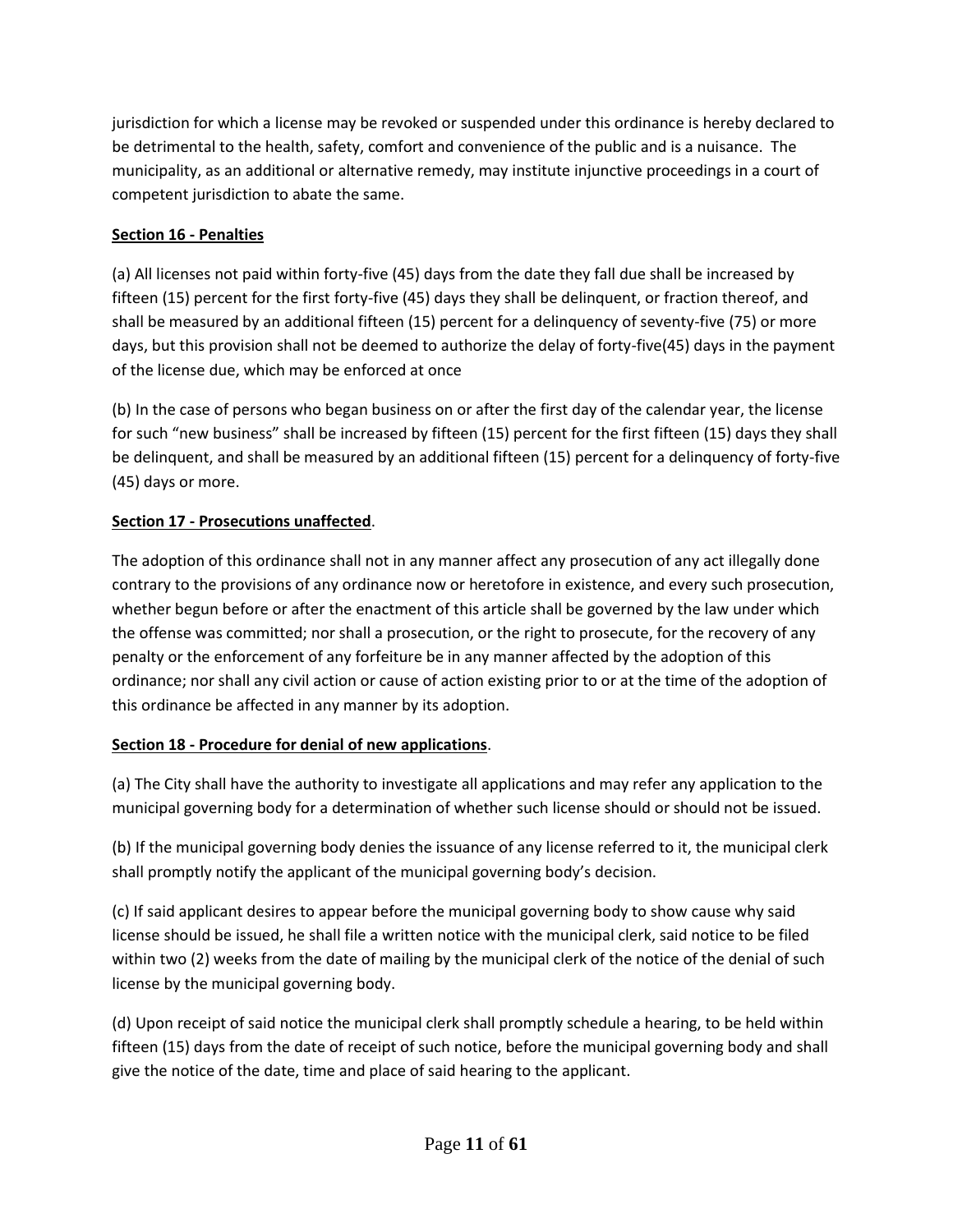(e) The applicant shall be given the opportunity to appear personally, or through his counsel, or both, and the municipal governing body shall proceed to hear any evidence which may be presented both for and against the issuance of said license.

(f) If the municipal governing body determines from the evidence presented that in order to either provide for the safety, preserve the health, promote the prosperity, or improve the morals, order, comfort and convenience of the inhabitants of the municipality said license should not be granted, it shall enter an order to that effect; otherwise, said license shall be ordered issued upon payment of any required license fees.

### **Section 19 - Procedure for revocation or suspension of license**.

(a) Any lawful license issued to any person to conduct any business shall be subject to revocation by the municipal governing body for the violation by the licensee, his agent, servant, or employee of any provision of this ordinance or of any ordinance of the municipality, or any statute of the State of Alabama relating to the business for which such license is issued; and shall also be subject to revocation by the municipal governing body if the licensee, his agent, servant, or employee under color of such license violates or aids or abets in violating or knowingly permits or suffers to be violated any penal ordinance of the municipality or any criminal law of the State of Alabama; and shall also be subject to revocation by the municipal governing body if, in connection with the issuance or renewal of any license, the licensee or his agent filed or caused to be filed any application, affidavit, statement, certificate, book, or any other data containing any false, deceptive or other misleading information or omission of material fact.

(b) The conditions hereinabove set forth as grounds for the revocation of a license shall also constitute grounds for refusing to renew a license.

(c) The municipal governing body shall set a time for hearing on the matter of revoking or refusing to renew a license; and a notice of such hearing shall be given to the licensee, or the applicant for renewal, as the case may be, at least ten (10) days before the day set for said hearing. At the hearing the municipal governing body shall hear all evidence offered by any party and all evidence that may be presented bearing upon the question of revocation or the refusal of renewal, as the case may be.

### **Section 20 - Refunds on Overpayments**

(a) Any taxpayer may file a petition for refund with the municipality for any overpayment of business license tax erroneously paid to the municipality. If a final assessment for the tax has been entered by the municipality, a petition for refund of all or a portion of the tax may be filed only if the final assessment has been paid in full prior to or simultaneously with the filing of the petition for refund.

(b) A petition for refund shall be filed with the municipality within two years from the date of payment of the business license tax, which is the subject of the petition.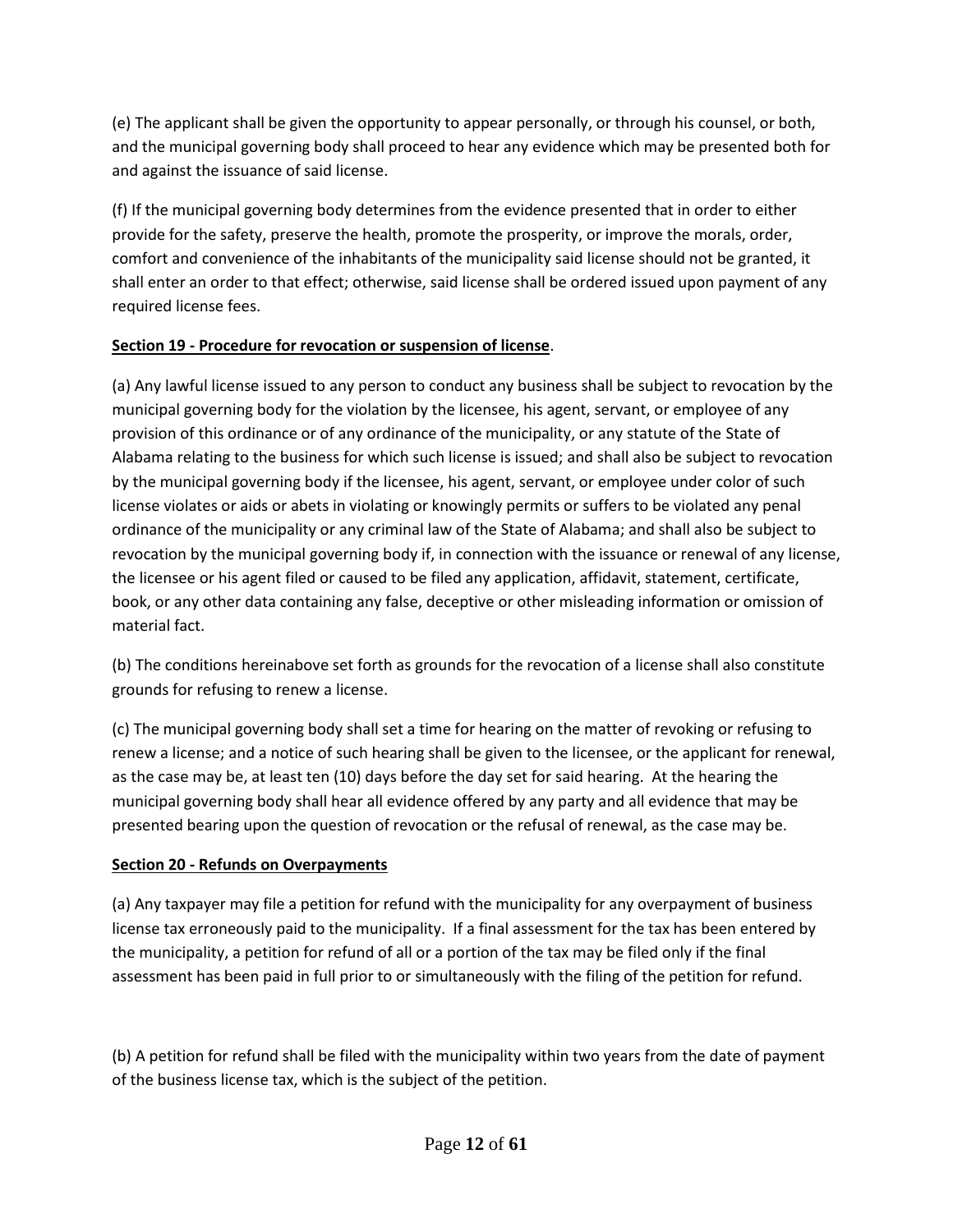(c) The municipality shall either grant or deny a petition for refund within six months from the date the petition is filed, unless the period is extended by written agreement of the taxpayer and the municipality. The taxpayer shall be notified of the municipality's decision concerning the petition for refund by first class U.S. mail or by certified U.S. mail, return receipt requested, sent to the taxpayer's last known address. It the municipality fails to grant a full refund within the time provided herein, the refund petition shall be deemed to be denied.

(d) If the petition is granted or the municipality or a court otherwise determines that a refund is due, the overpayment shall be promptly refunded to the taxpayer by the municipality. If the municipality determines that a refund is due, the amount of overpayment due thereon may first be credited by the municipality against any outstanding tax liabilities due and owing by the taxpayer to the municipality, and the balance of any overpayment shall be promptly refunded to the taxpayer. If any refund or part thereof is credited to any other tax by the municipality, the taxpayer shall be provided with a written detailed statement showing the amount of overpayment, the amount credited for payment to other taxes, and the resulting amount of the refund.

(e) A taxpayer may appeal from the denial in whole or in part of a petition for refund by filing a notice of appeal with the clerk of the circuit court of the county in which the municipality denying the petition for refund is located. Said notice of appeal must be filed within two years from the date the petition was denied. The circuit court shall hear the appeal according to its own rules and procedures and shall determine the correct amount of refund due, if any. If an appeal is not filed with the appropriate circuit court within two years of the date the petition was denied, then the appeal shall be dismissed for lack of jurisdiction.

### **Section 21 – Classifications**

**That the portion of the Business License Ordinance, Section 22, License Codes & Fees, be amended and replaced with the following:** 

### **SECTION 22. License Codes & Fees**

### **Alphabetical Listing**

| <b>Schedule</b> | <b>Description</b>                                                         | Amount / Schedule |
|-----------------|----------------------------------------------------------------------------|-------------------|
| Code            |                                                                            |                   |
| 541211          | Accountant / CPA                                                           | \$200             |
| 541211.01       | Accounting, bookkeeping, tax preparation                                   | \$150             |
| 624120          | Adult Day Care (Services for the Elderly and Persons with<br>Disabilities) | \$175             |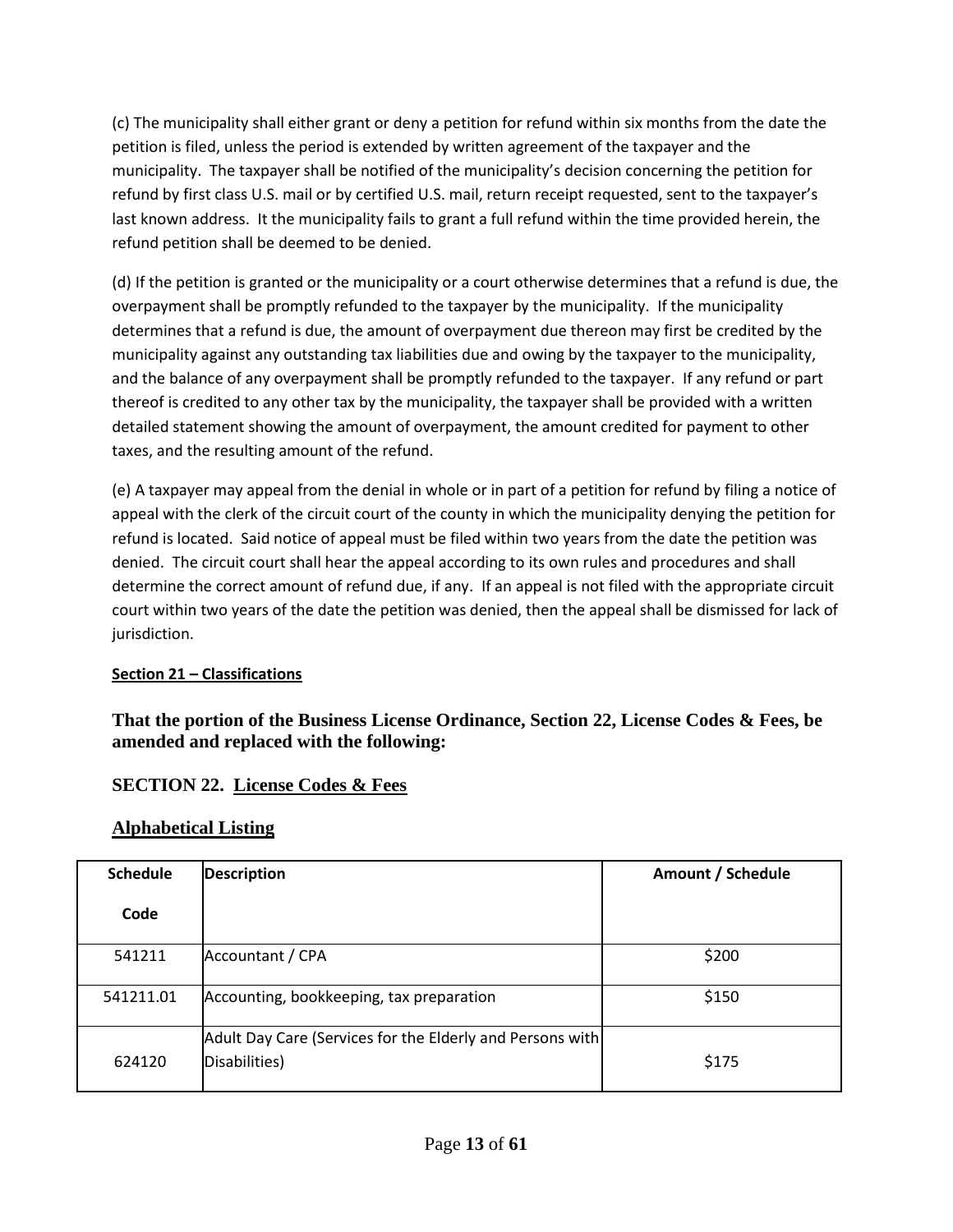| 541810    | <b>Advertising Agencies</b>                                                  | \$150                                                                                                                                                                                                  |
|-----------|------------------------------------------------------------------------------|--------------------------------------------------------------------------------------------------------------------------------------------------------------------------------------------------------|
| 541870    | Advertising for distributing hand bills                                      | \$50                                                                                                                                                                                                   |
| 541860    | Advertising for soliciting other commercial ads (Direct<br>Mail Advertising) | \$75                                                                                                                                                                                                   |
| 511120    | Advertising soliciting ads in telephone directories and<br>periodicals       | \$150                                                                                                                                                                                                  |
|           |                                                                              | \$75                                                                                                                                                                                                   |
| 312122    | Alcohol - Beer Off Premises Only                                             | In addition to all other taxes<br>whether Federal, State or Local                                                                                                                                      |
|           |                                                                              | \$75                                                                                                                                                                                                   |
| 312121    | Alcohol - Beer On Premises Only                                              | In addition to all other taxes<br>whether Federal, State or Local                                                                                                                                      |
|           |                                                                              | \$275                                                                                                                                                                                                  |
| 312132    | Alcohol - Beer Wholesale Distributor                                         | In addition to all other taxes<br>whether Federal, State or Local                                                                                                                                      |
|           |                                                                              | \$375                                                                                                                                                                                                  |
| 312132.02 | Alcohol - Beer & Wine Wholesale Distributor                                  | In addition to all other taxes<br>whether Federal, State or Local                                                                                                                                      |
|           |                                                                              | \$150 + 5% of purchases                                                                                                                                                                                |
|           |                                                                              | Payment for this tax is to be<br>made by the 20 <sup>th</sup> of the month<br>following the month the<br>purchases were made, and must<br>be accompanied by a sworn<br>statement specifying the amount |
| 312141    | Alcohol - Liquor On or Off Premises                                          | purchased                                                                                                                                                                                              |
|           |                                                                              | \$75                                                                                                                                                                                                   |
| 312131    | Alcohol - Wine Off Premises Only                                             | In addition to all other taxes<br>whether Federal, State or Local                                                                                                                                      |
| 312131    | Alcohol - Wine On Premises Only                                              | \$75                                                                                                                                                                                                   |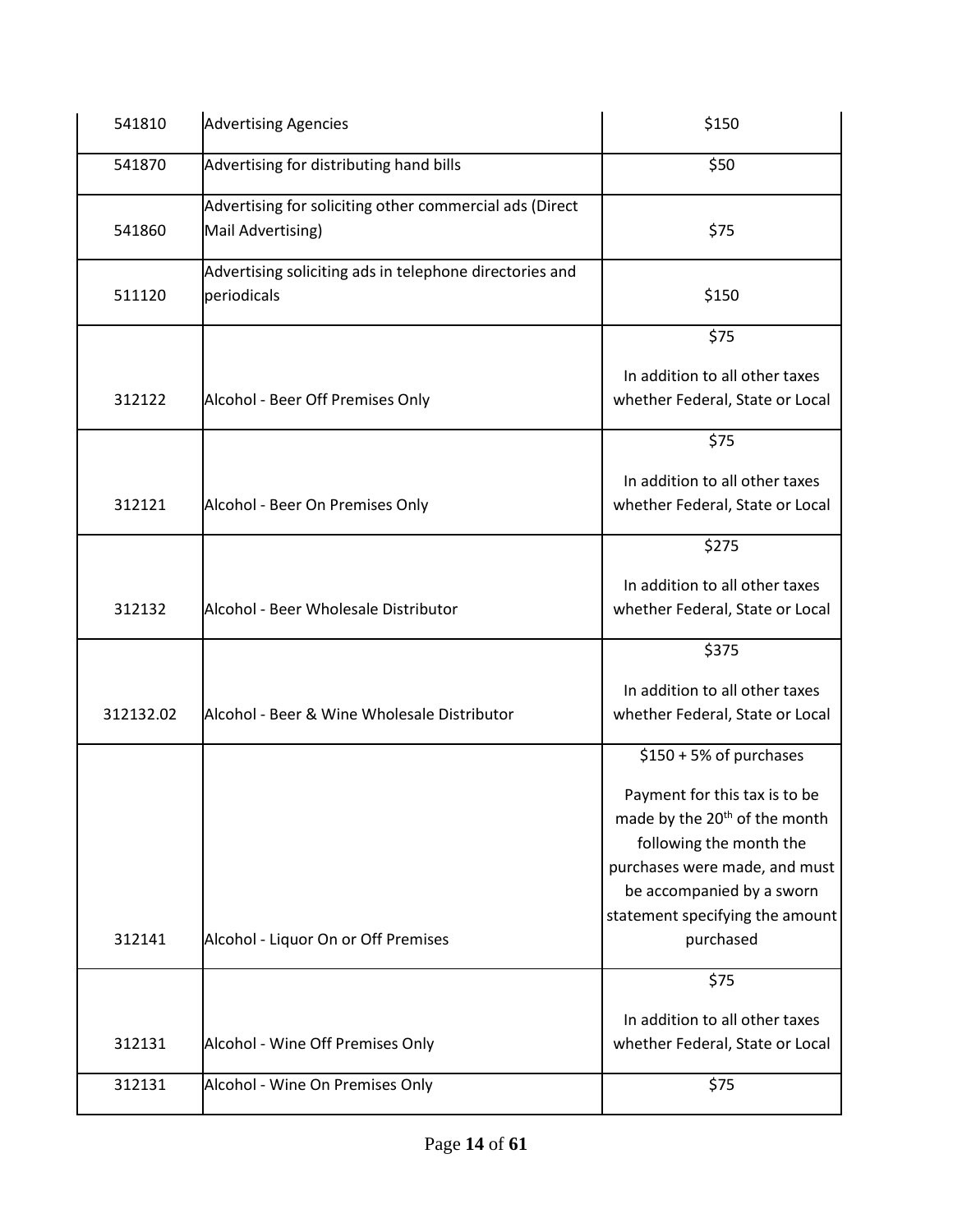|           |                                                                                                              | In addition to all other taxes<br>whether Federal, State or Local |
|-----------|--------------------------------------------------------------------------------------------------------------|-------------------------------------------------------------------|
|           |                                                                                                              |                                                                   |
|           |                                                                                                              | \$275                                                             |
|           |                                                                                                              | In addition to all other taxes                                    |
| 312132.01 | Alcohol - Wine Wholesale Distributor                                                                         | whether Federal, State or Local                                   |
|           |                                                                                                              | \$300.00                                                          |
|           | Alcohol - Bars, Lounge, Nightclubs, Pubs (primarily<br>engaged in preparing and serving alcoholic beverages, | In addition to all other taxes                                    |
| 722410    | may provide limited food services)                                                                           | whether Federal, State or Local                                   |
|           |                                                                                                              | \$600<br>License                                                  |
|           | Alcohol - Package Stores Beer, Wine, and Liquor Stores                                                       | from Alabama ABC Board                                            |
| 445310    | (only)                                                                                                       | Required                                                          |
|           | Animal Grooming (boarding, grooming, sitting, and                                                            |                                                                   |
| 812910    | training)                                                                                                    | \$100                                                             |
| 541310    | Architect (Architectural Services)                                                                           | \$200                                                             |
|           |                                                                                                              | \$200                                                             |
| 541320    | <b>Architectural Landscape Services</b>                                                                      | <b>State Registration Required</b>                                |
| 541110    | Attorney                                                                                                     | \$200                                                             |
|           | Auction Houses - General merchandise, Ordinary                                                               |                                                                   |
| 453998    | Merchandise, Livestock                                                                                       | \$175                                                             |
| 811121    | <b>Automotive Body and Paint</b>                                                                             | \$150                                                             |
|           |                                                                                                              | Schedule "A"                                                      |
|           |                                                                                                              | Yearly Gross receipts up to                                       |
|           |                                                                                                              | $$100,000.00$ equals (=) $$100.00$<br>license fee.                |
|           |                                                                                                              | Yearly Gross receipts over                                        |
|           |                                                                                                              | $$100,000.00$ equals = total gross                                |
|           |                                                                                                              | receipts minus (-) \$100,000                                      |
|           |                                                                                                              | multiplied by $(x)$ .00075 plus $(+)$                             |
| 441110    | <b>Automotive Dealers New</b>                                                                                | \$100 (flat fee) equals (=) license                               |
|           |                                                                                                              | fee with a maximum of \$5000.00.                                  |
| 441120    | <b>Automotive Dealers Used</b>                                                                               | Schedule "A"                                                      |
|           |                                                                                                              | Yearly Gross receipts up to                                       |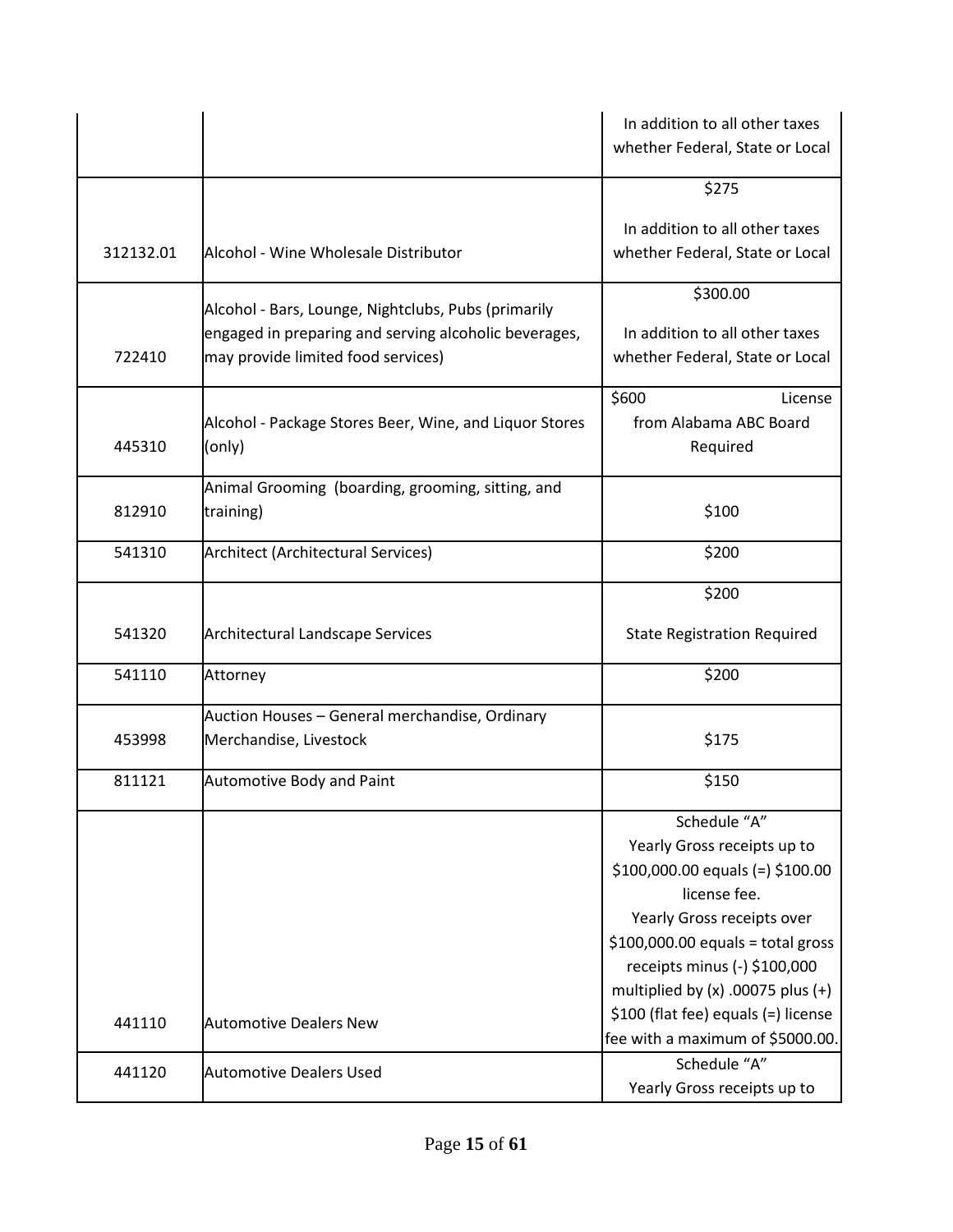|        |                                                                                                             | $$100,000.00$ equals (=) $$100.00$<br>license fee.<br>Yearly Gross receipts over<br>$$100,000.00$ equals = total gross<br>receipts minus (-) \$100,000<br>multiplied by $(x)$ .00075 plus $(+)$<br>\$100 (flat fee) equals (=) license<br>fee with a maximum of \$5000.00. |
|--------|-------------------------------------------------------------------------------------------------------------|----------------------------------------------------------------------------------------------------------------------------------------------------------------------------------------------------------------------------------------------------------------------------|
|        | Automotive Glass Replacement Shops (replacing,                                                              |                                                                                                                                                                                                                                                                            |
| 811122 | repairing and/or tinting)                                                                                   | \$150                                                                                                                                                                                                                                                                      |
|        |                                                                                                             | Schedule "A"<br>Yearly Gross receipts up to<br>$$100,000.00$ equals (=)<br>\$100.00 license fee.<br>Yearly Gross receipts over<br>$$100,000.00$ equals = total<br>gross receipts minus (-)<br>$$100,000$ multiplied by (x)<br>.00075 plus $(+)$ \$100 (flat fee)           |
| 441310 | <b>Automotive Parts and Accessories Stores</b>                                                              | equals $(=)$ license fee with a<br>maximum of \$5000.00.                                                                                                                                                                                                                   |
|        |                                                                                                             | \$10                                                                                                                                                                                                                                                                       |
| 522111 | Bank Branch Or ATM - Not Main Office Of Bank                                                                | State Regulated per 11-51-130 of<br>the Code of Alabama                                                                                                                                                                                                                    |
|        |                                                                                                             | \$125                                                                                                                                                                                                                                                                      |
| 522101 | Bank Main Office - Not Branch Location or ATM                                                               | State Regulated per 11-51-130 of<br>the Code of Alabama                                                                                                                                                                                                                    |
| 523110 | Banking - Investment and Securities Dealing                                                                 | \$150                                                                                                                                                                                                                                                                      |
| 522292 | Banking - Mortgage/Loan Companies Real Estate Credit<br>(home equity lending, mortgage companies or banking | \$150                                                                                                                                                                                                                                                                      |
|        |                                                                                                             | \$10                                                                                                                                                                                                                                                                       |
| 522121 | Banking - S&L Branch Or ATM - Not Main Office Of S&L                                                        | State Regulated per 11-51-131 of<br>the Code of Alabama                                                                                                                                                                                                                    |
| 522120 | Banking - Savings & Loans - Not Branch Location Or ATM                                                      | \$125                                                                                                                                                                                                                                                                      |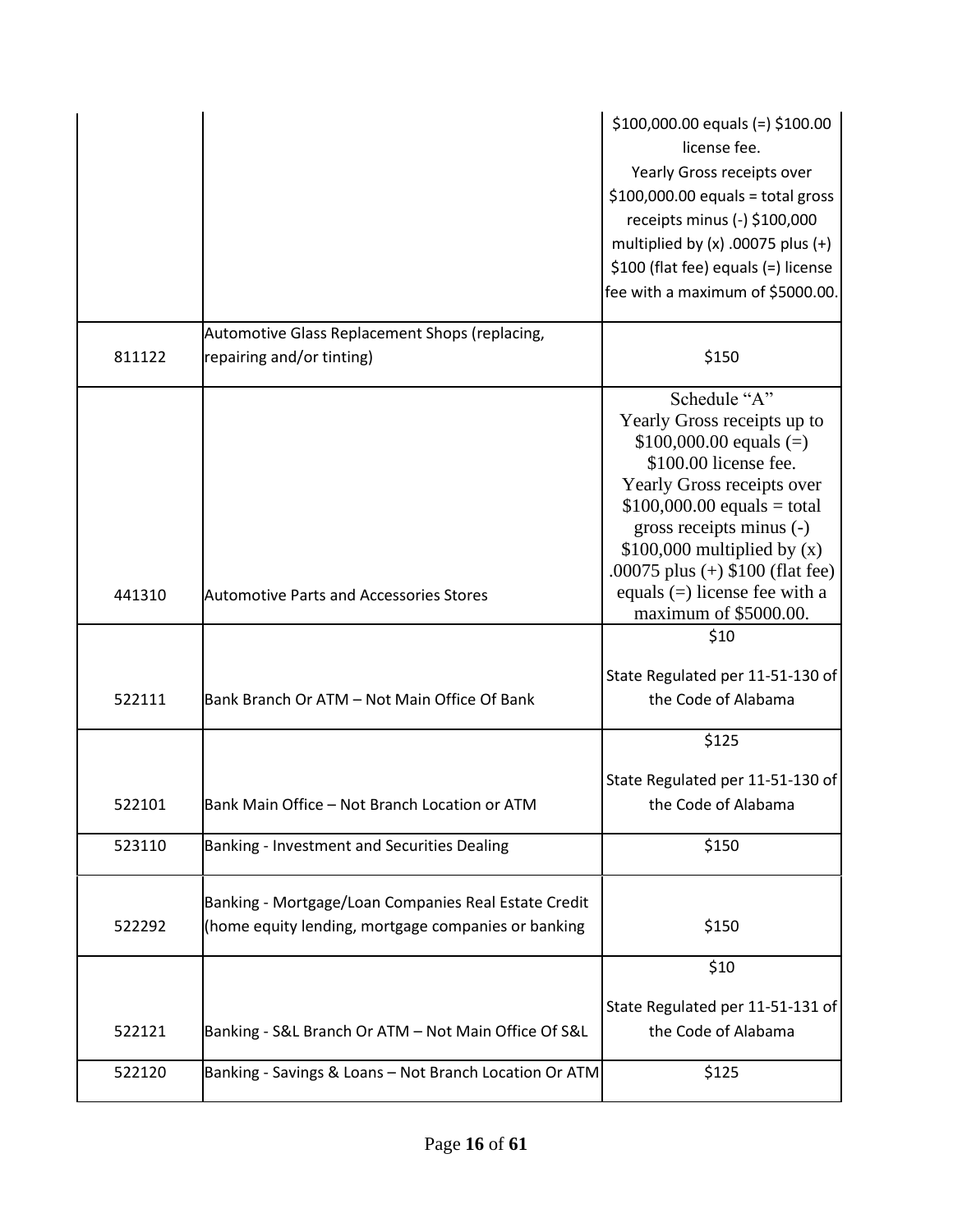|        |                                                      | State Regulated per 11-51-131 of      |
|--------|------------------------------------------------------|---------------------------------------|
|        |                                                      | the Code of Alabama                   |
|        |                                                      | \$100 for one operator or chair       |
|        |                                                      | plus \$50 for each additional         |
| 812111 | <b>Barber Shop</b>                                   | operator or chair                     |
|        |                                                      | \$100 for one operator or chair       |
|        |                                                      | plus \$50 for each additional         |
| 812112 | <b>Beauty Salon</b>                                  | operator or chair                     |
|        |                                                      | \$500 for first table plus \$250 for  |
| 713990 | <b>Billiard or Pool Tables</b>                       | each additional table.                |
| 812990 | Bondsmen                                             | \$150                                 |
|        |                                                      | Schedule "A"                          |
|        |                                                      | Yearly Gross receipts up to           |
|        |                                                      | $$100,000.00$ equals (=) $$100.00$    |
|        |                                                      | license fee.                          |
|        |                                                      | Yearly Gross receipts over            |
|        |                                                      | $$100,000.00$ equals = total gross    |
|        |                                                      | receipts minus (-) \$100,000          |
|        |                                                      | multiplied by $(x)$ .00075 plus $(+)$ |
|        |                                                      | \$100 (flat fee) equals (=) license   |
| 451211 | <b>Book Stores</b>                                   | fee with a maximum of \$5000.00.      |
|        |                                                      | Schedule "B"<br>Yearly                |
|        |                                                      | Gross receipts up to \$60,000.00      |
|        |                                                      | equals (=) \$200.00 license fee.      |
|        |                                                      | Yearly Gross receipts over            |
|        |                                                      | $$60,000.00$ equals = total gross     |
|        |                                                      | receipts minus (-) \$60,000.00        |
|        |                                                      | multiplied by $(x)$ .00075 plus $(+)$ |
|        |                                                      | \$200.00 (flat fee) equals $(=)$      |
| 312112 | <b>Bottlers</b>                                      | license fee with a maximum of         |
|        |                                                      | \$5000.00.                            |
| 713950 | <b>Bowling Centers</b>                               | \$100 for each lane                   |
|        | Building Material (home centers, building materials, | Schedule "A"                          |
| 444110 | home improvement)                                    | Yearly Gross receipts up to           |
|        |                                                      | \$100,000.00 equals (=) \$100.00      |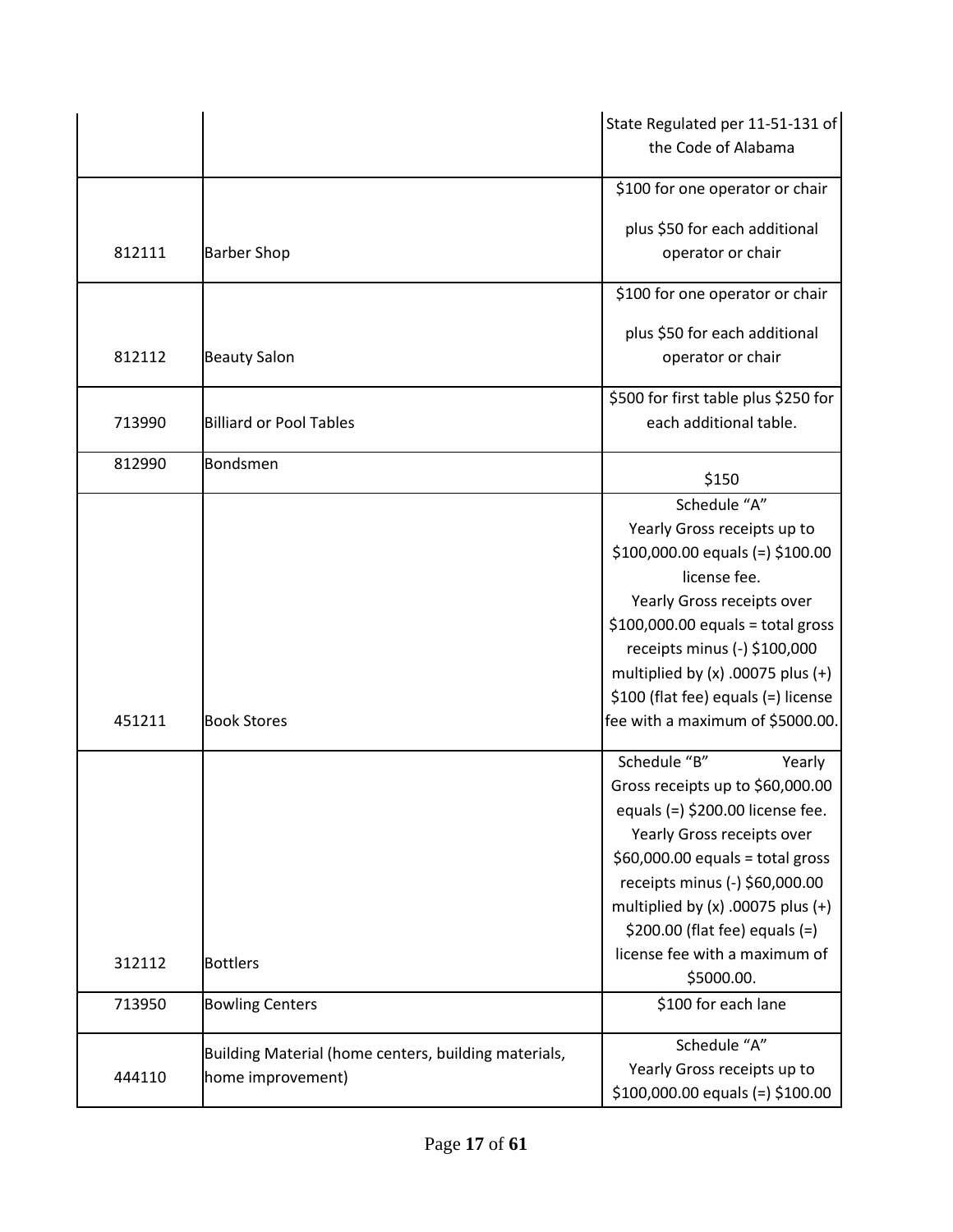|           |                                                                                                                                                                      | license fee.<br>Yearly Gross receipts over<br>$$100,000.00$ equals = total gross<br>receipts minus (-) \$100,000<br>multiplied by $(x)$ .00075 plus $(+)$<br>\$100 (flat fee) equals (=) license<br>fee with a maximum of \$5000.00.                                                                                      |
|-----------|----------------------------------------------------------------------------------------------------------------------------------------------------------------------|---------------------------------------------------------------------------------------------------------------------------------------------------------------------------------------------------------------------------------------------------------------------------------------------------------------------------|
| 487110    | Buses (tours, scenic and sightseeing, trolleys, horse-<br>drawn carriage rides)                                                                                      | \$150                                                                                                                                                                                                                                                                                                                     |
| 515210    | Cable TV: (a) For companies non-franchised by the City.                                                                                                              | 5% of gross operating revenue or<br>maximum allowed by State                                                                                                                                                                                                                                                              |
| 515210.01 | Cable TV: (b) For franchised companies.                                                                                                                              | 5% of gross operating revenue or<br>maximum allowed by State                                                                                                                                                                                                                                                              |
| 811192    | Car Washes / Detail (Coin Operated or Physical)<br>(automotive detail shops, mobile car and truck washes,<br>car washes)                                             | \$150                                                                                                                                                                                                                                                                                                                     |
| 722320    | Caterers (prepare food at off-premise site and transport<br>meals and snacks to events)                                                                              | Schedule "A"<br>Yearly Gross receipts up to<br>$$100,000.00$ equals (=) $$100.00$<br>license fee.<br>Yearly Gross receipts over<br>$$100,000.00$ equals = total gross<br>receipts minus (-) \$100,000<br>multiplied by $(x)$ .00075 plus $(+)$<br>\$100 (flat fee) equals (=) license<br>fee with a maximum of \$5000.00. |
| 624410    | Child Day Care Services / Nurseries                                                                                                                                  | \$175<br>License required by Alabama<br>Department of Human Resources                                                                                                                                                                                                                                                     |
| 454310    | Coal and Wood Dealers (firewood, bottled gas, fuel and<br>heating oil)                                                                                               | \$50                                                                                                                                                                                                                                                                                                                      |
| 561440    | Collection Service - Collection Agency, Debt Collector<br>(account or delinquent account collections, tax<br>collections services, bill or debt collection services) | \$50                                                                                                                                                                                                                                                                                                                      |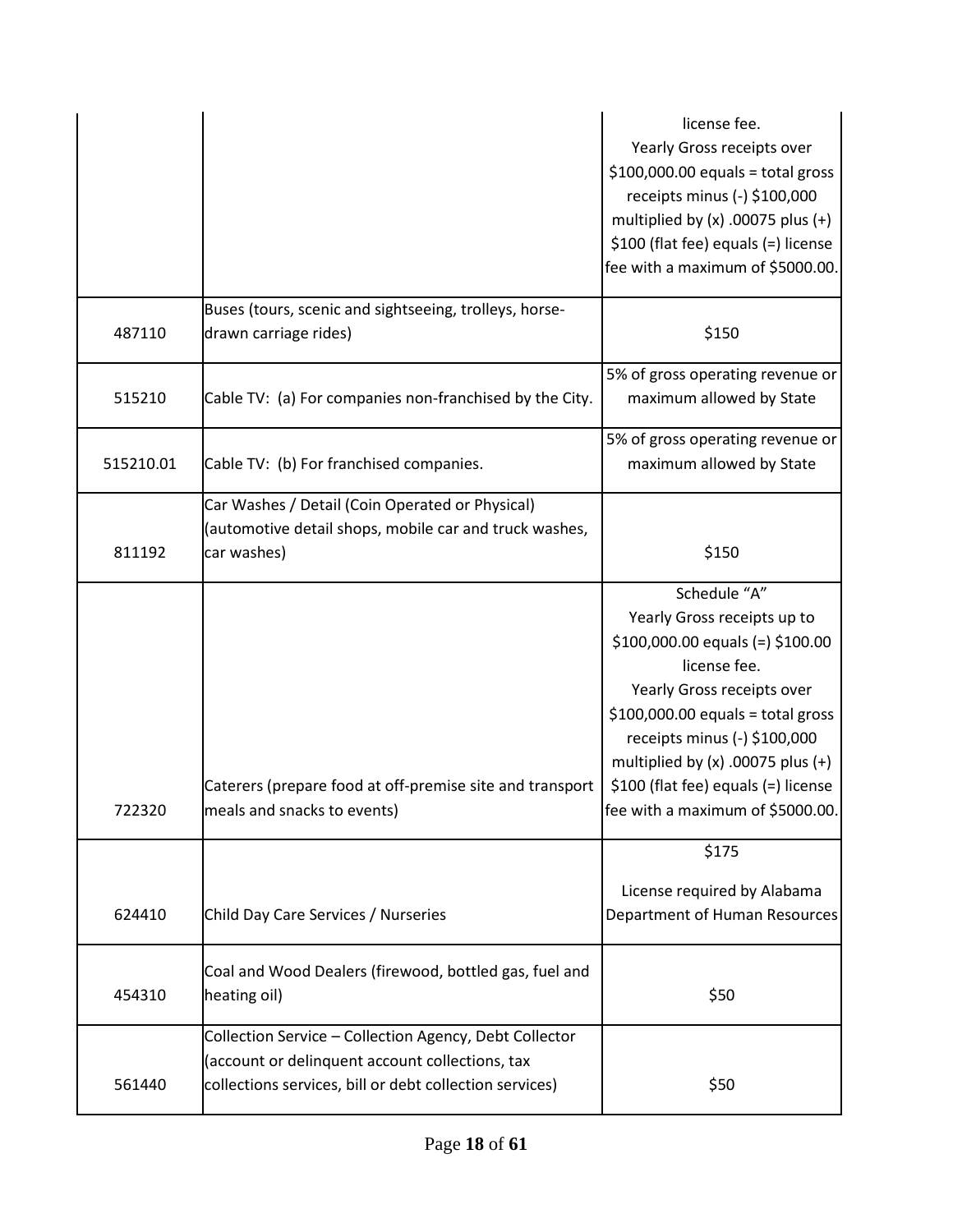| 541511    | Computer Programmer Professional License (Individual<br>and/or Firm)          | \$200                                                               |
|-----------|-------------------------------------------------------------------------------|---------------------------------------------------------------------|
|           | Consultant - Independent including mobile sales,                              |                                                                     |
| 446111    | cosmetics, jewelry, and home party/sales                                      | \$50                                                                |
| 541611    | Consultants (Travel, Financial, Management, etc.)                             | \$150                                                               |
|           | Contractor - Cabinet Makers (household furniture                              |                                                                     |
| 337125    | manufacturing except wood and metal)                                          | \$150                                                               |
| 561790    | Contractor - Chimney, Gutter, Drain Swimming Pool<br><b>Cleaning Services</b> | \$150                                                               |
|           |                                                                               |                                                                     |
|           | Contractor - Construction - Commercial and Institutional                      | \$150                                                               |
| 236220    | <b>Building</b>                                                               | State Certification is required                                     |
|           | Contractor - Drywall and Insulation (Drywall, plaster                         |                                                                     |
|           | work and building insulation work. Acoustical ceiling tile                    |                                                                     |
|           | and panel installation, lathing, drop ceiling installation,                   |                                                                     |
| 238310    | soundproofing, firestop, fresco, taping and finishing)                        | \$150                                                               |
|           |                                                                               |                                                                     |
|           |                                                                               | \$150                                                               |
| 238210    | Contractor - Electrical and Other Wiring Installation                         | State Certification is required                                     |
|           | Contractor - Finish Carpentry (cabinets, molding or trim,                     |                                                                     |
|           | countertop, paneling, door and window frame                                   |                                                                     |
|           | construction, garage door installation, window and door                       |                                                                     |
| 238350    | installation)                                                                 | \$150                                                               |
| 238330    | Contractor - Flooring                                                         | \$150                                                               |
| 238130    | Contractor - Framing Under Homebuilder Supervision                            | \$150                                                               |
|           |                                                                               | \$150                                                               |
|           |                                                                               |                                                                     |
| 236220.01 | Contractor - General                                                          | State Certification is required List<br>of sub-contractors required |
| 238150    | <b>Contractor - Glass and Glazing</b>                                         | \$150                                                               |
|           | Contractor - Highway, Street and Bridge (airport                              |                                                                     |
| 237310    | runway, highway line painting, traffic lanes or parking lot                   | \$150                                                               |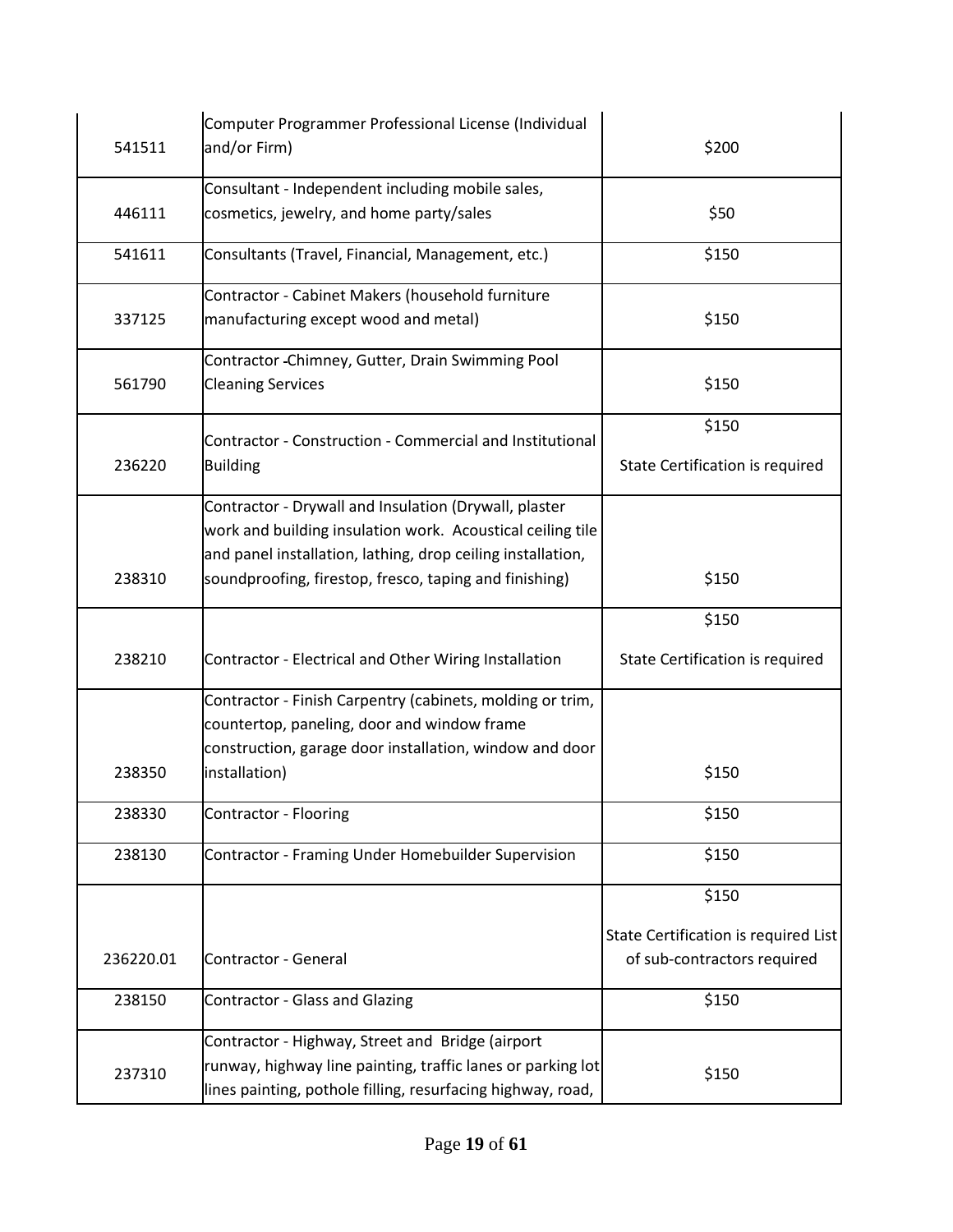|        | street or bridge, and guardrail construction)                                                                                                                                                                                                                                                                                  |                                                                                                                                                                                                                                                |
|--------|--------------------------------------------------------------------------------------------------------------------------------------------------------------------------------------------------------------------------------------------------------------------------------------------------------------------------------|------------------------------------------------------------------------------------------------------------------------------------------------------------------------------------------------------------------------------------------------|
| 561720 | <b>Contractor - Janitorial Services</b>                                                                                                                                                                                                                                                                                        | \$150                                                                                                                                                                                                                                          |
| 238140 | Contractor - Masonry (block laying, marble, granite, and<br>slate exterior, bricklaying, masonry, pointing, cleaning,<br>or caulking, concrete block laying, stucco, and<br>foundation building (brick, stone or block)                                                                                                        | \$150                                                                                                                                                                                                                                          |
| 238220 | Contractor - Plumbing and Heating and Air Conditioning<br>(HVAC) (lawn and fire sprinkler installation, sewer<br>hookup and connection, cooling tower installation,<br>heating, ventilation, duct work Installation, fireplace,<br>natural gas installation, furnace installation)                                             | \$150<br>State Certification is required                                                                                                                                                                                                       |
| 238160 | Contractor - Roofing (painting, spraying, or coating,<br>sheet metal roofing installation, shake and shingle<br>installation, skylight installation)                                                                                                                                                                           | \$150                                                                                                                                                                                                                                          |
| 238170 | Contractor - Siding (downspout, gutter, and gutter guard<br>installation, fascia, and soffit installation, vinyl, wood,<br>aluminum siding installation)                                                                                                                                                                       | \$150                                                                                                                                                                                                                                          |
| 541890 | Contractor - Sign Painters - Other Services Related to<br>Advertising (sign lettering and painting, display lettering,<br>store window dressing, keychains, magnets)                                                                                                                                                           | \$150                                                                                                                                                                                                                                          |
| 238910 | <b>Contractor - Site Preparation</b>                                                                                                                                                                                                                                                                                           | \$150                                                                                                                                                                                                                                          |
| 238990 | Contractor - All Other Specialty Trade (Billboards,<br>swimming pool, paver installation, driveway and parking<br>lot paving or sealing, sandblasting building exteriors,<br>fence installation, scaffold erecting and dismantling,<br>manufactured home set up and tie-down, interlocking<br>brick and block and house mover) | \$150                                                                                                                                                                                                                                          |
| 445120 | Convenience, Food and Beverage and Grocery, and<br>Commodities (limited line of goods including milk, bread,<br>soda, and snacks)                                                                                                                                                                                              | Schedule "A"<br>Yearly Gross receipts up to<br>$$100,000.00$ equals (=) $$100.00$<br>license fee.<br>Yearly Gross receipts over<br>$$100,000.00$ equals = total gross<br>receipts minus (-) \$100,000<br>multiplied by $(x)$ .00075 plus $(+)$ |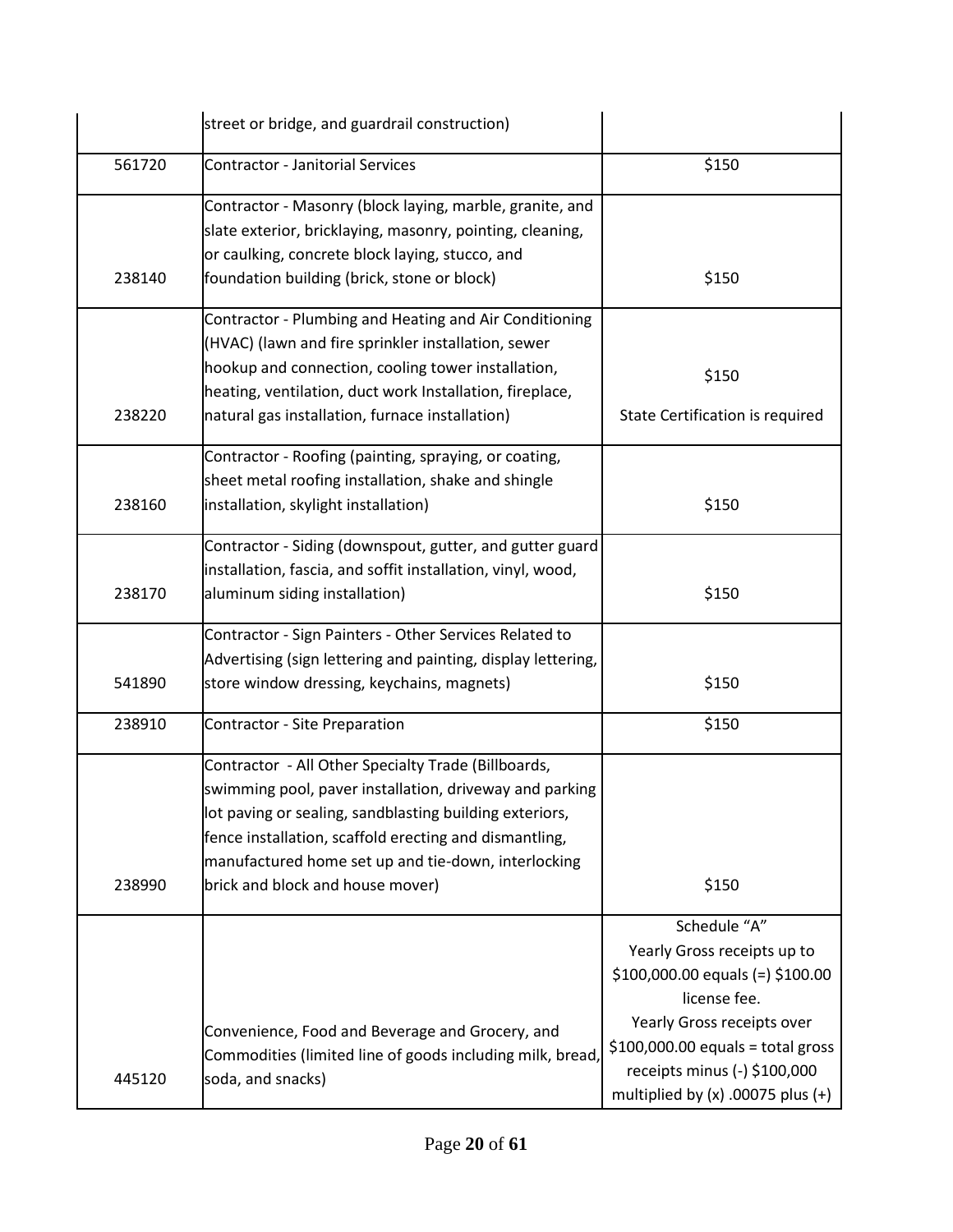|           |                                                         | \$100 (flat fee) equals (=) license               |
|-----------|---------------------------------------------------------|---------------------------------------------------|
|           |                                                         | fee with a maximum of \$5000.00.                  |
| 492110    | Couriers                                                | \$150                                             |
|           |                                                         | Schedule "I"<br>Delivery                          |
|           |                                                         | Gross Receipts less than \$10,000<br>= no license |
|           |                                                         |                                                   |
|           |                                                         | Delivery Gross Receipts over                      |
| 999999.00 | Delivery into the city                                  | \$10,000 = license fee of \$100                   |
|           | Dry Cleaning and/or Pressing Clothing (Dry cleaning and |                                                   |
| 812320    | Laundry Services except coin-operated)                  | \$175                                             |
| 561311    | <b>Employment Placement Agencies</b>                    | \$150                                             |
|           |                                                         | \$200                                             |
| 541330    | <b>Engineer (Engineering Services)</b>                  | <b>State License Required</b>                     |
|           | Equipment Repair & Maintenance Commercial and           |                                                   |
|           | Industrial Machinery and Equipment (except auto and     |                                                   |
| 811310    | electronic) Repair and Maintenance                      | \$100                                             |
| 525.00    | <b>Estate Sale Management</b>                           | \$200                                             |
|           |                                                         | \$375 per day                                     |
| 711190    | Event Entertainment - Carnivals (a) per day             | Must be purchased at city hall                    |
|           |                                                         | \$1,500 per week                                  |
| 711190.01 | Event Entertainment - Carnivals per week                | Must be purchased at city hall                    |
|           | Event Entertainment - Concerts or Entertainments: To be |                                                   |
|           | levied on the person or group providing the concert or  | \$100 per event                                   |
|           | entertainment, and not on the person or group           |                                                   |
| 713.03    | providing the venue - per event                         | Must be purchased at city hall                    |
|           | Event Entertainment - Machines: Coin operated,          |                                                   |
| 713120    | amusement, game and music                               | \$35                                              |
|           |                                                         | \$100                                             |
| 561710    | <b>Exterminators and Pest Control Services</b>          | State license/certification                       |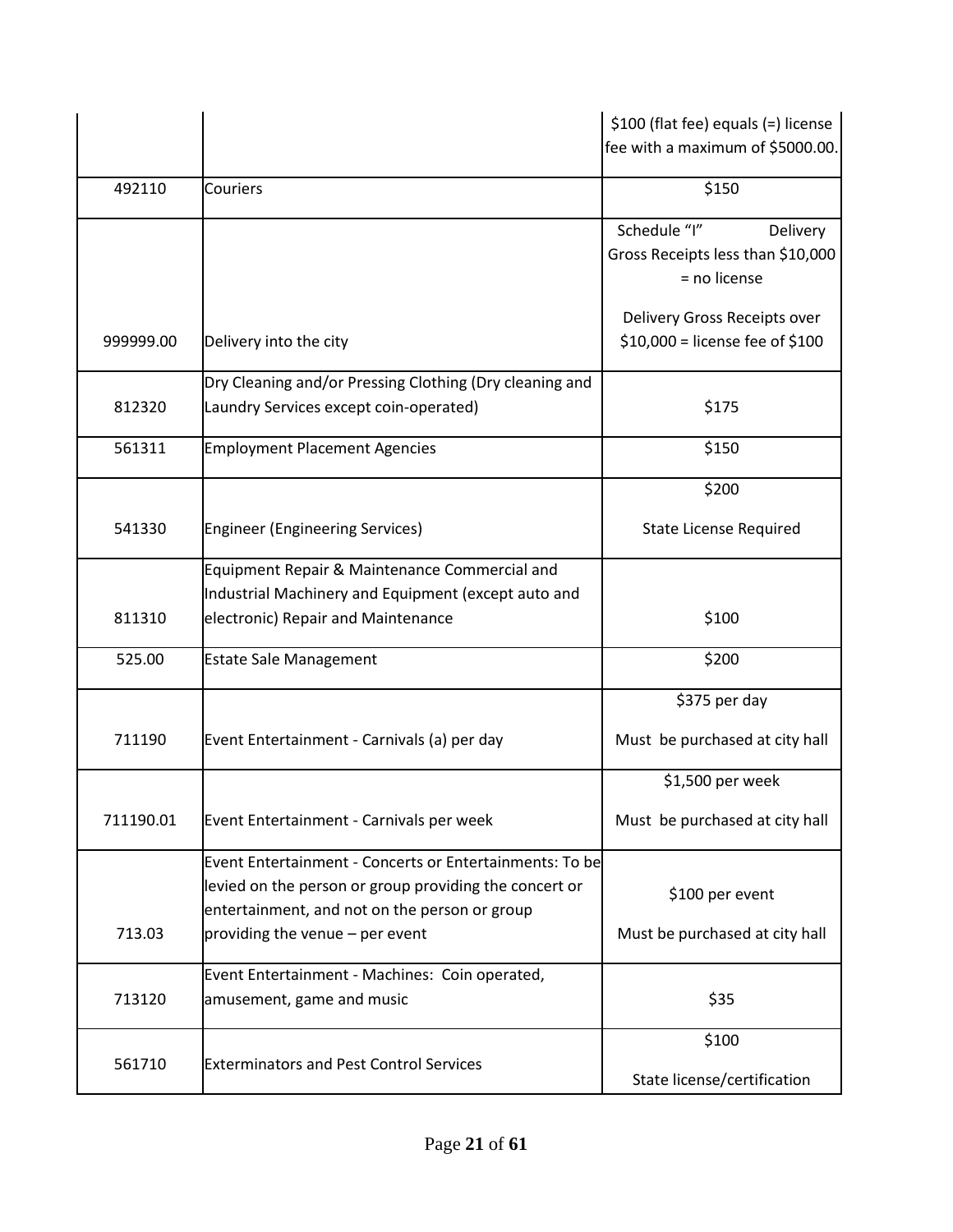|        |                                                          | required                              |
|--------|----------------------------------------------------------|---------------------------------------|
|        | Farriers (activities for animal production, semen banks, |                                       |
| 115210 | boarding, branding, breeding, hoof trimming)             | \$100                                 |
| 453220 | Flea Market (rental of booths)                           | \$30 per booth                        |
|        | Flea Market Items (Used Merchandise sales, books,        |                                       |
| 453310 | consignment)                                             | \$175                                 |
|        |                                                          | Schedule "A"                          |
|        |                                                          | Yearly Gross receipts up to           |
|        |                                                          | $$100,000.00$ equals (=) $$100.00$    |
|        |                                                          | license fee.                          |
|        |                                                          | Yearly Gross receipts over            |
|        |                                                          | $$100,000.00$ equals = total gross    |
|        |                                                          | receipts minus (-) \$100,000          |
|        |                                                          | multiplied by $(x)$ .00075 plus $(+)$ |
|        |                                                          | \$100 (flat fee) equals (=) license   |
| 453110 | <b>Florists</b>                                          | fee with a maximum of \$5000.00.      |
|        |                                                          | Schedule "A"                          |
|        |                                                          | Yearly Gross receipts up to           |
|        |                                                          | $$100,000.00$ equals (=) $$100.00$    |
|        |                                                          | license fee.                          |
|        |                                                          | Yearly Gross receipts over            |
|        |                                                          | $$100,000.00$ equals = total gross    |
|        |                                                          | receipts minus (-) \$100,000          |
|        |                                                          | multiplied by $(x)$ .00075 plus $(+)$ |
|        | Food Service Companies (food concession, cafeteria       | \$100 (flat fee) equals (=) license   |
| 722310 | food service)                                            | fee with a maximum of \$5000.00.      |
|        | Funeral Homes and Funeral Services (provides facilities  |                                       |
|        | for wakes, arranging transport of the dead, selling      |                                       |
|        | caskets and related merchandise, director services,      |                                       |
|        | embalming services, mortician services, mortuaries and   |                                       |
| 812210 | undertaker services)                                     | \$200                                 |
| 811111 | Garages, Mechanic, Auto Repair (general repair)          | \$175                                 |
|        |                                                          | Schedule "D"<br>3% of                 |
| 221210 |                                                          | gross receipts. (See 11-51-129 of     |
|        | <b>Gas Companies</b>                                     | the 1975 Alabama Code)                |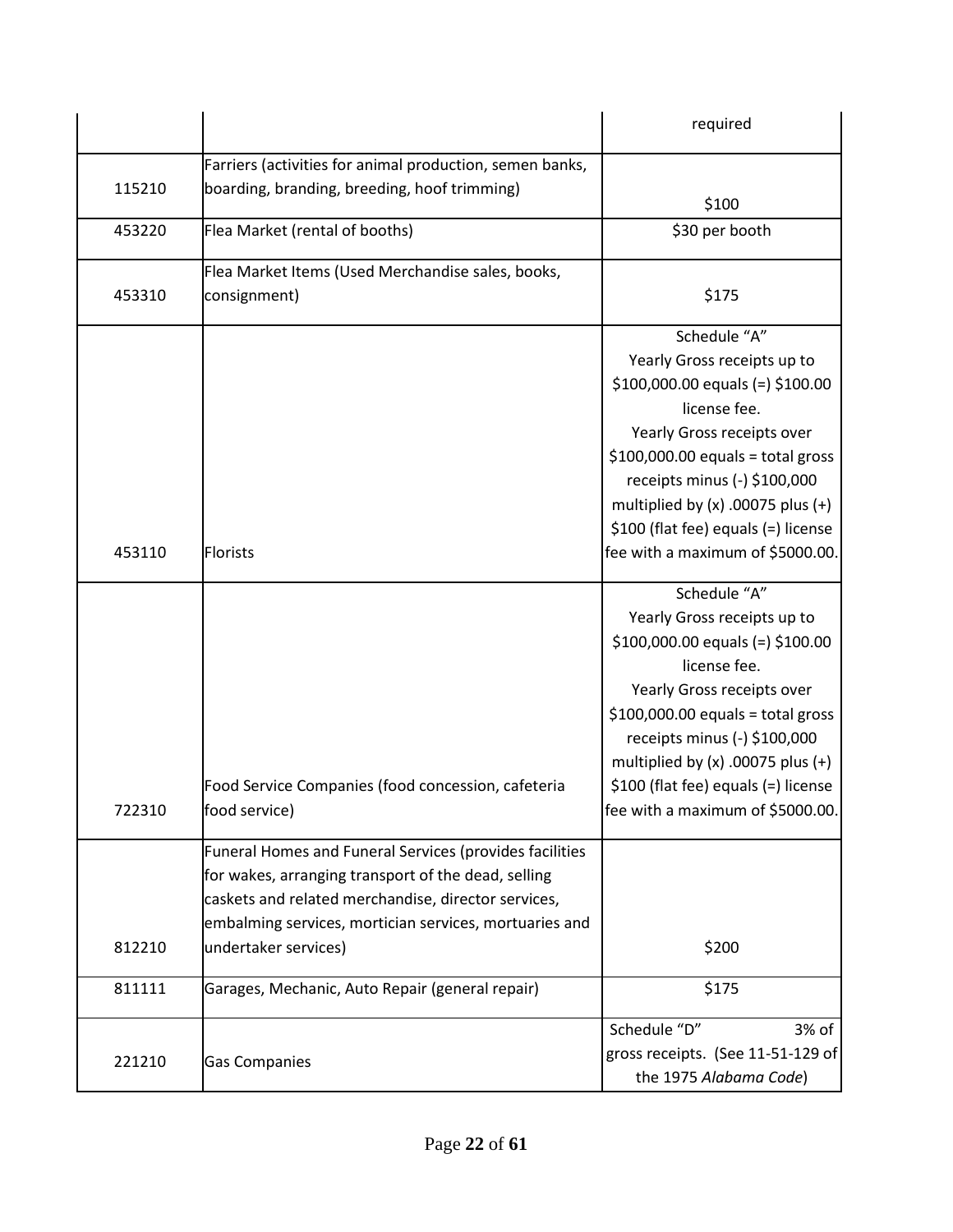|        |                                                         | Schedule "E"<br>Wholesale,                     |
|--------|---------------------------------------------------------|------------------------------------------------|
|        |                                                         | \$100 plus (+) \$0.02 per gallon               |
|        |                                                         | sold or delivered. Payment of                  |
|        |                                                         | this tax is to be made by the 20 <sup>th</sup> |
|        |                                                         | of the month following the                     |
|        |                                                         | month the sales were made, and                 |
|        |                                                         | must be accompanied by a sworn                 |
|        |                                                         | statement specifying the number                |
|        |                                                         | of gallons sold. (This subsection              |
|        |                                                         | adopted 14 November 1961                       |
|        |                                                         | effective 01 December 1961; and                |
|        |                                                         | amended by Ordinance 93F to                    |
|        |                                                         | change to \$0.02 per gallon. Re-               |
| 424720 | Gasoline                                                | amended 11 October 1993 by                     |
|        |                                                         | Ord. 93L)                                      |
|        |                                                         | Schedule "A"                                   |
|        |                                                         | Yearly Gross receipts up to                    |
|        |                                                         | $$100,000.00$ equals (=) $$100.00$             |
|        |                                                         | license fee.                                   |
|        |                                                         | Yearly Gross receipts over                     |
|        |                                                         | $$100,000.00$ equals = total gross             |
|        |                                                         | receipts minus (-) \$100,000                   |
|        |                                                         | multiplied by $(x)$ .00075 plus $(+)$          |
|        |                                                         | \$100 (flat fee) equals (=) license            |
| 452990 | <b>General Merchandise Stores</b>                       | fee with a maximum of \$5000.00.               |
| 541430 | <b>Graphic Design Services</b>                          | \$100                                          |
|        |                                                         |                                                |
| 713940 | <b>Gym Fitness and Recreational</b>                     | \$150                                          |
|        | Healthcare - Ambulances - Each ambulance that services  | \$150 for the first ambulance                  |
| 621910 | pick up inside the City                                 | \$100 for each additional                      |
|        | Healthcare - Assisted Living Facility (without on-site  |                                                |
|        | nursing care, without nursing care, and rest homes      |                                                |
| 623312 | without nursing care                                    | \$200                                          |
|        |                                                         |                                                |
| 623311 | Healthcare - Assisted Living Facility with nursing care | \$200                                          |
| 621310 | Healthcare - Chiropractors                              | \$200                                          |
| 339116 | Healthcare - Dental Laboratories (Bridges custom made,  | \$150                                          |
|        | Dental Labs, Dentures custom made, Orthodontic          |                                                |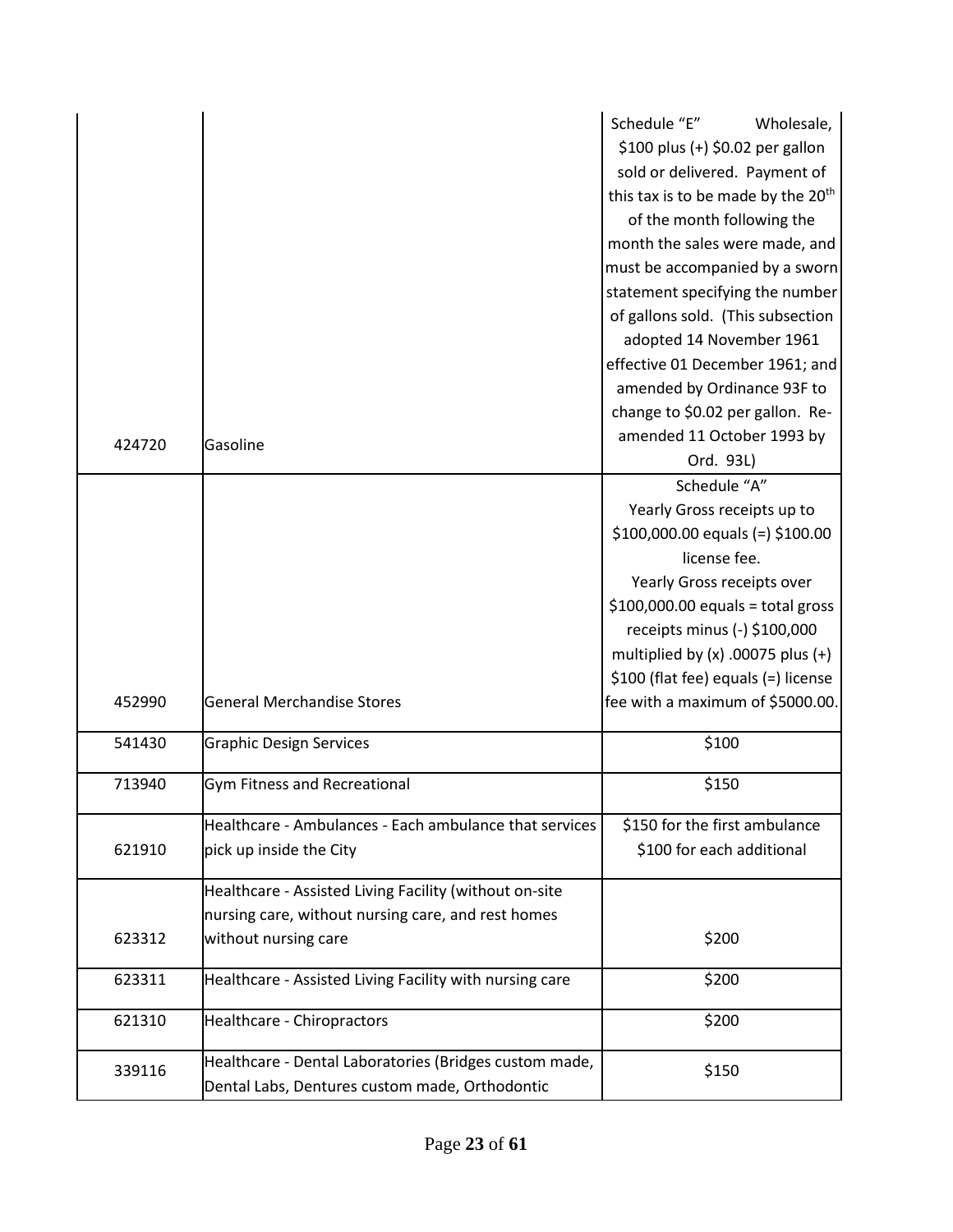|        | Appliance custom made, custom made Teeth)                                                                                                       |                                                                                                                                                                                                                                                                                                                           |
|--------|-------------------------------------------------------------------------------------------------------------------------------------------------|---------------------------------------------------------------------------------------------------------------------------------------------------------------------------------------------------------------------------------------------------------------------------------------------------------------------------|
| 621210 | <b>Healthcare - Dentists</b>                                                                                                                    | \$200                                                                                                                                                                                                                                                                                                                     |
| 812191 | Healthcare - Diet and Weight Reducing Centers                                                                                                   | \$100                                                                                                                                                                                                                                                                                                                     |
| 621610 | Healthcare - Home Health Care Services                                                                                                          | \$150                                                                                                                                                                                                                                                                                                                     |
|        |                                                                                                                                                 | Schedule "A"<br>Yearly Gross receipts up to<br>$$100,000.00$ equals (=) $$100.00$<br>license fee.<br>Yearly Gross receipts over<br>$$100,000.00$ equals = total gross<br>receipts minus (-) \$100,000<br>multiplied by $(x)$ .00075 plus $(+)$                                                                            |
| 621492 | Healthcare - Kidney Dialysis Centers                                                                                                            | \$100 (flat fee) equals (=) license<br>fee with a maximum of \$5000.00.                                                                                                                                                                                                                                                   |
| 621511 | Healthcare - Lab Facility, Lab Tech (local or mobile)<br>Medical Laboratories (blood, pathology, bacteriological,<br>forensic, medical testing) | \$125                                                                                                                                                                                                                                                                                                                     |
| 623110 | Healthcare - Nursing Home With Nursing Care                                                                                                     | \$200                                                                                                                                                                                                                                                                                                                     |
| 621320 | Healthcare - Optometrist                                                                                                                        | \$200                                                                                                                                                                                                                                                                                                                     |
| 446110 | Healthcare - Pharmacy and Drug Stores (Health &<br>Personal Care, Cosmetics, Health Food)                                                       | Schedule "A"<br>Yearly Gross receipts up to<br>$$100,000.00$ equals (=) $$100.00$<br>license fee.<br>Yearly Gross receipts over<br>$$100,000.00$ equals = total gross<br>receipts minus (-) \$100,000<br>multiplied by $(x)$ .00075 plus $(+)$<br>\$100 (flat fee) equals (=) license<br>fee with a maximum of \$5000.00. |
|        | Healthcare - Physical, Occupational, Speech Therapists                                                                                          |                                                                                                                                                                                                                                                                                                                           |
| 621340 | and Audiologists                                                                                                                                | \$200                                                                                                                                                                                                                                                                                                                     |
| 621111 | Healthcare - Physicians except Mental Health Specialists                                                                                        | \$200                                                                                                                                                                                                                                                                                                                     |
| 621112 | Healthcare - Physicians Mental Health Specialists                                                                                               | \$200                                                                                                                                                                                                                                                                                                                     |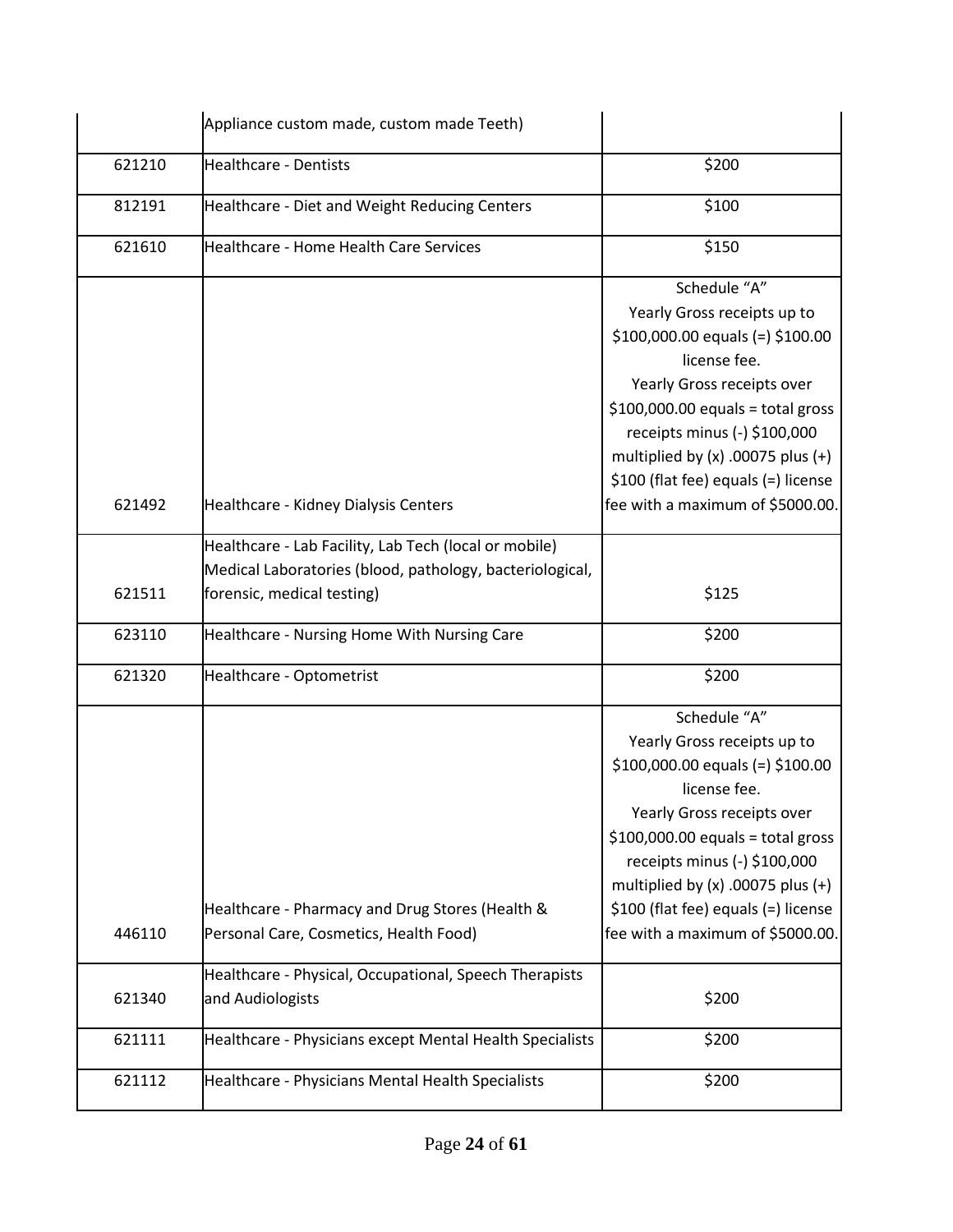| 621391 | Healthcare - Podiatrist                                                                      | \$200                                                                                                                                                                                                                                                                                                                                                                  |
|--------|----------------------------------------------------------------------------------------------|------------------------------------------------------------------------------------------------------------------------------------------------------------------------------------------------------------------------------------------------------------------------------------------------------------------------------------------------------------------------|
| 621330 | Healthcare - Psychologist                                                                    | \$200                                                                                                                                                                                                                                                                                                                                                                  |
| 541112 | Healthcare - Therapist (Independent no permanent<br>Facility)                                | \$200                                                                                                                                                                                                                                                                                                                                                                  |
| 541940 | Healthcare - Veterinarian Services (Individual and/or<br>Firm)                               | \$200                                                                                                                                                                                                                                                                                                                                                                  |
| 721110 | Hotels                                                                                       | Schedule "A"<br>Yearly Gross receipts up to<br>$$100,000.00$ equals (=) $$100.00$<br>license fee.<br>Yearly Gross receipts over<br>$$100,000.00$ equals = total gross<br>receipts minus (-) \$100,000<br>multiplied by $(x)$ .00075 plus $(+)$<br>\$100 (flat fee) equals (=) license<br>fee with a maximum of \$5000.00.                                              |
| 454110 | In Home Sales                                                                                | \$150                                                                                                                                                                                                                                                                                                                                                                  |
| 611699 | Independent Schools and Specialty Training and<br>Education                                  | \$200                                                                                                                                                                                                                                                                                                                                                                  |
| 541350 | <b>Inspectors - Home (Residential and Commercial Building</b><br><b>Inspection Services)</b> | \$150                                                                                                                                                                                                                                                                                                                                                                  |
| 611620 | Instructor - Gymnastic, Martial Arts, Exercise, Art,<br>Fitness, Dance, Hobbies etc.         | \$150                                                                                                                                                                                                                                                                                                                                                                  |
| 524.01 | Insurance - All Other                                                                        | Schedule "F"<br>Other<br>than Fire and Marine Companies -<br>$$15 + 1\%$ of the gross premiums,<br>less return premiums. A sworn<br>statement, verified by the<br>company president, vice-<br>president, or secretary, of the<br>amount of gross premiums, less<br>return premiums received on all<br>policies issued in the City shall<br>accompany payment. Both are |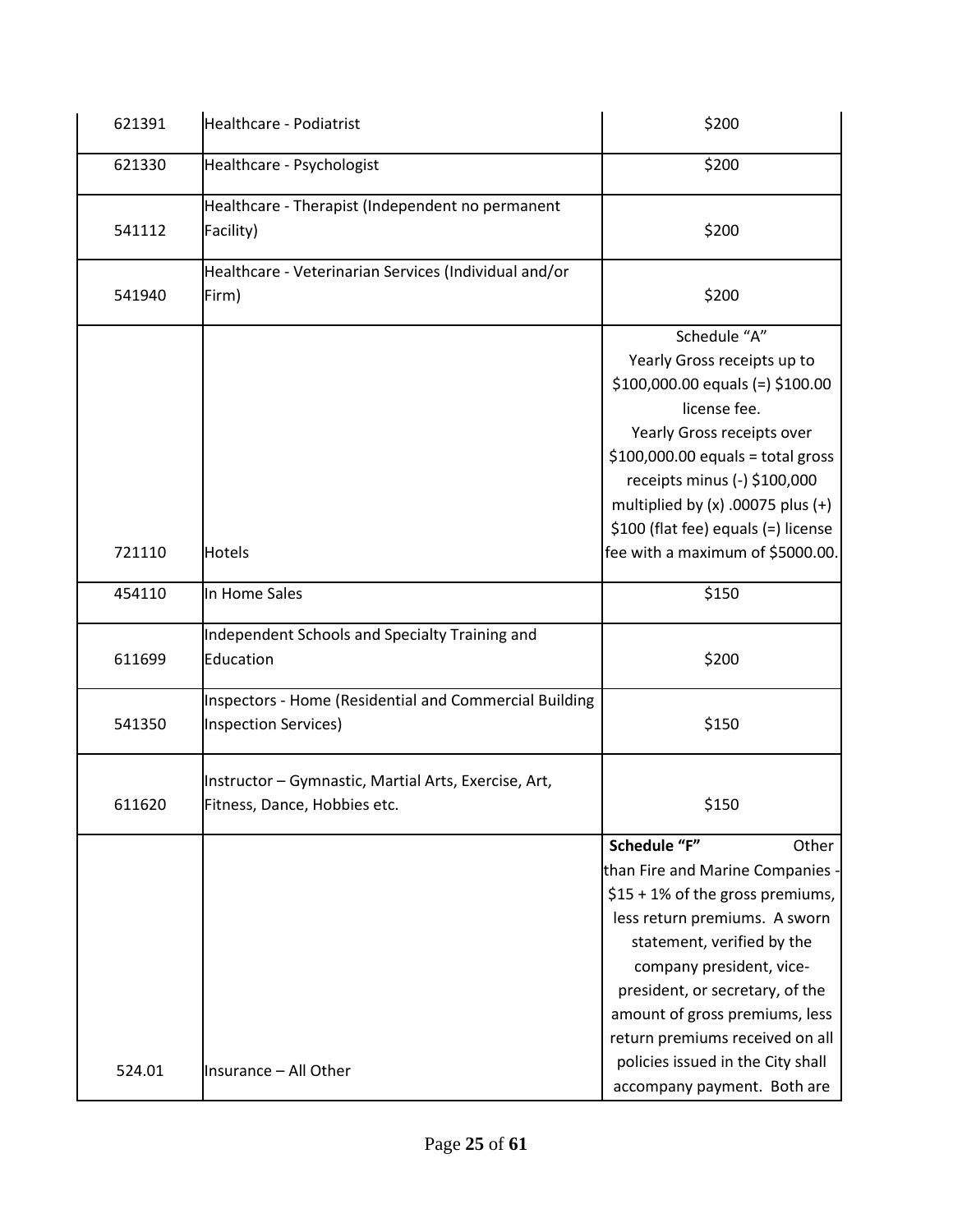|           |                                                           | due by March 2 of each year for<br>the preceding year. (See 11-51-<br>120/123 of the 1975 Alabama<br>Code) |
|-----------|-----------------------------------------------------------|------------------------------------------------------------------------------------------------------------|
|           |                                                           | Schedule "F"<br>Fire                                                                                       |
|           |                                                           | and Marine Companies - 4% of                                                                               |
|           |                                                           | the gross premiums, less return                                                                            |
|           |                                                           | premiums, on property located in                                                                           |
|           |                                                           | the City. A sworn statement of                                                                             |
|           |                                                           | the amount of gross premiums                                                                               |
|           |                                                           | less return premiums on property                                                                           |
|           |                                                           | located in the City shall                                                                                  |
|           |                                                           | accompany the tax payment.                                                                                 |
|           |                                                           | (See 11-51-120/123 of the 1975                                                                             |
| 524.00    | <b>Insurance- Fire and Marine</b>                         | Alabama Code)                                                                                              |
|           | Insurance Agencies and Brokerages (agencies,              |                                                                                                            |
| 524210    | brokerages, brokers)                                      | \$175                                                                                                      |
| 541410    | <b>Interior Design Service</b>                            | \$100                                                                                                      |
|           | Landscaping Services (planting trees, shrubs, plants,     |                                                                                                            |
|           | lawns, or gardens and maintenance, design of landscape    |                                                                                                            |
|           | and construction of walkways, retaining walls, decks,     | \$150                                                                                                      |
| 561730    | fences, ponds, & chemicals)                               | <b>State Certification Required</b>                                                                        |
|           |                                                           | Schedule "G"<br>Self-                                                                                      |
|           |                                                           | service, coin-operated- Up to ten                                                                          |
|           |                                                           | machines $$100$ plus (+) $$5$ for                                                                          |
| 812310    | Laundry (Coin-operated laundries and drycleaners)         | each additional machine                                                                                    |
| 561730.01 | Lawn Care, (grass cutting only, no chemicals or planting) | \$75                                                                                                       |
|           |                                                           | Schedule "A"                                                                                               |
|           |                                                           | Yearly Gross receipts up to                                                                                |
|           |                                                           | $$100,000.00$ equals (=) $$100.00$                                                                         |
|           |                                                           | license fee.                                                                                               |
|           |                                                           | Yearly Gross receipts over                                                                                 |
|           |                                                           | $$100,000.00$ equals = total gross                                                                         |
|           | Linen Supply (rental or contract basis laundered items    | receipts minus (-) \$100,000                                                                               |
|           | such as table and bed linens, towels, diapers, uniforms,  | multiplied by $(x)$ .00075 plus $(+)$                                                                      |
| 812331    | and gowns)                                                | \$100 (flat fee) equals (=) license                                                                        |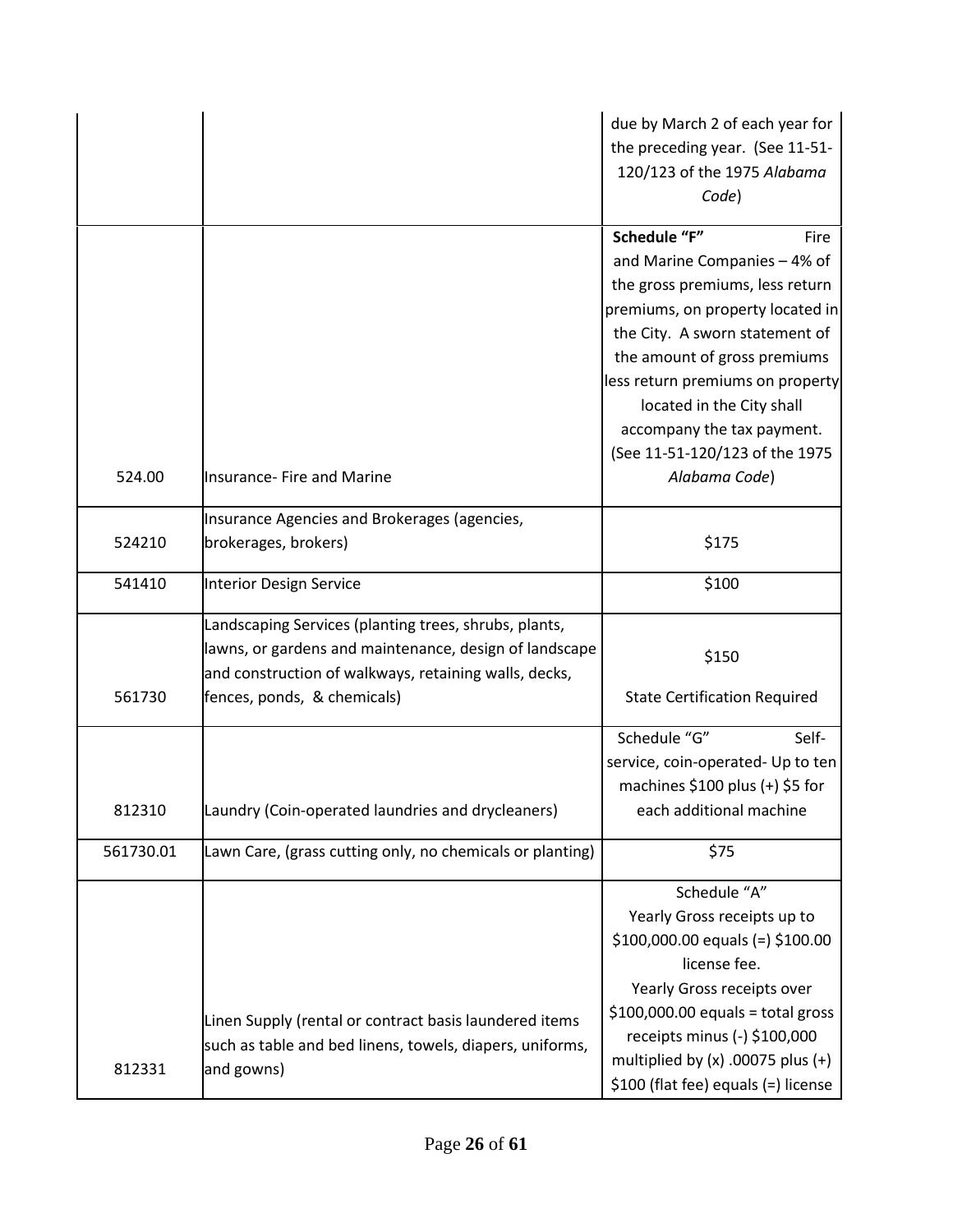|           |                                                                             | fee with a maximum of \$5000.00.                                                                                                                                                                                                                                                                                          |
|-----------|-----------------------------------------------------------------------------|---------------------------------------------------------------------------------------------------------------------------------------------------------------------------------------------------------------------------------------------------------------------------------------------------------------------------|
| 561622    | Locksmiths                                                                  | \$100<br>Requires Certifications from the<br><b>Electronic Security Board of</b><br>Licensure of Alabama                                                                                                                                                                                                                  |
|           | Lumber Yards (other building material dealers, electrical                   | Schedule "A"<br>Yearly Gross receipts up to<br>$$100,000.00$ equals (=) $$100.00$<br>license fee.<br>Yearly Gross receipts over<br>$$100,000.00$ equals = total gross<br>receipts minus (-) \$100,000<br>multiplied by $(x)$ .00075 plus $(+)$                                                                            |
| 444190    | supply, fencing, plumbing supply, prefabricated building<br>dealers, glass) | \$100 (flat fee) equals (=) license<br>fee with a maximum of \$5000.00.                                                                                                                                                                                                                                                   |
| 332710    | <b>Machine Shop</b>                                                         | Schedule "A"<br>Yearly Gross receipts up to<br>$$100,000.00$ equals (=) $$100.00$<br>license fee.<br>Yearly Gross receipts over<br>$$100,000.00$ equals = total gross<br>receipts minus (-) \$100,000<br>multiplied by $(x)$ .00075 plus $(+)$<br>\$100 (flat fee) equals (=) license<br>fee with a maximum of \$5000.00. |
| 454210    | Machines: Vending, Snacks, Drinks & Weighing Machine                        | \$35 each                                                                                                                                                                                                                                                                                                                 |
|           |                                                                             | Schedule "A"<br>Yearly<br>Gross receipts up to \$100,000.00<br>equals $(=)$ \$100.00 license fee.<br>Yearly Gross receipts over<br>$$100,000.00$ equals = total gross<br>receipts minus (-) \$100,000<br>multiplied by $(x)$ .00075 plus $(+)$                                                                            |
| 311000    | Manufacturers                                                               | \$100 (flat fee) equals (=) license<br>fee with a maximum of \$5000.00.                                                                                                                                                                                                                                                   |
| 812199.02 | Massage Therapy                                                             | \$225 One Therapist & Facility,<br>plus \$50 each additional operator                                                                                                                                                                                                                                                     |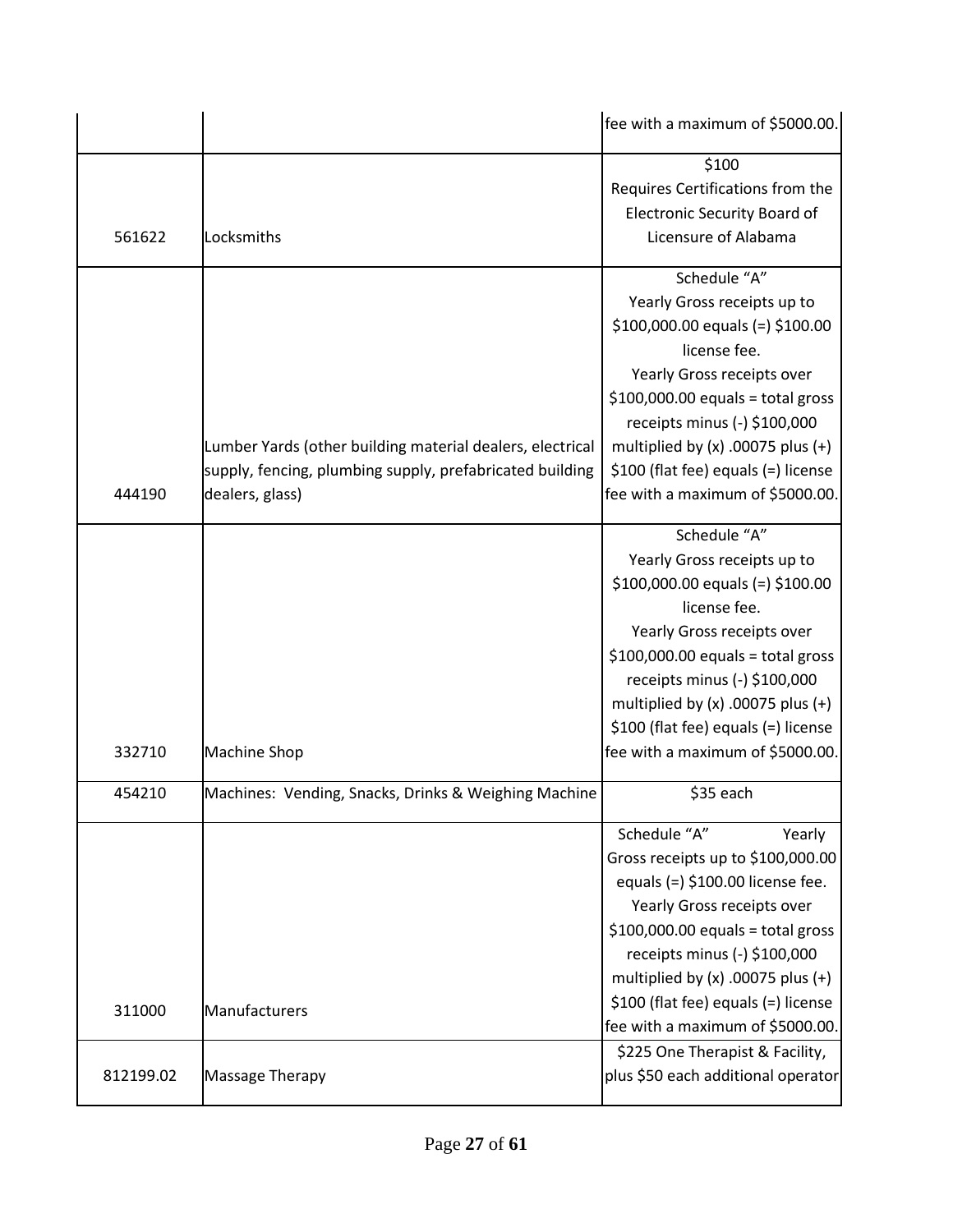|           |                                                                                       | State License is required             |
|-----------|---------------------------------------------------------------------------------------|---------------------------------------|
|           |                                                                                       | Schedule "A"                          |
|           |                                                                                       | Yearly Gross receipts up to           |
|           |                                                                                       | $$100,000.00$ equals (=) $$100.00$    |
|           |                                                                                       | license fee.                          |
|           |                                                                                       | Yearly Gross receipts over            |
|           |                                                                                       | $$100,000.00$ equals = total gross    |
|           |                                                                                       | receipts minus (-) \$100,000          |
|           | Mobile Food Services (ice cream, mobile food                                          | multiplied by $(x)$ .00075 plus $(+)$ |
|           | concession stands, mobile canteens, mobile refreshment                                | \$100 (flat fee) equals (=) license   |
| 722330    | stands, mobile food carts, mobile snack stands)                                       | fee with a maximum of \$5000.00.      |
|           |                                                                                       |                                       |
| 423990    | Monuments                                                                             | \$100                                 |
|           | Motion Picture and Video Distribution and/or                                          |                                       |
| 512120    | Production                                                                            | \$150                                 |
|           |                                                                                       |                                       |
| 484230    | Motor Vehicle Carriers (specialized freight)                                          | \$100                                 |
| 484210    | Moving (household and office)                                                         | \$100                                 |
|           |                                                                                       | Schedule "A"                          |
|           |                                                                                       | Yearly Gross receipts up to           |
|           |                                                                                       | $$100,000.00$ equals (=) $$100.00$    |
|           |                                                                                       | license fee.                          |
|           |                                                                                       | Yearly Gross receipts over            |
|           |                                                                                       | $$100,000.00$ equals = total gross    |
|           |                                                                                       | receipts minus (-) \$100,000          |
|           |                                                                                       | multiplied by $(x)$ .00075 plus $(+)$ |
|           |                                                                                       | \$100 (flat fee) equals (=) license   |
| 484210.01 | Moving and Storage PODS (portable on demand storage) fee with a maximum of \$5000.00. |                                       |
|           | Music Studio - Recording, Producing, Promoting,                                       |                                       |
| 512250    | Distribution etc.                                                                     | \$150                                 |
|           |                                                                                       |                                       |
|           |                                                                                       | \$100 for one operator or chair       |
|           |                                                                                       | plus \$50 for each additional         |
| 812113    | <b>Nail Salon</b>                                                                     | operator or chair                     |
|           |                                                                                       | Schedule "A"                          |
| 511110    | Newspapers and Job Printing                                                           | Yearly Gross receipts up to           |
|           |                                                                                       | $$100,000.00$ equals (=) $$100.00$    |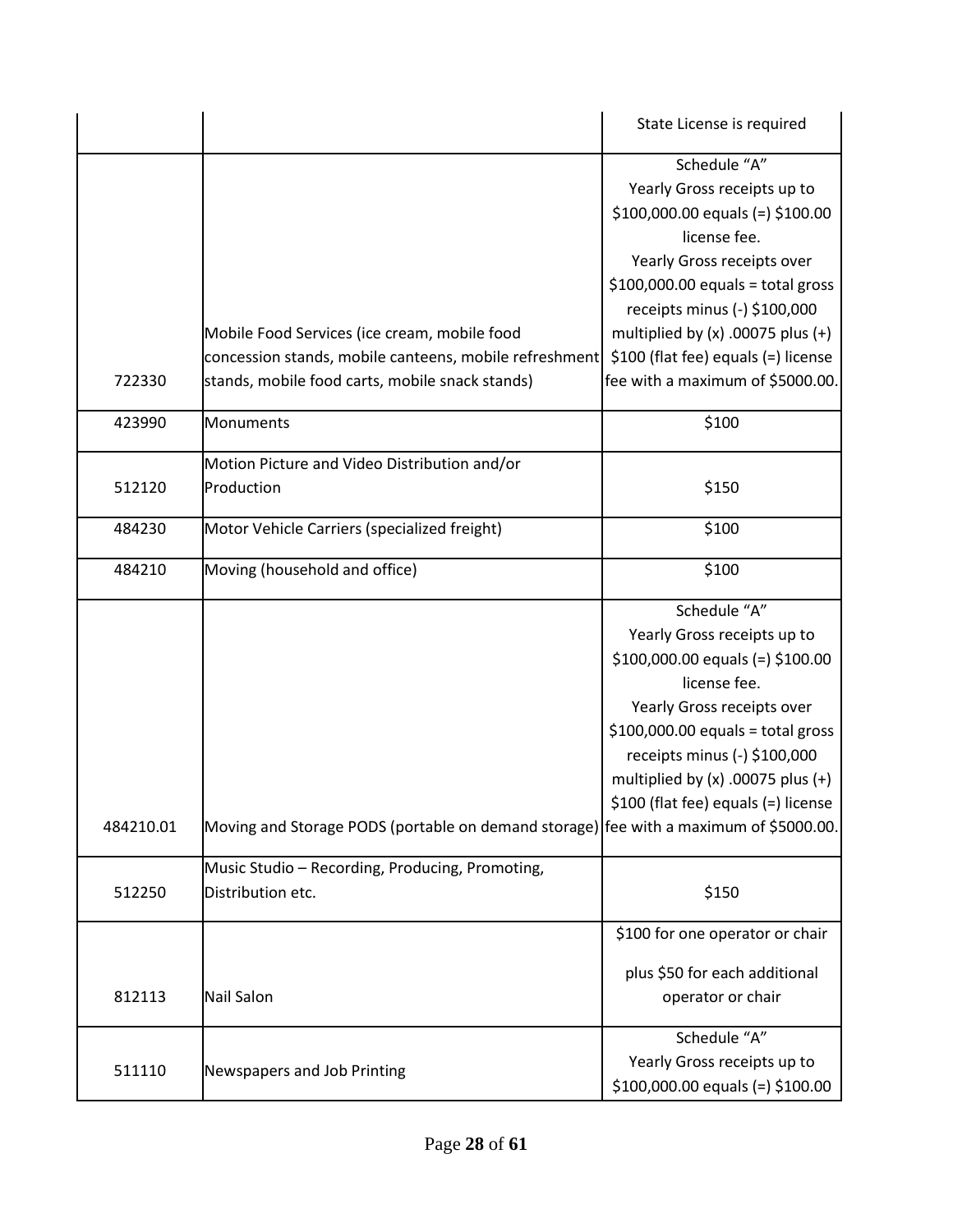|           |                                                                                                                                                                                                                                                                                                      | license fee.<br>Yearly Gross receipts over<br>$$100,000.00$ equals = total gross<br>receipts minus (-) \$100,000<br>multiplied by $(x)$ .00075 plus $(+)$<br>\$100 (flat fee) equals (=) license<br>fee with a maximum of \$5000.00. |
|-----------|------------------------------------------------------------------------------------------------------------------------------------------------------------------------------------------------------------------------------------------------------------------------------------------------------|--------------------------------------------------------------------------------------------------------------------------------------------------------------------------------------------------------------------------------------|
|           | Pawn Shops / Brokers / Title Pawn / Merchandise /<br>Check Cashing All Other Non-depository Credit                                                                                                                                                                                                   |                                                                                                                                                                                                                                      |
|           | Intermediation (short term credit, consumer cash                                                                                                                                                                                                                                                     |                                                                                                                                                                                                                                      |
| 522298    | lending and Pawn Shops)                                                                                                                                                                                                                                                                              | \$300                                                                                                                                                                                                                                |
| 454391    | Peddler, Curb Market, Temporary Site (local)                                                                                                                                                                                                                                                         | \$150                                                                                                                                                                                                                                |
|           |                                                                                                                                                                                                                                                                                                      | \$300                                                                                                                                                                                                                                |
| 454391.01 | Peddler, Door to Door Solicitation - Transient                                                                                                                                                                                                                                                       | Copy of Driver's License Required<br>Register with Police Dept.<br>Dawn till Dusk Only                                                                                                                                               |
| 711510    | Photographers (Other no Permanent Studios<br>Independent Artists, Writers, and Performers (actors,<br>actresses, announcers, artists, authors, ballet dancers,<br>cameramen, cartoonists, comedians, directors, disc<br>jockeys, music arrangers and directors, storytellers,<br>taxidermists, etc.) | \$50 per week<br>or<br>\$250 per year                                                                                                                                                                                                |
| 541921    | Photographers: (a) Studio permanently within the City<br>(Photography Studios, Portrait)                                                                                                                                                                                                             | \$125                                                                                                                                                                                                                                |
| 922150    | Probation Services (Parole and Probation)                                                                                                                                                                                                                                                            | \$150                                                                                                                                                                                                                                |
| 541990    | Professional Services Not Elsewhere Classified                                                                                                                                                                                                                                                       | \$200                                                                                                                                                                                                                                |
| 531312    | Property Managers - Nonresidential                                                                                                                                                                                                                                                                   | \$125                                                                                                                                                                                                                                |
| 531311    | <b>Property Managers Residential</b>                                                                                                                                                                                                                                                                 | \$125                                                                                                                                                                                                                                |
| 482111    | Railroads                                                                                                                                                                                                                                                                                            | \$100 + 10 per passenger car                                                                                                                                                                                                         |
| 531210    | Real Estate Agencies (agents)                                                                                                                                                                                                                                                                        | \$125 per agency + \$75 for each<br>agent                                                                                                                                                                                            |
| 531320    | <b>Real Estate Appraisers</b>                                                                                                                                                                                                                                                                        | \$75                                                                                                                                                                                                                                 |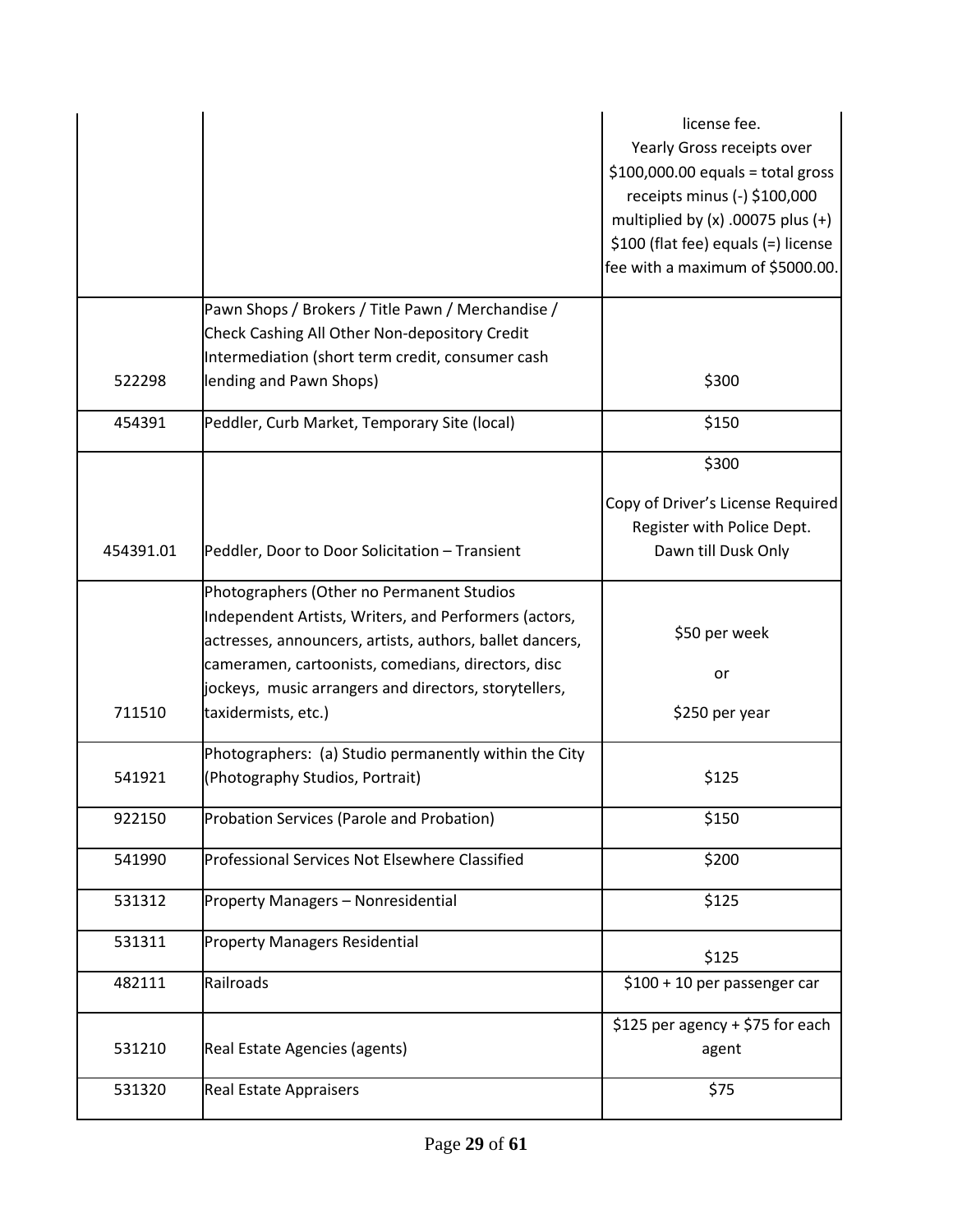|        |                                                                                                                                                   | License required from Alabama<br>Real Estate Appraiser Board                                                                                                                                                                                                                                                              |
|--------|---------------------------------------------------------------------------------------------------------------------------------------------------|---------------------------------------------------------------------------------------------------------------------------------------------------------------------------------------------------------------------------------------------------------------------------------------------------------------------------|
| 721199 | Rental - Airbnb, Bed and Breakfast and All Other<br>Travelers Accommodations (guest houses, tourist<br>homes, cabins and cottages, youth hostels) | Schedule "A"<br>Yearly Gross receipts up to<br>\$100,000.00 equals (=) \$100.00<br>license fee.<br>Yearly Gross receipts over<br>$$100,000.00$ equals = total gross<br>receipts minus (-) \$100,000<br>multiplied by $(x)$ .00075 plus $(+)$<br>\$100 (flat fee) equals (=) license<br>fee with a maximum of \$5000.00.   |
|        |                                                                                                                                                   |                                                                                                                                                                                                                                                                                                                           |
| 532289 | Rental - All Other Consumer Goods                                                                                                                 | \$150                                                                                                                                                                                                                                                                                                                     |
| 532112 | Rental - Leasing Vehicles on and off Road and Passenger<br>Car Leasing (Long term)                                                                | \$150                                                                                                                                                                                                                                                                                                                     |
| 532420 | Rental - Leasing Furniture, Equipment, Consumer Goods                                                                                             | \$150                                                                                                                                                                                                                                                                                                                     |
| 531130 | Rental - Mini-warehouses and self-storage units                                                                                                   | Schedule "A"<br>Yearly Gross receipts up to<br>$$100,000.00$ equals (=) $$100.00$<br>license fee.<br>Yearly Gross receipts over<br>$$100,000.00$ equals = total gross<br>receipts minus (-) \$100,000<br>multiplied by $(x)$ .00075 plus $(+)$<br>\$100 (flat fee) equals (=) license<br>fee with a maximum of \$5000.00. |
| 531190 | Rental - Mobile Home Park (mobile home sites, vacant<br>lots, flea market space, and grazing, farm, or forest land)                               | \$50.00 Each Unit                                                                                                                                                                                                                                                                                                         |
| 531110 | Rental of Real Estate (apartments, duplex, houses,<br>cottage, houses, mobile home, town house rentals)                                           | \$50.00 per Unit per year                                                                                                                                                                                                                                                                                                 |
| 722511 | <b>Restaurants Full-Service</b>                                                                                                                   | Schedule "A"<br>Yearly Gross receipts up to<br>$$100,000.00$ equals (=) $$100.00$<br>license fee.                                                                                                                                                                                                                         |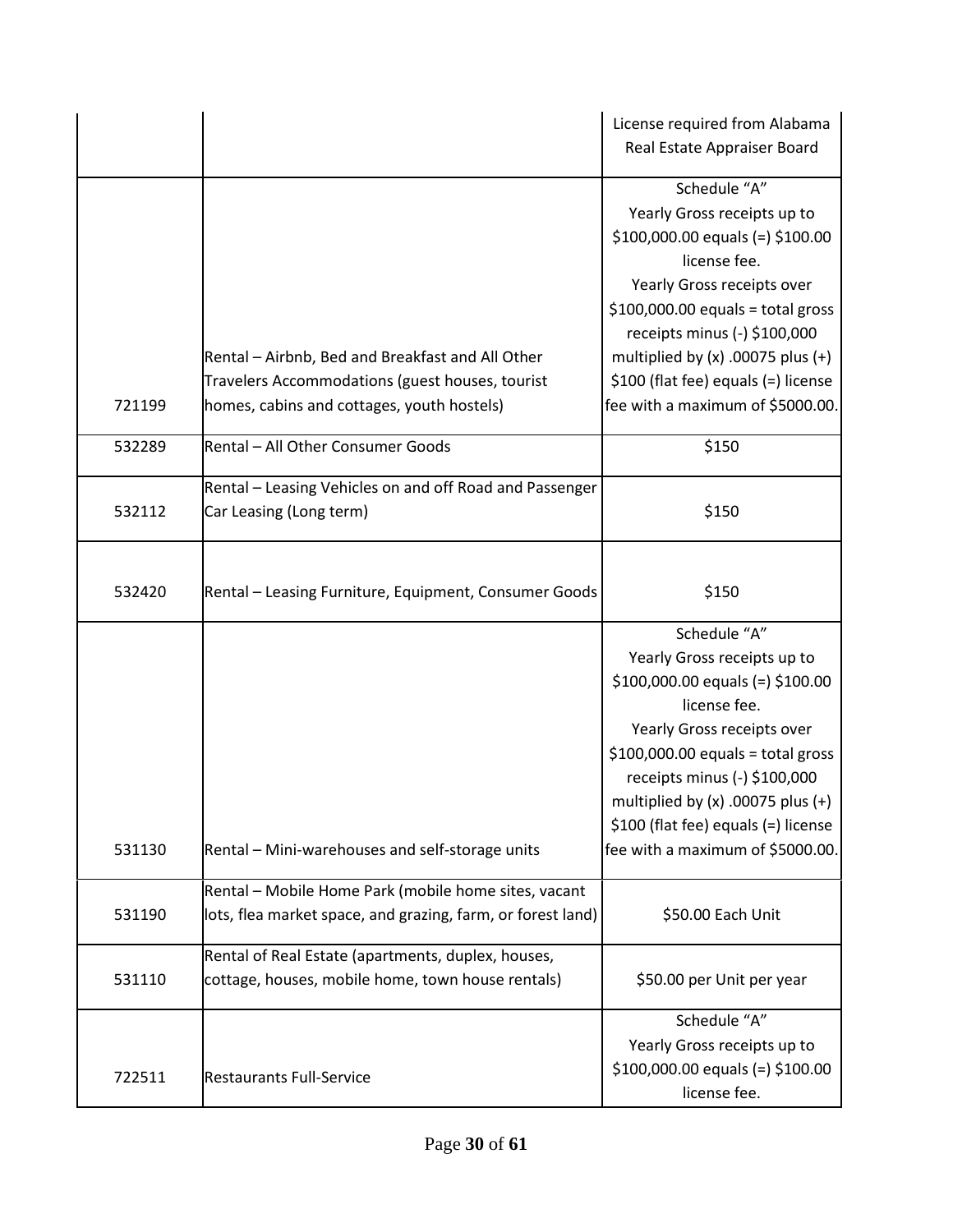|        |                                                                                                                                                                | Yearly Gross receipts over<br>$$100,000.00$ equals = total gross<br>receipts minus (-) \$100,000<br>multiplied by $(x)$ .00075 plus $(+)$<br>\$100 (flat fee) equals (=) license<br>fee with a maximum of \$5000.00.<br><b>Health Department Approval</b><br>Required                                                     |
|--------|----------------------------------------------------------------------------------------------------------------------------------------------------------------|---------------------------------------------------------------------------------------------------------------------------------------------------------------------------------------------------------------------------------------------------------------------------------------------------------------------------|
|        |                                                                                                                                                                | Schedule "A"<br>Yearly Gross receipts up to<br>$$100,000.00$ equals (=) $$100.00$<br>license fee.<br>Yearly Gross receipts over<br>$$100,000.00$ equals = total gross<br>receipts minus (-) \$100,000<br>multiplied by $(x)$ .00075 plus $(+)$<br>\$100 (flat fee) equals (=) license<br>fee with a maximum of \$5000.00. |
| 722513 | Restaurants Limited-Service (fast food, drive through)                                                                                                         | <b>Health Department Approval</b><br>Required                                                                                                                                                                                                                                                                             |
| 517410 | Satellite Telecommunications                                                                                                                                   | Schedule "A"<br>Yearly Gross receipts up to<br>$$100,000.00$ equals (=) $$100.00$<br>license fee.<br>Yearly Gross receipts over<br>$$100,000.00$ equals = total gross<br>receipts minus (-) \$100,000<br>multiplied by $(x)$ .00075 plus $(+)$<br>\$100 (flat fee) equals (=) license<br>fee with a maximum of \$5000.00. |
| 321113 | Saw Mills, Custom, Grist, or Planing Mills                                                                                                                     | \$200                                                                                                                                                                                                                                                                                                                     |
| 561612 | Security Guard Services (Security Guards and Patrol<br>Services, bodyguard, guard dog and parking security)                                                    | \$175                                                                                                                                                                                                                                                                                                                     |
| 561621 | Security System Services Installation and Monitoring<br>(burglar and fire alarms, installation, repair, or<br>monitoring of electronic security alarm systems) | \$150<br>State License is required                                                                                                                                                                                                                                                                                        |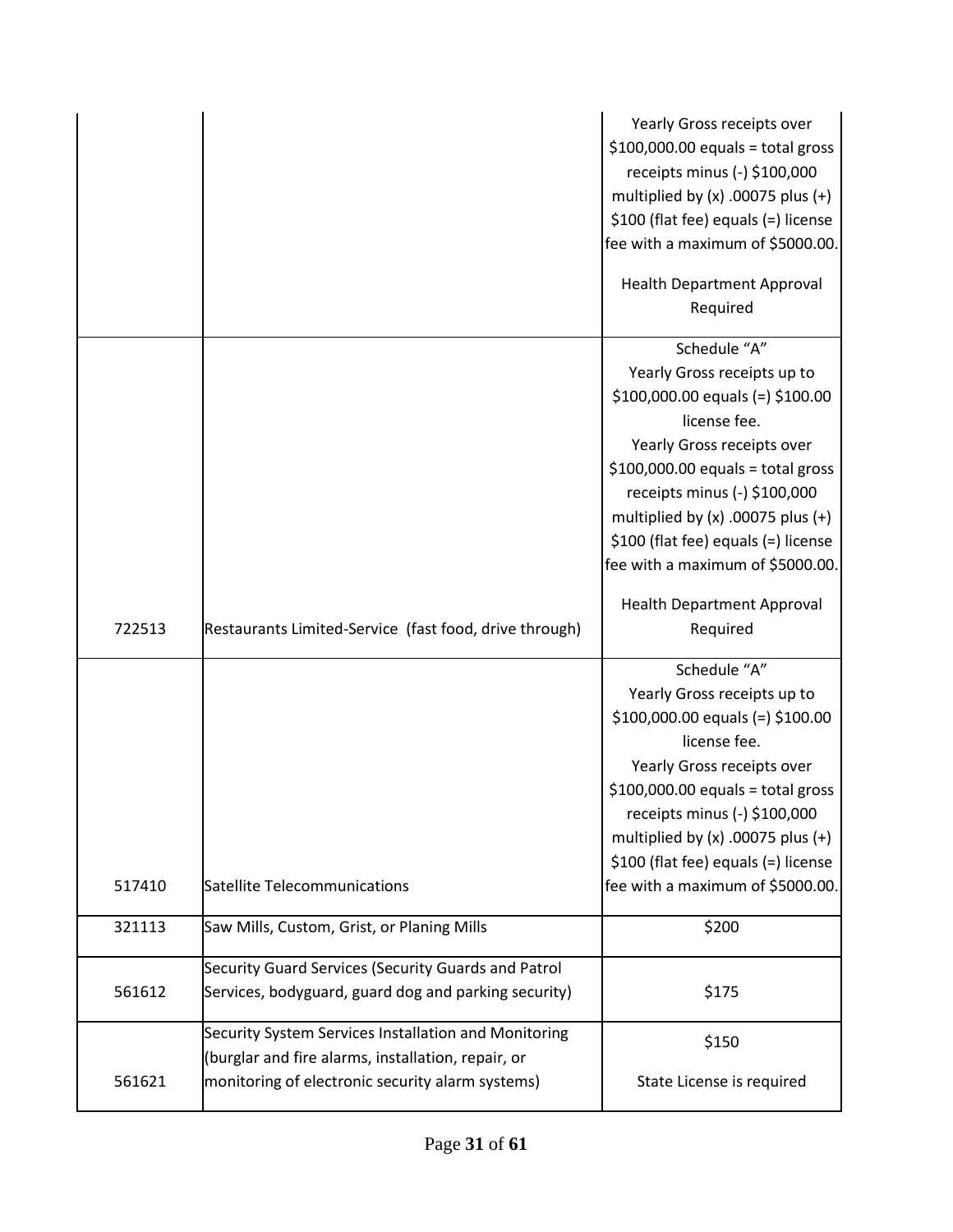|           |                                                             | \$150                                                                 |
|-----------|-------------------------------------------------------------|-----------------------------------------------------------------------|
|           |                                                             | State Certification is required                                       |
|           |                                                             | <b>Shelby County Health</b>                                           |
|           | Septic Tank and Related Services (pumping, renting and      | Department approval is also                                           |
| 562991    | /or servicing portable toilets) (installation under 238910) | required to operate                                                   |
| 512240    | <b>Sound Recording Studios</b>                              | \$150                                                                 |
|           | Spa – permanent facility, nail tech, cosmetologist etc.     |                                                                       |
|           | (day spa, hair removal, saunas, ear piercing, hair          | \$225 One Therapist & Facility,                                       |
|           | replacement, or weaving services, tanning, message,         | plus \$50 each additional operator                                    |
| 812199    | permanent makeup)                                           | Proper Certification is required                                      |
|           |                                                             | Schedule "A"                                                          |
|           |                                                             | Yearly Gross receipts up to                                           |
|           |                                                             | $$100,000.00$ equals (=) $$100.00$                                    |
|           |                                                             | license fee.                                                          |
|           |                                                             | Yearly Gross receipts over                                            |
|           |                                                             | $$100,000.00$ equals = total gross<br>receipts minus (-) \$100,000    |
|           | Specialty Food and Drink (ice cream, frozen yogurt,         | multiplied by $(x)$ .00075 plus $(+)$                                 |
|           | cookies, popcorn, bagels, doughnuts, or pretzels and        | \$100 (flat fee) equals (=) license                                   |
| 722515    | nonalcoholic beverages)                                     | fee with a maximum of \$5000.00.                                      |
| 541360    | <b>Surveyor and Mapping Services</b>                        | \$150                                                                 |
|           |                                                             |                                                                       |
|           |                                                             | \$200                                                                 |
|           |                                                             | Must have Health Department                                           |
|           |                                                             | Approval                                                              |
|           |                                                             | Requires State License                                                |
|           |                                                             | All contaminated waste                                                |
|           |                                                             | generated by a Tattoo Artist or                                       |
|           |                                                             | Body Piercer shall be removed by                                      |
|           |                                                             | a licensed biohazard disposal                                         |
|           |                                                             | service. All tattoo and body                                          |
|           |                                                             | piercing shall be performed in a                                      |
|           |                                                             | clean, sanitary area separate                                         |
|           |                                                             | from and out of view of the                                           |
| 812199.01 | Tattoo Shop / Artist / Body Piercers                        | waiting area. All tattoo parlors<br>and body piercers licensed by the |
|           |                                                             |                                                                       |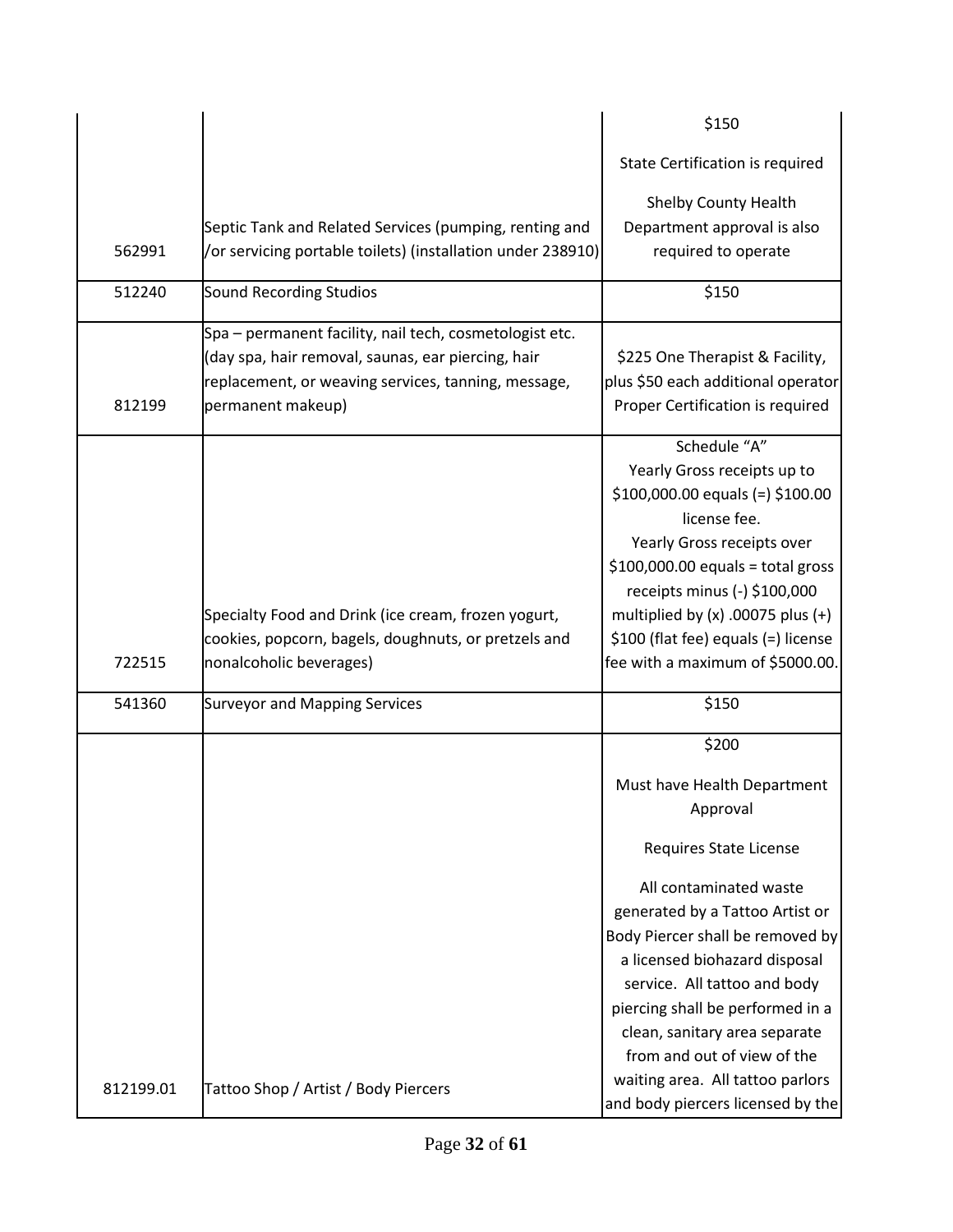|        |                                                                                                                                                                                                                                                | City shall be subject to all federal,<br>state and county rules and<br>regulations governing tattoo<br>parlors and body piercers.                                                                                                                                                                                                                                                                             |
|--------|------------------------------------------------------------------------------------------------------------------------------------------------------------------------------------------------------------------------------------------------|---------------------------------------------------------------------------------------------------------------------------------------------------------------------------------------------------------------------------------------------------------------------------------------------------------------------------------------------------------------------------------------------------------------|
|        |                                                                                                                                                                                                                                                | No minor shall be administered<br>a tattoo or any other body<br>piercing procedure without<br>written consent from a parent<br>or guardian.<br>No one shall administer or be<br>administered a tattoo or any<br>other body piercing procedure<br>while under the influence of<br>alcohol, prescription medication,<br>or any substance controlled by<br>13A-12-201 to 13A-12-294 of the<br>1975 Alabama Code. |
| 485310 | Taxi Cabs - Limousine                                                                                                                                                                                                                          | \$100 for first vehicle plus \$50 for<br>each additional vehicle                                                                                                                                                                                                                                                                                                                                              |
| 561422 | Telemarketing, Office, Agents - (Phone Sales (Bureaus<br>and Other contact Centers (customer service call<br>centers, order taking for clients via internet, soliciting<br>contributions, providing information about products or<br>services) | \$175                                                                                                                                                                                                                                                                                                                                                                                                         |
| 517002 | Telephone Companies: (a) Per local exchange                                                                                                                                                                                                    | \$225                                                                                                                                                                                                                                                                                                                                                                                                         |
| 517003 | Telephone Companies: (b) Per intrastate long distance<br>exchange                                                                                                                                                                              | \$75                                                                                                                                                                                                                                                                                                                                                                                                          |
| 517911 | Telephone Pre-Paid Cards                                                                                                                                                                                                                       | \$75                                                                                                                                                                                                                                                                                                                                                                                                          |
|        |                                                                                                                                                                                                                                                | Schedule "A"<br>Yearly Gross receipts up to<br>$$100,000.00$ equals (=) $$100.00$<br>license fee.<br>Yearly Gross receipts over<br>$$100,000.00$ equals = total gross<br>receipts minus (-) \$100,000                                                                                                                                                                                                         |
| 441320 | Tire Shop (new and used, repair and maintenance)                                                                                                                                                                                               | multiplied by $(x)$ .00075 plus $(+)$<br>\$100 (flat fee) equals (=) license                                                                                                                                                                                                                                                                                                                                  |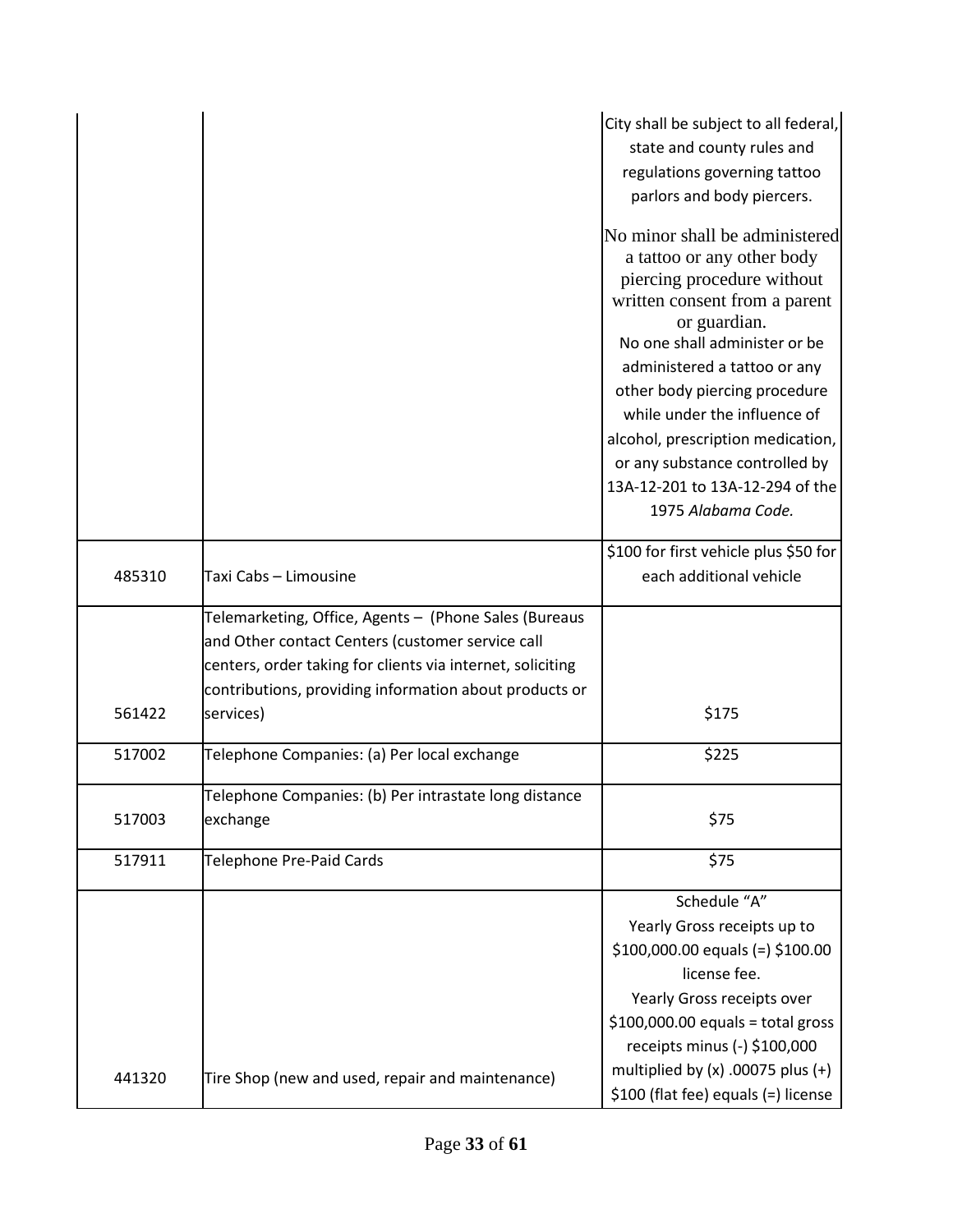|           |                                                                                                                                          | fee with a maximum of \$5000.00.                                                                                                                                                                                                                                                                                          |
|-----------|------------------------------------------------------------------------------------------------------------------------------------------|---------------------------------------------------------------------------------------------------------------------------------------------------------------------------------------------------------------------------------------------------------------------------------------------------------------------------|
| 524.02    | Title Insurer                                                                                                                            | \$100                                                                                                                                                                                                                                                                                                                     |
| 484121    | Trucking Companies, hauling, leasing and sales                                                                                           | Schedule "A"<br>Yearly Gross receipts up to<br>$$100,000.00$ equals (=) $$100.00$<br>license fee.<br>Yearly Gross receipts over<br>$$100,000.00$ equals = total gross<br>receipts minus (-) \$100,000<br>multiplied by $(x)$ .00075 plus $(+)$<br>\$100 (flat fee) equals (=) license<br>fee with a maximum of \$5000.00. |
| 484121.01 | Trucking Companies, hauling, leasing (no sales)                                                                                          | \$100                                                                                                                                                                                                                                                                                                                     |
| 811211    | TV and Radio Repair Shops (electronics repair and<br>maintenance, television, stereos, speakers, video<br>recorders, radios and cameras) | \$100                                                                                                                                                                                                                                                                                                                     |
| 811420    | Upholstery (refinishing, repair and restoring)                                                                                           | \$100                                                                                                                                                                                                                                                                                                                     |
| 532282    | Video Rental (prerecorded movies and games)                                                                                              | \$200                                                                                                                                                                                                                                                                                                                     |
| 562111    | Waste Collection - Trash, debris, brush, or rubble                                                                                       | Schedule "A"<br>Yearly Gross receipts up to<br>$$100,000.00$ equals (=) $$100.00$<br>license fee.<br>Yearly Gross receipts over<br>$$100,000.00$ equals = total gross<br>receipts minus (-) \$100,000<br>multiplied by $(x)$ .00075 plus $(+)$<br>\$100 (flat fee) equals (=) license<br>fee with a maximum of \$5000.00. |
| 424990    | <b>Wholesale Selling</b>                                                                                                                 | Schedule "H"<br>Yearly<br>Gross receipts up to \$60,000.00<br>equals $(=)$ \$150.00 license fee.<br>Yearly Gross receipts over<br>$$60,000.00$ equals = total gross<br>receipts minus (-) \$60,000.00<br>multiplied by $(x)$ .00075 plus $(+)$<br>$$150.00$ (flat fee) equals (=)                                         |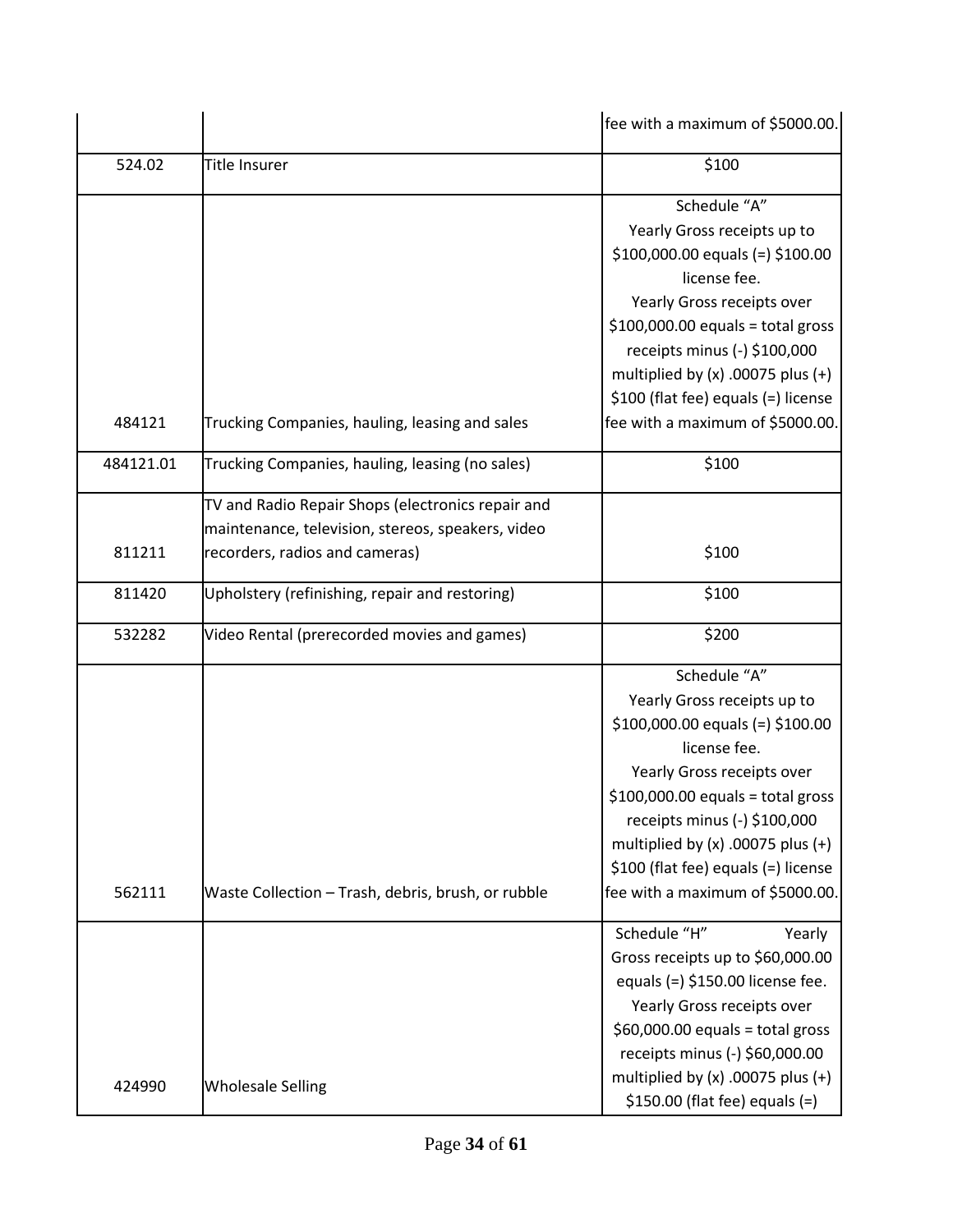|           |                                                                                                                                                                                                                                                                                                                                                                                                                                              | license fee with a maximum of<br>\$5000.00.                                                                                                                                                                                                                                                         |
|-----------|----------------------------------------------------------------------------------------------------------------------------------------------------------------------------------------------------------------------------------------------------------------------------------------------------------------------------------------------------------------------------------------------------------------------------------------------|-----------------------------------------------------------------------------------------------------------------------------------------------------------------------------------------------------------------------------------------------------------------------------------------------------|
| 321999    | <b>Woodwork Factories and Fence Manufacturers</b>                                                                                                                                                                                                                                                                                                                                                                                            | Schedule "A"<br>Yearly Gross receipts up to<br>$$100,000.00$ equals (=)<br>\$100.00 license fee.<br>Yearly Gross receipts over<br>$$100,000.00$ equals = total<br>gross receipts minus (-)<br>$$100,000$ multiplied by (x)<br>.00075 plus $(+)$ \$100 (flat fee)<br>equals $(=)$ license fee with a |
| 488410    | Wrecker Service - Towing                                                                                                                                                                                                                                                                                                                                                                                                                     | maximum of \$5000.00.<br>\$150 per wrecker                                                                                                                                                                                                                                                          |
| 999999.01 | Unclassified miscellaneous <b>business</b> services not<br>elsewhere classified                                                                                                                                                                                                                                                                                                                                                              | \$75                                                                                                                                                                                                                                                                                                |
| 999999.02 | Unclassified miscellaneous <b>personal</b> services not<br>elsewhere classified                                                                                                                                                                                                                                                                                                                                                              | \$75                                                                                                                                                                                                                                                                                                |
| 19        | Tobacco Products: (a) Cigarettes - For packages 1-20                                                                                                                                                                                                                                                                                                                                                                                         | \$0.10                                                                                                                                                                                                                                                                                              |
| 19        | Tobacco Products: (a) Cigarettes - For packages 21-40                                                                                                                                                                                                                                                                                                                                                                                        | \$0.20                                                                                                                                                                                                                                                                                              |
| 19        | Tobacco Products: € Cigarettes - For packages over 40                                                                                                                                                                                                                                                                                                                                                                                        | \$0.30                                                                                                                                                                                                                                                                                              |
| 19        | Tobacco Products: This tax is to be paid by the<br>consumer, but collected monthly by the City from the<br>wholesaler. Any tobacco wholesaler doing business in<br>the City of Montevallo must keep and make available to<br>the City License Inspector records adequate to verify<br>that the correct amount of tax has been paid. Payment<br>of the tax is due on the 20 <sup>th</sup> of each month, for sales of<br>the preceding month. |                                                                                                                                                                                                                                                                                                     |
| 19        | Tobacco Products: Cigars, etc.: (a) For packages of 1-<br>20 cigars                                                                                                                                                                                                                                                                                                                                                                          | \$0.04                                                                                                                                                                                                                                                                                              |
| 19        | Tobacco Products: Cigars, etc.: (b) For packages 21-40                                                                                                                                                                                                                                                                                                                                                                                       | \$0.08                                                                                                                                                                                                                                                                                              |
| 19        | Tobacco Products: Cigars, etc.: € For packages over 40                                                                                                                                                                                                                                                                                                                                                                                       | \$0.12                                                                                                                                                                                                                                                                                              |
| 19        | Tobacco Products: (d) For pouches or cans or similar<br>containers of chewing, or loose, or pipe tobacco or snuff                                                                                                                                                                                                                                                                                                                            | \$0.04                                                                                                                                                                                                                                                                                              |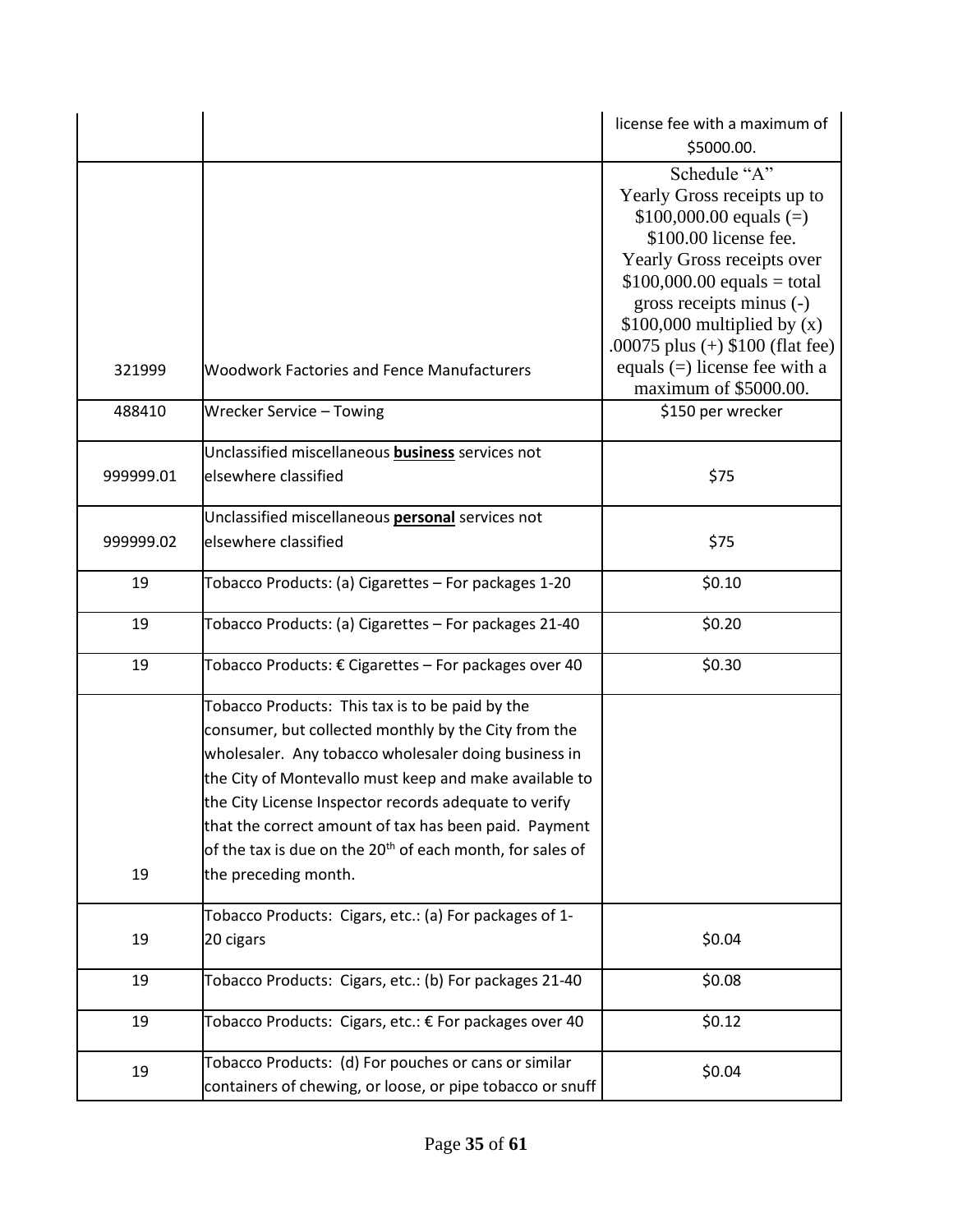|    | or other tobacco products of up to four ounces                                                                                                                                                                                                                                                                                                                                                                                                          |                        |
|----|---------------------------------------------------------------------------------------------------------------------------------------------------------------------------------------------------------------------------------------------------------------------------------------------------------------------------------------------------------------------------------------------------------------------------------------------------------|------------------------|
| 19 | Tobacco Products: € For heavier pouches or cans                                                                                                                                                                                                                                                                                                                                                                                                         | \$0.08                 |
| 19 | Tobacco Products: (f) For packs of rolling papers                                                                                                                                                                                                                                                                                                                                                                                                       | \$0.08                 |
| 19 | Tobacco Products: (g) This tax is to be paid by the<br>consumer, but collected monthly by the City from the<br>wholesalers. Any tobacco wholesaler doing business in<br>the City of Montevallo must keep and make available to<br>the City License Inspector records adequate to verify<br>that the correct amount of tax has been paid. Payment<br>of the tax is due on the 20 <sup>th</sup> of each month, for sales of<br>the preceding month.       |                        |
| 19 | Other Tobacco Products: (a) For all tobacco products<br>not covered above, and for cigarette papers                                                                                                                                                                                                                                                                                                                                                     | 10% of wholesale price |
| 19 | Other Tobacco Products: (b) This tax is to be paid by the<br>consumer, but collected monthly by the City from the<br>wholesalers. Any tobacco wholesaler doing business in<br>the City of Montevallo must keep and make available to<br>the City License Inspector records adequate to verify<br>that the correct amount of tax has been paid. Payment<br>of the tax is due on the 20 <sup>th</sup> of each month, for sales of<br>the preceding month. |                        |

# **Numeric Listing**

| <b>Schedule</b> | <b>Description</b>                                       | Amount / Schedule                 |
|-----------------|----------------------------------------------------------|-----------------------------------|
| Code            |                                                          |                                   |
|                 | Farriers (activities for animal production, semen banks, |                                   |
| 115210          | boarding, branding, breeding, hoof trimming)             | \$100                             |
|                 |                                                          | $3%$ of<br>Schedule "D"           |
| 221210          | <b>Gas Companies</b>                                     | gross receipts. (See 11-51-129 of |
|                 |                                                          | the 1975 Alabama Code)            |
| 236220          | Contractor - Construction - Commercial and Institutional | \$150                             |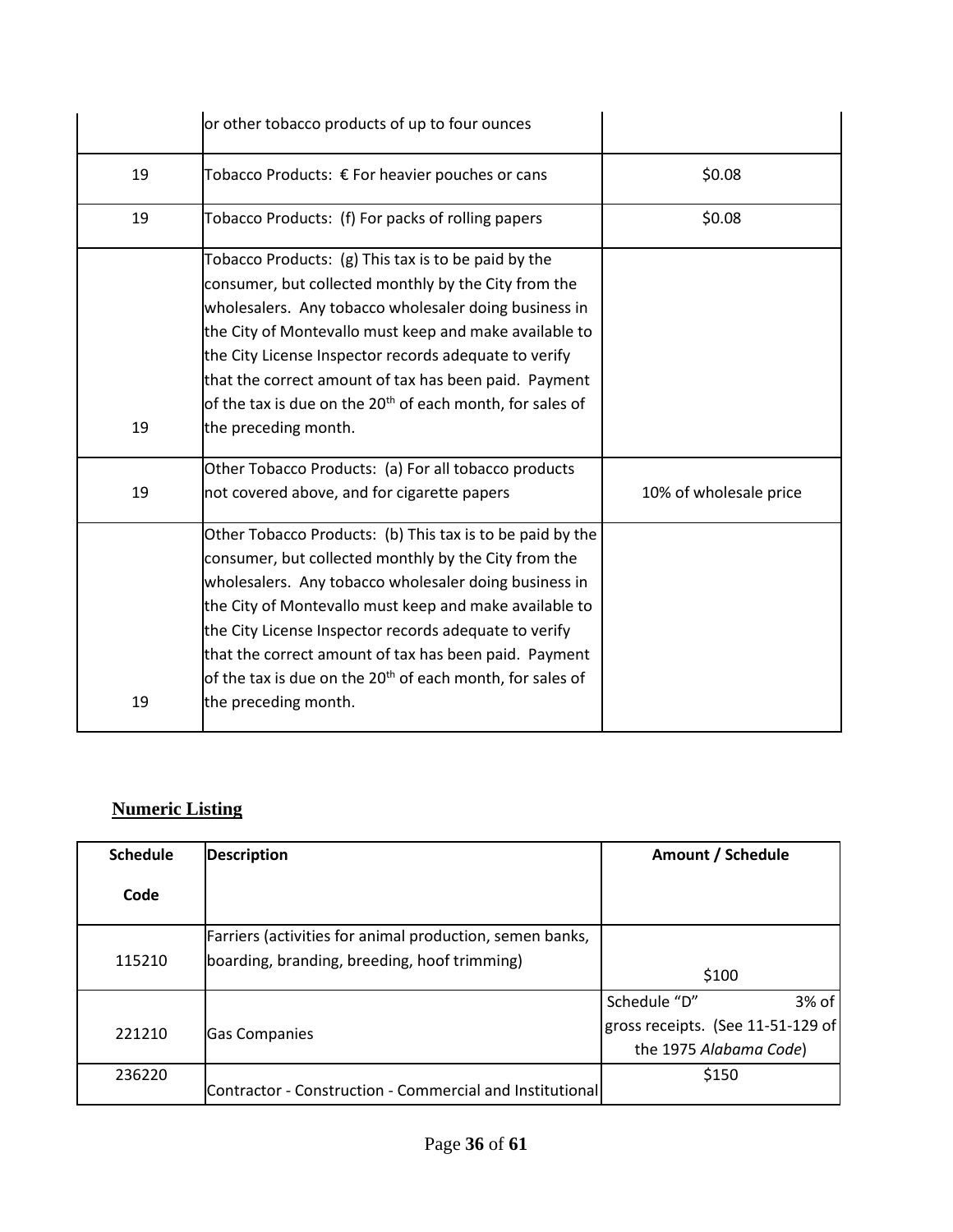|           | <b>Building</b>                                             | State Certification is required  |
|-----------|-------------------------------------------------------------|----------------------------------|
|           |                                                             | \$150                            |
|           |                                                             | State Certification is required  |
| 236220.01 | Contractor - General                                        | List of sub-contractors required |
|           | Contractor - Highway, Street and Bridge (airport            |                                  |
|           | runway, highway line painting, traffic lanes or parking     |                                  |
|           | lot lines painting, pothole filling, resurfacing highway,   |                                  |
| 237310    | road, street or bridge, and guardrail construction)         | \$150                            |
| 238130    | Contractor - Framing Under Homebuilder Supervision          | \$150                            |
|           | Contractor - Masonry (block laying, marble, granite, and    |                                  |
|           | slate exterior, bricklaying, masonry, pointing, cleaning,   |                                  |
|           | or caulking, concrete block laying, stucco, and             |                                  |
| 238140    | foundation building (brick, stone or block)                 | \$150                            |
| 238150    | <b>Contractor - Glass and Glazing</b>                       | \$150                            |
|           | Contractor - Roofing (painting, spraying, or coating,       |                                  |
|           | sheet metal roofing installation, shake and shingle         |                                  |
| 238160    | installation, skylight installation)                        | \$150                            |
|           | Contractor - Siding (downspout, gutter, and gutter          |                                  |
|           | guard installation, fascia, and soffit installation, vinyl, |                                  |
| 238170    | wood, aluminum siding installation)                         | \$150                            |
|           |                                                             | \$150                            |
| 238210    | Contractor - Electrical and Other Wiring Installation       | State Certification is required  |
|           | Contractor - Plumbing and Heating and Air Conditioning      |                                  |
|           | (HVAC) (lawn and fire sprinkler installation, sewer         |                                  |
|           | hookup and connection, cooling tower installation,          | \$150                            |
|           | heating, ventilation, duct work Installation, fireplace,    |                                  |
| 238220    | natural gas installation, furnace installation)             | State Certification is required  |
|           | Contractor - Drywall and Insulation (Drywall, plaster       |                                  |
|           | work and building insulation work. Acoustical ceiling tile  |                                  |
|           | and panel installation, lathing, drop ceiling installation, |                                  |
| 238310    | soundproofing, firestop, fresco, taping and finishing)      | \$150                            |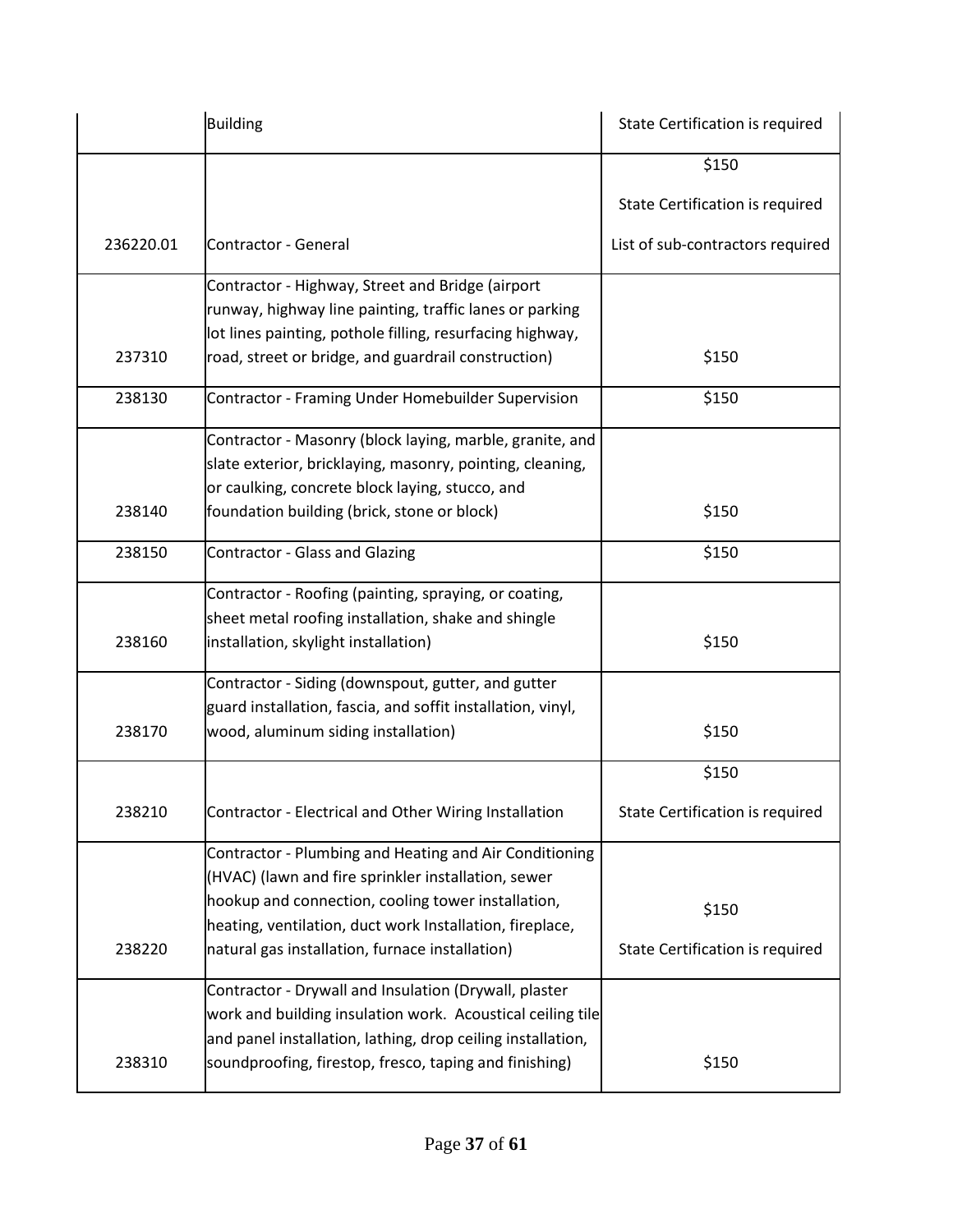| 238330 | Contractor - Flooring                                                                                    | \$150                                 |
|--------|----------------------------------------------------------------------------------------------------------|---------------------------------------|
|        | Contractor - Finish Carpentry (cabinets, molding or trim,<br>countertop, paneling, door and window frame |                                       |
|        | construction, garage door installation, window and door                                                  |                                       |
| 238350 | installation)                                                                                            | \$150                                 |
| 238910 | Contractor - Site Preparation                                                                            | \$150                                 |
|        | Contractor - All Other Specialty Trade (Billboards,                                                      |                                       |
|        | swimming pool, paver installation, driveway and parking                                                  |                                       |
|        | lot paving or sealing, sandblasting building exteriors,                                                  |                                       |
|        | fence installation, scaffold erecting and dismantling,                                                   |                                       |
|        | manufactured home set up and tie-down, interlocking                                                      |                                       |
| 238990 | brick and block and house mover)                                                                         | \$150                                 |
|        |                                                                                                          | Schedule "A"<br>Yearly                |
|        |                                                                                                          | Gross receipts up to \$100,000.00     |
|        |                                                                                                          | equals $(=)$ \$100.00 license fee.    |
|        |                                                                                                          | Yearly Gross receipts over            |
|        |                                                                                                          | $$100,000.00$ equals = total gross    |
|        |                                                                                                          | receipts minus (-) \$100,000          |
|        |                                                                                                          | multiplied by $(x)$ .00075 plus $(+)$ |
| 311000 | Manufacturers                                                                                            | \$100 (flat fee) equals (=) license   |
|        |                                                                                                          | fee with a maximum of \$5000.00.      |
|        |                                                                                                          | Schedule "B"<br>Yearly                |
|        |                                                                                                          | Gross receipts up to \$60,000.00      |
|        |                                                                                                          | equals $(=)$ \$200.00 license fee.    |
|        |                                                                                                          | Yearly Gross receipts over            |
|        |                                                                                                          | $$60,000.00$ equals = total gross     |
|        |                                                                                                          | receipts minus (-) \$60,000.00        |
|        |                                                                                                          | multiplied by $(x)$ .00075 plus $(+)$ |
|        |                                                                                                          | $$200.00$ (flat fee) equals (=)       |
|        |                                                                                                          | license fee with a maximum of         |
| 312112 | <b>Bottlers</b>                                                                                          | \$5000.00.                            |
|        |                                                                                                          | \$75                                  |
|        |                                                                                                          |                                       |
|        |                                                                                                          | In addition to all other taxes        |
| 312121 | Alcohol - Beer On Premises Only                                                                          | whether Federal, State or Local       |
|        |                                                                                                          | \$75                                  |
| 312122 | <b>Alcohol - Beer Off Premises</b>                                                                       |                                       |
|        |                                                                                                          | In addition to all other taxes        |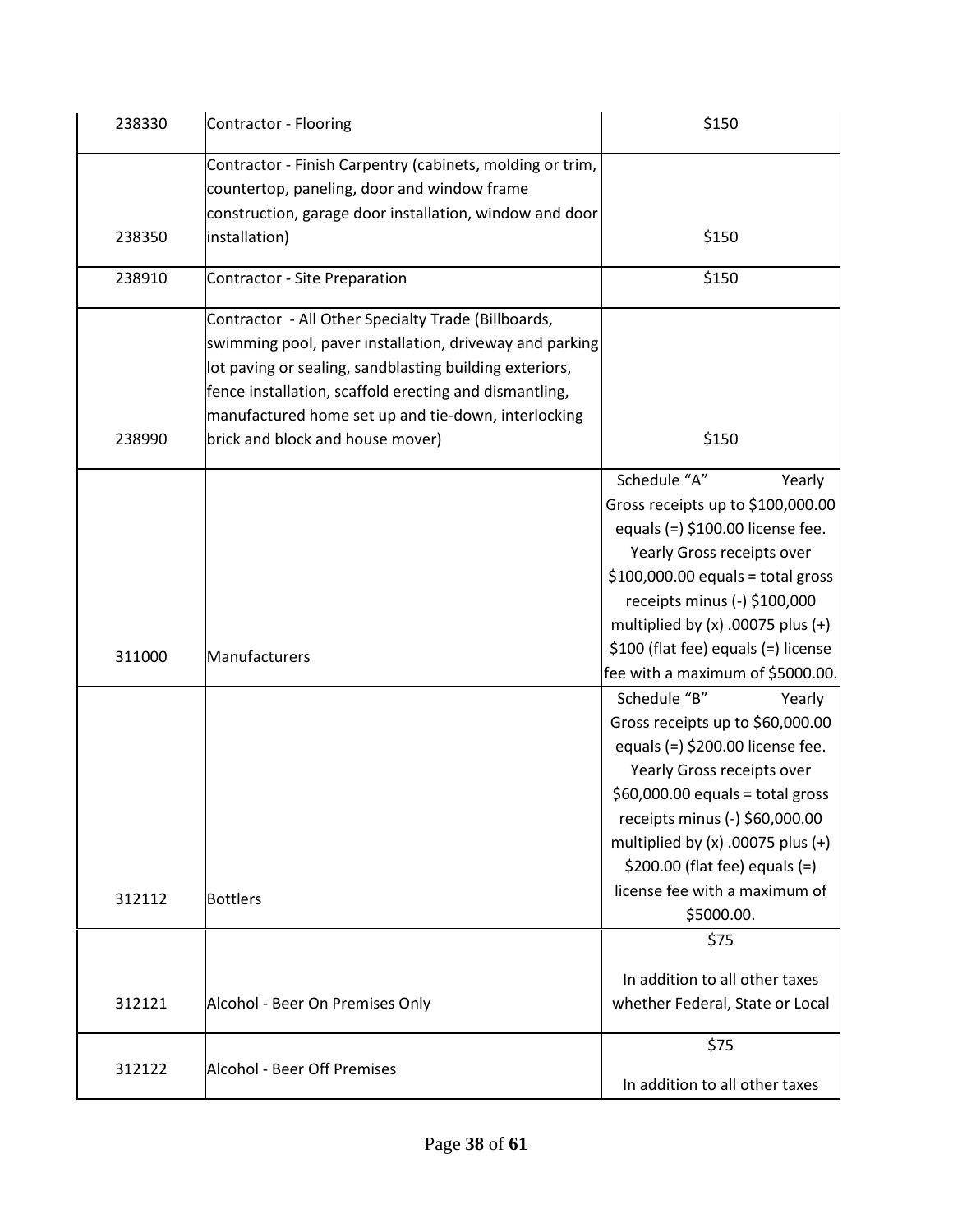|           |                                                                                                                                                                                                                                 | whether Federal, State or Local                                                                                                                                                                                                                                  |
|-----------|---------------------------------------------------------------------------------------------------------------------------------------------------------------------------------------------------------------------------------|------------------------------------------------------------------------------------------------------------------------------------------------------------------------------------------------------------------------------------------------------------------|
|           |                                                                                                                                                                                                                                 | \$75                                                                                                                                                                                                                                                             |
| 312131    | Alcohol - Wine Off Premises Only                                                                                                                                                                                                | In addition to all other taxes<br>whether Federal, State or Local                                                                                                                                                                                                |
|           |                                                                                                                                                                                                                                 | \$75                                                                                                                                                                                                                                                             |
| 312131    | Alcohol - Wine On Premises Only                                                                                                                                                                                                 | In addition to all other taxes<br>whether Federal, State or Local                                                                                                                                                                                                |
|           |                                                                                                                                                                                                                                 | \$275                                                                                                                                                                                                                                                            |
| 312132    | Alcohol - Beer Wholesale Distributor                                                                                                                                                                                            | In addition to all other taxes<br>whether Federal, State or Local                                                                                                                                                                                                |
|           |                                                                                                                                                                                                                                 | \$275                                                                                                                                                                                                                                                            |
| 312132.01 | Alcohol - Wine Wholesale Distributor                                                                                                                                                                                            | In addition to all other taxes<br>whether Federal, State or Local                                                                                                                                                                                                |
|           |                                                                                                                                                                                                                                 | \$375                                                                                                                                                                                                                                                            |
| 312132.02 | Alcohol - Beer & Wine Wholesale Distributor                                                                                                                                                                                     | In addition to all other taxes<br>whether Federal, State or Local                                                                                                                                                                                                |
|           | Alcohol - Liquor On or Off Premises - Payment for this<br>tax is to be made by the 20 <sup>th</sup> of the month following the<br>month the purchases were made, and must be<br>accompanied by a sworn statement specifying the |                                                                                                                                                                                                                                                                  |
| 312141    | amount purchased                                                                                                                                                                                                                | $$150 + 5\%$ of purchases                                                                                                                                                                                                                                        |
| 321113    | Saw Mills, Custom, Grist, or Planing Mills                                                                                                                                                                                      | \$200                                                                                                                                                                                                                                                            |
|           |                                                                                                                                                                                                                                 | Schedule "A"<br>Yearly Gross receipts up to<br>$$100,000.00$ equals (=)<br>\$100.00 license fee.<br>Yearly Gross receipts over<br>$$100,000.00$ equals = total<br>gross receipts minus (-)<br>$$100,000$ multiplied by (x)<br>.00075 plus $(+)$ \$100 (flat fee) |
| 321999    | <b>Woodwork Factories and Fence Manufacturers</b>                                                                                                                                                                               | equals $(=)$ license fee with a<br>maximum of \$5000.00.                                                                                                                                                                                                         |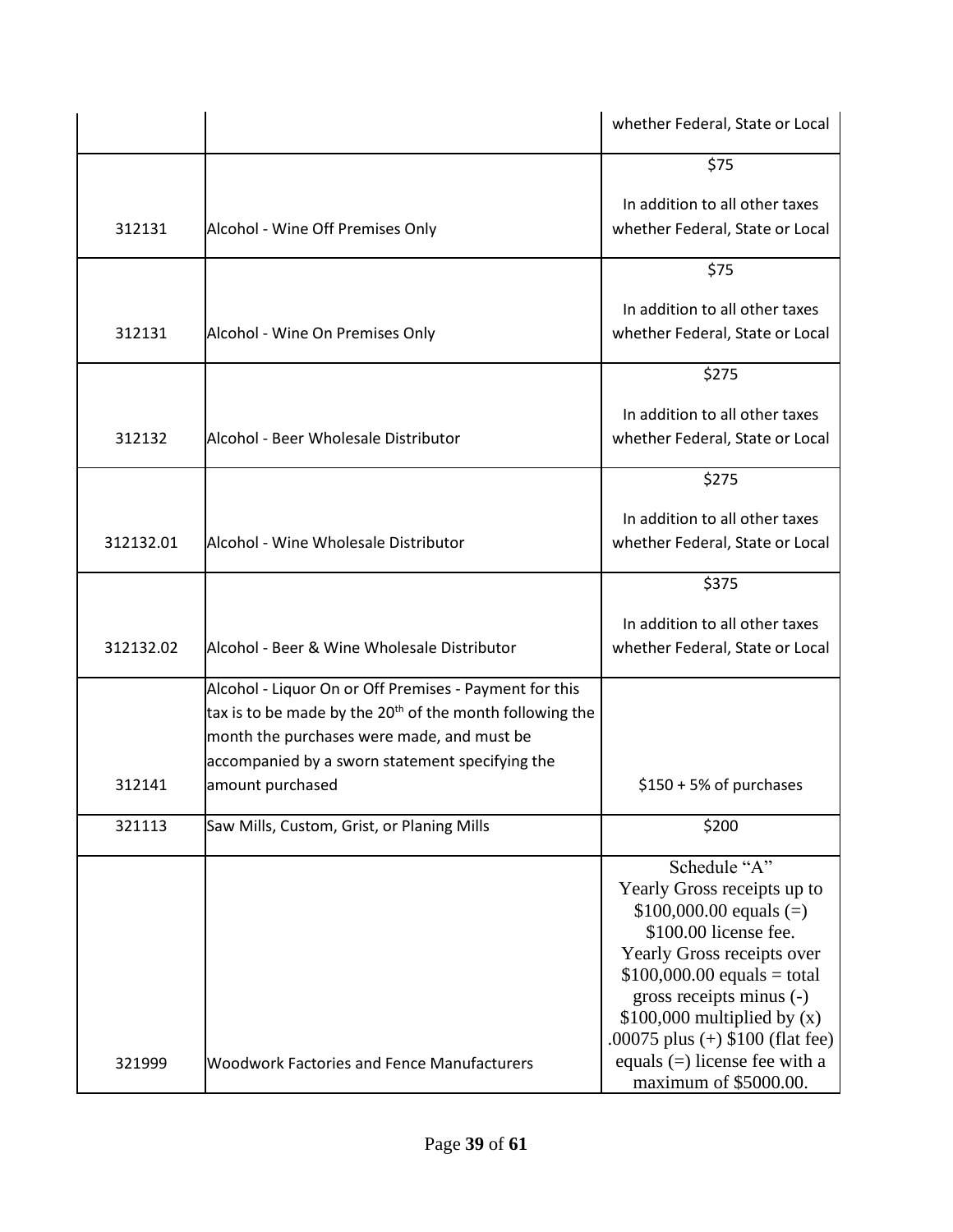|        |                                                                                          | Schedule "A"<br>Yearly Gross receipts up to<br>$$100,000.00$ equals (=) $$100.00$<br>license fee.<br>Yearly Gross receipts over<br>$$100,000.00$ equals = total gross<br>receipts minus (-) \$100,000<br>multiplied by $(x)$ .00075 plus $(+)$<br>\$100 (flat fee) equals (=) license                                                                                                                                                                                                       |
|--------|------------------------------------------------------------------------------------------|---------------------------------------------------------------------------------------------------------------------------------------------------------------------------------------------------------------------------------------------------------------------------------------------------------------------------------------------------------------------------------------------------------------------------------------------------------------------------------------------|
| 332710 | <b>Machine Shop</b>                                                                      | fee with a maximum of \$5000.00.                                                                                                                                                                                                                                                                                                                                                                                                                                                            |
| 337125 | Contractor - Cabinet Makers (household furniture<br>manufacturing except wood and metal) | \$150                                                                                                                                                                                                                                                                                                                                                                                                                                                                                       |
|        | Healthcare - Dental Laboratories (Bridges custom made,                                   |                                                                                                                                                                                                                                                                                                                                                                                                                                                                                             |
|        | Dental Labs, Dentures custom made, Orthodontic                                           |                                                                                                                                                                                                                                                                                                                                                                                                                                                                                             |
| 339116 | Appliance custom made, custom made Teeth)                                                | \$150                                                                                                                                                                                                                                                                                                                                                                                                                                                                                       |
| 423990 | Monuments                                                                                | \$100                                                                                                                                                                                                                                                                                                                                                                                                                                                                                       |
| 424720 | Gasoline                                                                                 | Schedule "E"<br>Wholesale,<br>\$100 plus (+) \$0.02 per gallon<br>sold or delivered. Payment of<br>this tax is to be made by the 20 <sup>th</sup><br>of the month following the<br>month the sales were made, and<br>must be accompanied by a sworn<br>statement specifying the number<br>of gallons sold. (This subsection<br>adopted 14 November 1961<br>effective 01 December 1961; and<br>amended by Ordinance 93F to<br>change to \$0.02 per gallon. Re-<br>amended 11 October 1993 by |
|        |                                                                                          | Ord. 93L)<br>Schedule "H"<br>Yearly                                                                                                                                                                                                                                                                                                                                                                                                                                                         |
|        |                                                                                          | Gross receipts up to \$60,000.00<br>equals $(=)$ \$150.00 license fee.<br>Yearly Gross receipts over<br>$$60,000.00$ equals = total gross                                                                                                                                                                                                                                                                                                                                                   |
| 424990 | <b>Wholesale Selling</b>                                                                 | receipts minus (-) \$60,000.00<br>multiplied by $(x)$ .00075 plus $(+)$                                                                                                                                                                                                                                                                                                                                                                                                                     |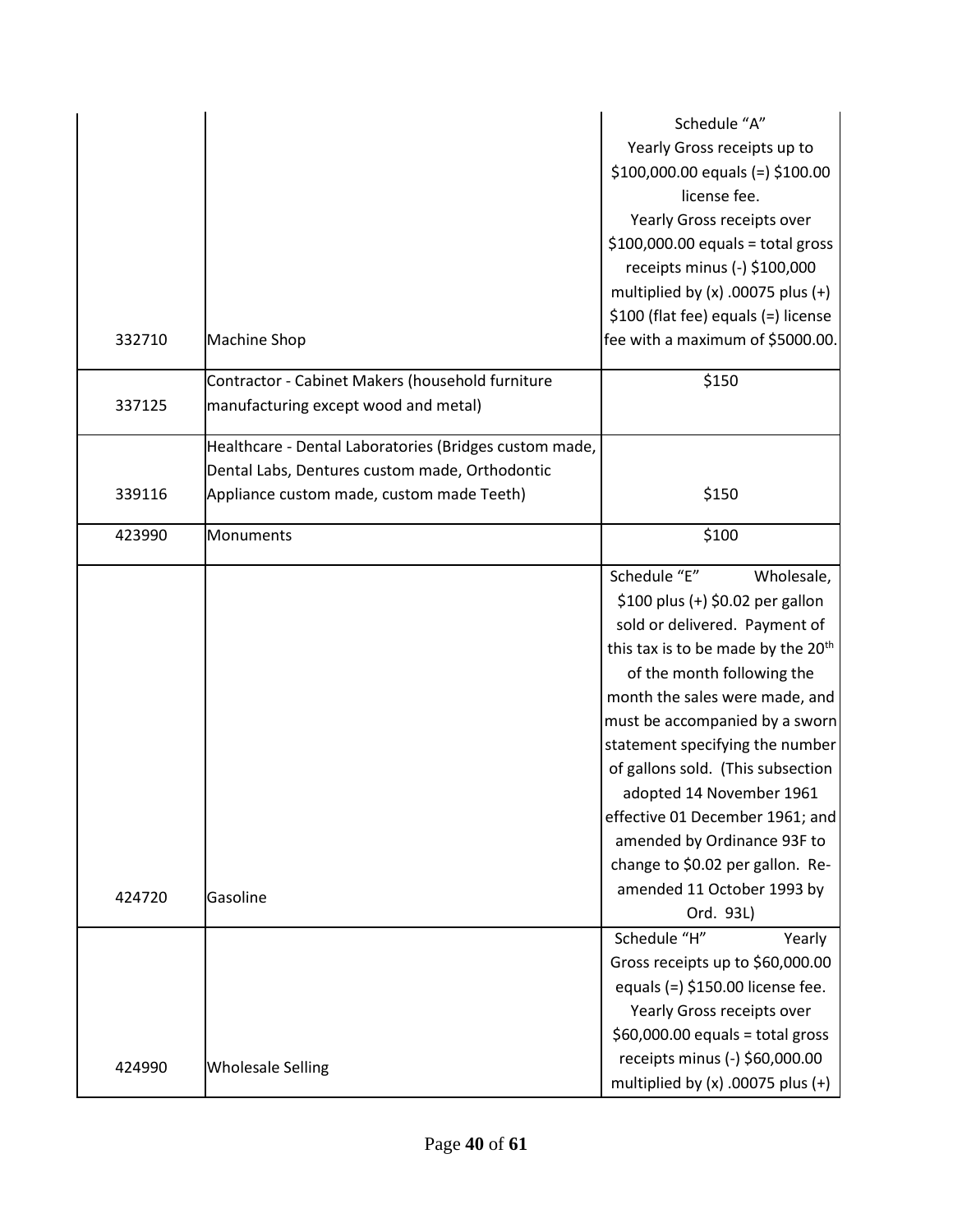|        |                                                  | $$150.00$ (flat fee) equals (=)                          |
|--------|--------------------------------------------------|----------------------------------------------------------|
|        |                                                  | license fee with a maximum of                            |
|        |                                                  | \$5000.00.                                               |
|        |                                                  | Schedule "A"                                             |
|        |                                                  | Yearly Gross receipts up to                              |
|        |                                                  | $$100,000.00$ equals (=) $$100.00$                       |
|        |                                                  | license fee.                                             |
|        |                                                  | Yearly Gross receipts over                               |
|        |                                                  | $$100,000.00$ equals = total gross                       |
|        |                                                  | receipts minus (-) \$100,000                             |
|        |                                                  | multiplied by $(x)$ .00075 plus $(+)$                    |
| 441110 | <b>Automotive Dealers New</b>                    | \$100 (flat fee) equals (=) license                      |
|        |                                                  | fee with a maximum of \$5000.00.                         |
|        |                                                  | Schedule "A"                                             |
|        |                                                  | Yearly Gross receipts up to                              |
|        |                                                  | $$100,000.00$ equals (=) $$100.00$                       |
|        |                                                  | license fee.                                             |
|        |                                                  | Yearly Gross receipts over                               |
|        |                                                  | $$100,000.00$ equals = total gross                       |
|        |                                                  | receipts minus (-) \$100,000                             |
|        |                                                  | multiplied by $(x)$ .00075 plus $(+)$                    |
|        |                                                  | \$100 (flat fee) equals (=) license                      |
| 441120 | <b>Automotive Dealers Used</b>                   | fee with a maximum of \$5000.00.                         |
|        |                                                  | Schedule "A"                                             |
|        |                                                  | Yearly Gross receipts up to                              |
|        |                                                  | $$100,000.00$ equals (=)                                 |
|        |                                                  | \$100.00 license fee.                                    |
|        |                                                  | Yearly Gross receipts over                               |
|        |                                                  | $$100,000.00$ equals = total<br>gross receipts minus (-) |
|        |                                                  | $$100,000$ multiplied by (x)                             |
|        |                                                  | .00075 plus $(+)$ \$100 (flat fee)                       |
| 441310 | <b>Automotive Parts and Accessories Stores</b>   | equals $(=)$ license fee with a                          |
|        |                                                  | maximum of \$5000.00.                                    |
|        |                                                  | Schedule "A"                                             |
|        |                                                  | Yearly Gross receipts up to                              |
|        |                                                  | $$100,000.00$ equals (=) $$100.00$                       |
|        |                                                  | license fee.                                             |
|        |                                                  | Yearly Gross receipts over                               |
|        |                                                  | $$100,000.00$ equals = total gross                       |
| 441320 | Tire Shop (new and used, repair and maintenance) | receipts minus (-) \$100,000                             |
|        |                                                  | multiplied by $(x)$ .00075 plus $(+)$                    |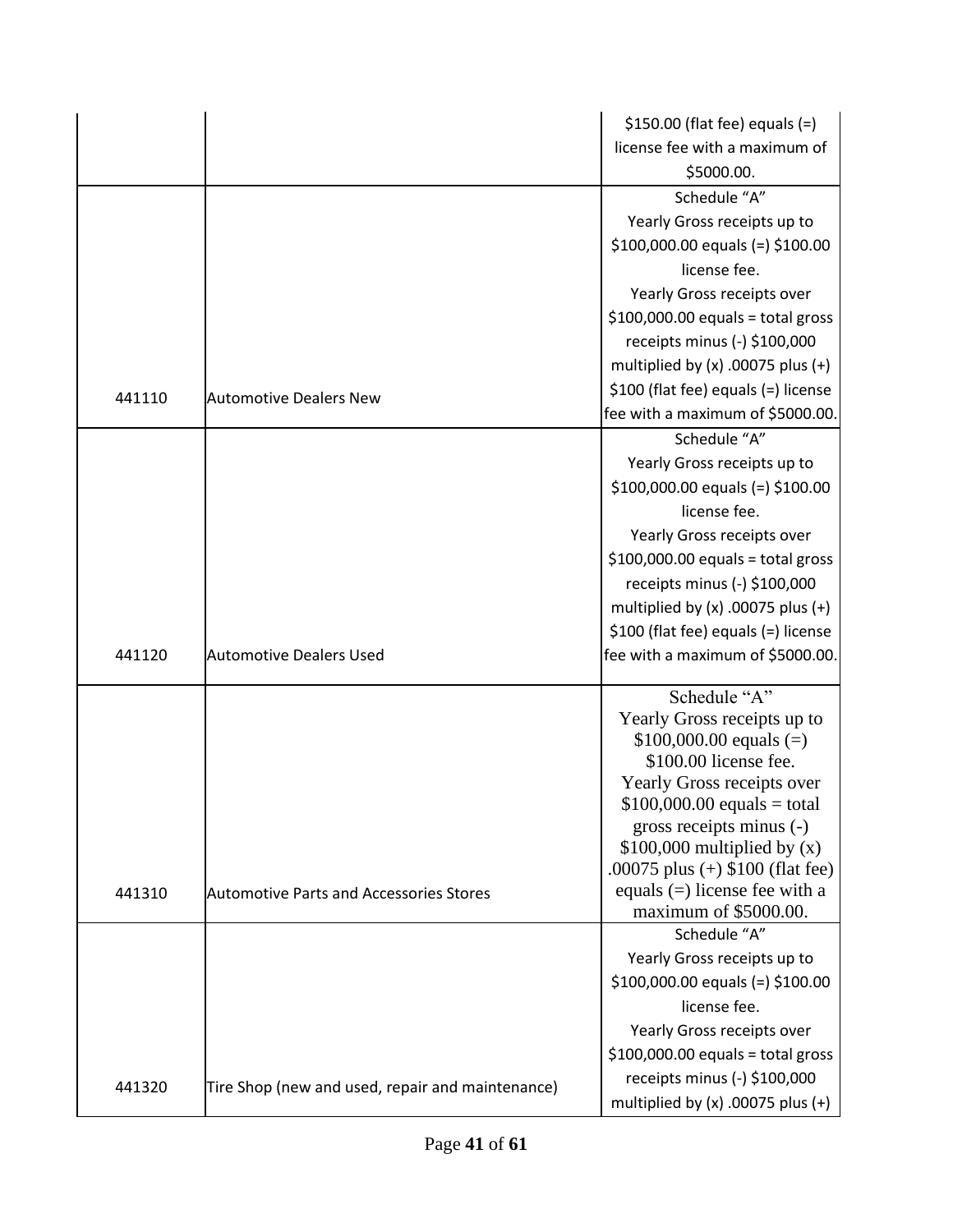|        |                                                                                                                                          | \$100 (flat fee) equals (=) license<br>fee with a maximum of \$5000.00.                                                                                                                                                                                                                                                   |
|--------|------------------------------------------------------------------------------------------------------------------------------------------|---------------------------------------------------------------------------------------------------------------------------------------------------------------------------------------------------------------------------------------------------------------------------------------------------------------------------|
| 444110 | Building Material (home centers, building materials,<br>home improvement)                                                                | Schedule "A"<br>Yearly Gross receipts up to<br>$$100,000.00$ equals (=) $$100.00$<br>license fee.<br>Yearly Gross receipts over<br>$$100,000.00$ equals = total gross<br>receipts minus (-) \$100,000<br>multiplied by $(x)$ .00075 plus $(+)$<br>\$100 (flat fee) equals (=) license<br>fee with a maximum of \$5000.00. |
| 444190 | Lumber Yards (other building material dealers, electrical<br>supply, fencing, plumbing supply, prefabricated building<br>dealers, glass) | Schedule "A"<br>Yearly Gross receipts up to<br>$$100,000.00$ equals (=) $$100.00$<br>license fee.<br>Yearly Gross receipts over<br>$$100,000.00$ equals = total gross<br>receipts minus (-) \$100,000<br>multiplied by $(x)$ .00075 plus $(+)$<br>\$100 (flat fee) equals (=) license<br>fee with a maximum of \$5000.00. |
| 445120 | Convenience, Food and Beverage and Grocery, and<br>Commodities (limited line of goods including milk,<br>bread, soda, and snacks)        | Schedule "A"<br>Yearly Gross receipts up to<br>$$100,000.00$ equals (=) $$100.00$<br>license fee.<br>Yearly Gross receipts over<br>$$100,000.00$ equals = total gross<br>receipts minus (-) \$100,000<br>multiplied by $(x)$ .00075 plus $(+)$<br>\$100 (flat fee) equals (=) license<br>fee with a maximum of \$5000.00. |
|        |                                                                                                                                          | \$600                                                                                                                                                                                                                                                                                                                     |
| 445310 | Alcohol - Package Stores Beer, Wine, and Liquor Stores<br>(only)                                                                         | License from Alabama ABC Board<br>Required                                                                                                                                                                                                                                                                                |
| 446110 | Healthcare - Pharmacy and Drug Stores (Health &                                                                                          | Schedule "A"<br>Yearly Gross receipts up to                                                                                                                                                                                                                                                                               |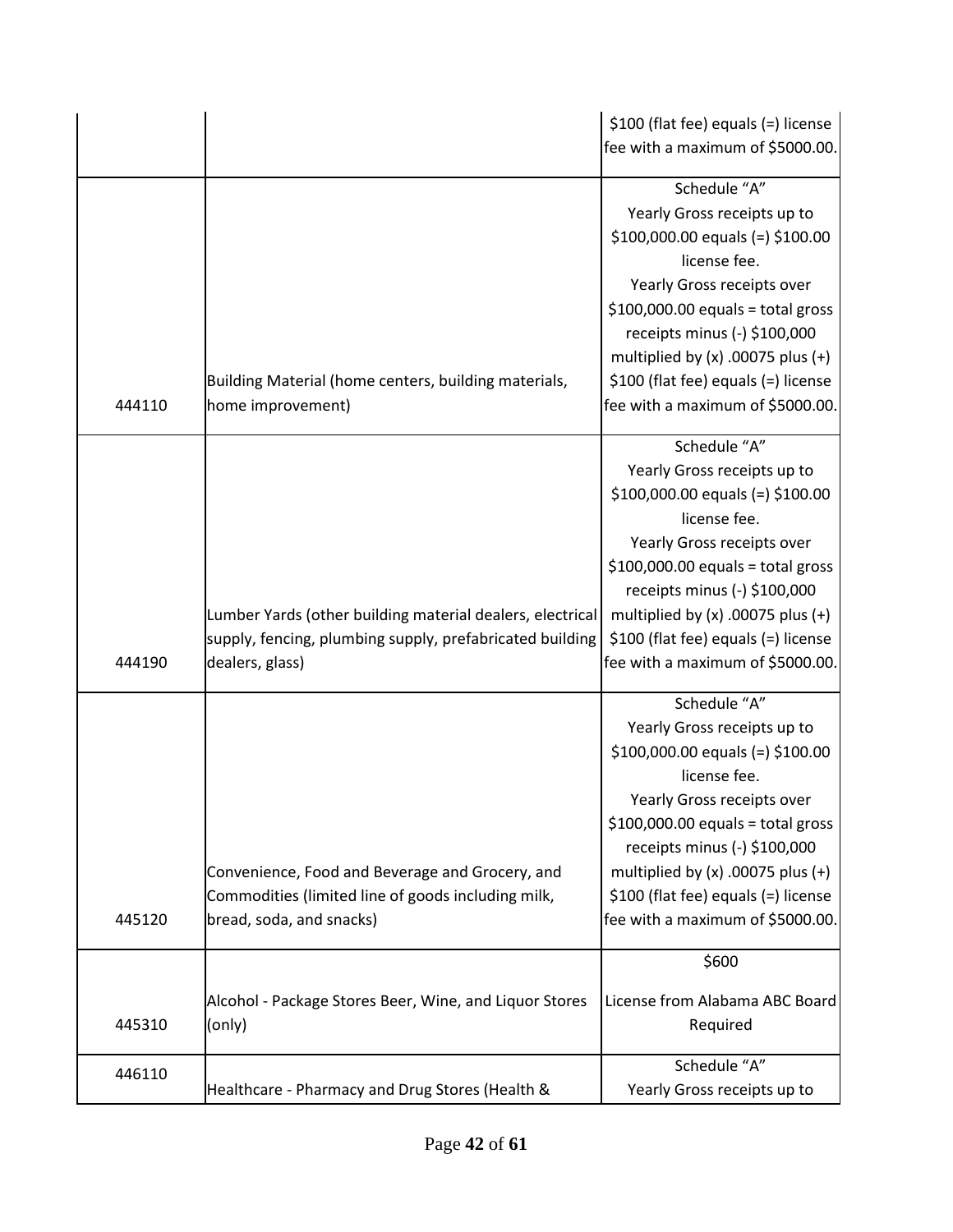|        | Personal Care, Cosmetics, Health Food)           | $$100,000.00$ equals (=) $$100.00$<br>license fee.<br>Yearly Gross receipts over<br>$$100,000.00$ equals = total gross<br>receipts minus (-) \$100,000<br>multiplied by $(x)$ .00075 plus $(+)$<br>\$100 (flat fee) equals (=) license<br>fee with a maximum of \$5000.00.                                                |
|--------|--------------------------------------------------|---------------------------------------------------------------------------------------------------------------------------------------------------------------------------------------------------------------------------------------------------------------------------------------------------------------------------|
|        | Consultant - Independent including mobile sales, |                                                                                                                                                                                                                                                                                                                           |
| 446111 | cosmetics, jewelry, and home party/sales         | \$50                                                                                                                                                                                                                                                                                                                      |
| 451211 | <b>Book Stores</b>                               | Schedule "A"<br>Yearly Gross receipts up to<br>$$100,000.00$ equals (=) $$100.00$<br>license fee.<br>Yearly Gross receipts over<br>$$100,000.00$ equals = total gross<br>receipts minus (-) \$100,000<br>multiplied by $(x)$ .00075 plus $(+)$<br>\$100 (flat fee) equals (=) license<br>fee with a maximum of \$5000.00. |
|        |                                                  | Schedule "A"                                                                                                                                                                                                                                                                                                              |
| 452990 | <b>General Merchandise Stores</b>                | Yearly Gross receipts up to<br>$$100,000.00$ equals (=) $$100.00$<br>license fee.<br>Yearly Gross receipts over<br>$$100,000.00$ equals = total gross<br>receipts minus (-) \$100,000<br>multiplied by $(x)$ .00075 plus $(+)$<br>\$100 (flat fee) equals (=) license<br>fee with a maximum of \$5000.00.                 |
| 453110 | <b>Florists</b>                                  | Schedule "A"<br>Yearly Gross receipts up to<br>$$100,000.00$ equals (=) $$100.00$<br>license fee.<br>Yearly Gross receipts over<br>$$100,000.00$ equals = total gross<br>receipts minus (-) \$100,000<br>multiplied by $(x)$ .00075 plus $(+)$<br>\$100 (flat fee) equals (=) license                                     |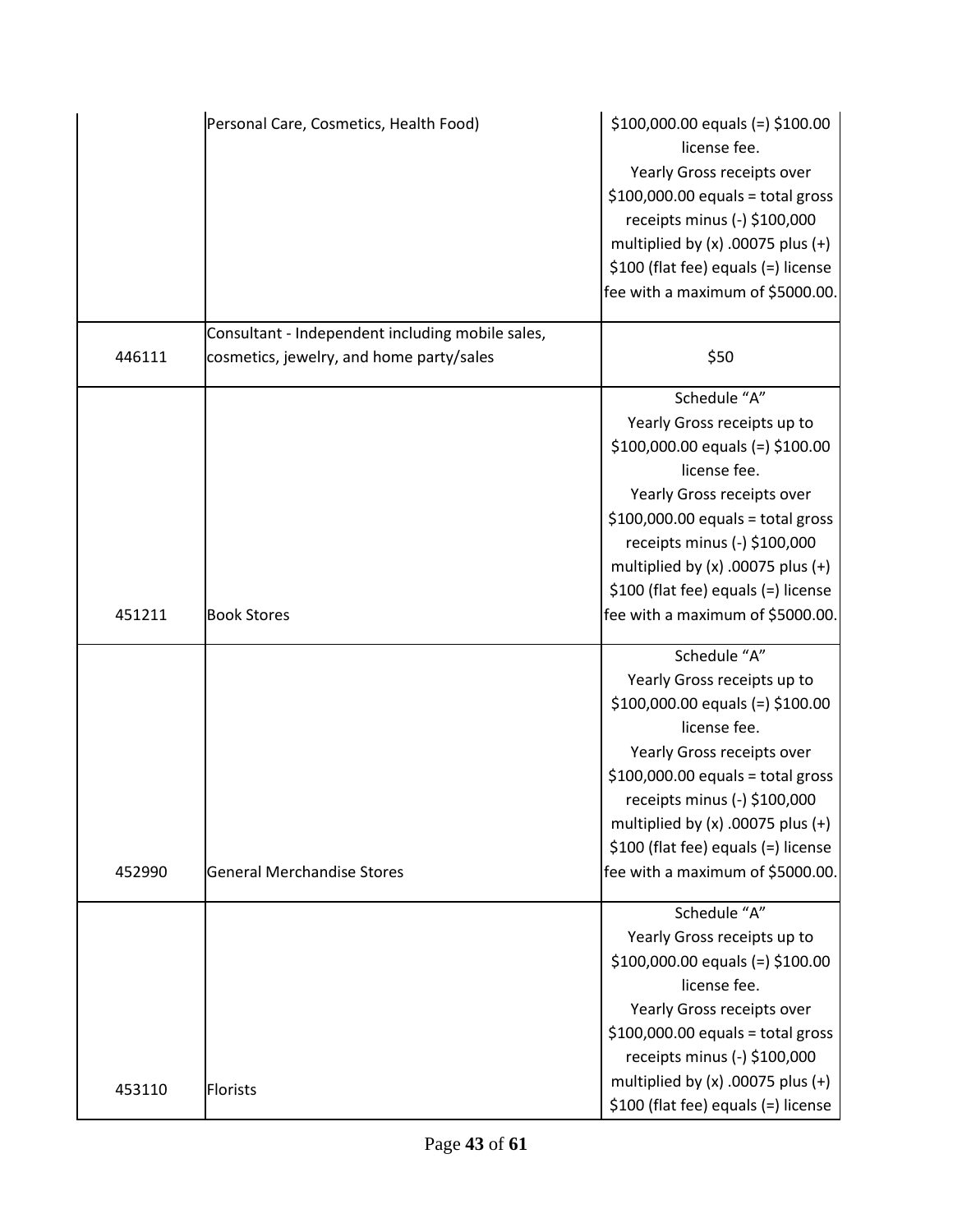|           |                                                                          | fee with a maximum of \$5000.00.                                                                                                                                                                                                                                                      |
|-----------|--------------------------------------------------------------------------|---------------------------------------------------------------------------------------------------------------------------------------------------------------------------------------------------------------------------------------------------------------------------------------|
| 453220    | Flea Market (rental of booths)                                           | \$30 per booth                                                                                                                                                                                                                                                                        |
| 453310    | Flea Market Items (Used Merchandise sales, books,<br>consignment)        | \$175                                                                                                                                                                                                                                                                                 |
| 453998    | Auction Houses - General merchandise, Ordinary<br>Merchandise, Livestock | \$175                                                                                                                                                                                                                                                                                 |
| 454110    | In Home Sales                                                            | \$150                                                                                                                                                                                                                                                                                 |
| 454210    | Machines: Vending, Snacks, Drinks & Weighing Machine                     | \$35 each                                                                                                                                                                                                                                                                             |
| 484230    | Motor Vehicle Carriers (specialized freight)                             | \$100                                                                                                                                                                                                                                                                                 |
| 454310    | Coal and Wood Dealers (firewood, bottled gas, fuel and<br>heating oil)   | \$50                                                                                                                                                                                                                                                                                  |
| 454391    | Peddler, Curb Market, Temporary Site (local)                             | \$150                                                                                                                                                                                                                                                                                 |
| 454391.01 | Peddler - Door to Door Solicitation - Transient                          | \$300<br>Copy of Driver's License Required<br>Register with Police Dept.<br>Dawn till Dusk Only                                                                                                                                                                                       |
| 482111    | Railroads                                                                | \$100 + 10 per passenger car                                                                                                                                                                                                                                                          |
|           |                                                                          | Schedule "A"<br>Yearly Gross receipts up to<br>$$100,000.00$ equals (=) $$100.00$<br>license fee.<br>Yearly Gross receipts over<br>$$100,000.00$ equals = total gross<br>receipts minus (-) \$100,000<br>multiplied by $(x)$ .00075 plus $(+)$<br>\$100 (flat fee) equals (=) license |
| 484121    | Trucking Companies, hauling, leasing and sales                           | fee with a maximum of \$5000.00.                                                                                                                                                                                                                                                      |
| 484121.01 | Trucking Companies, hauling, leasing (no sales)                          | \$100                                                                                                                                                                                                                                                                                 |
| 484210    | Moving (household and office)                                            | \$100                                                                                                                                                                                                                                                                                 |
| 484210.01 | Moving and Storage PODS (portable on demand                              | Schedule "A"<br>Yearly Gross receipts up to                                                                                                                                                                                                                                           |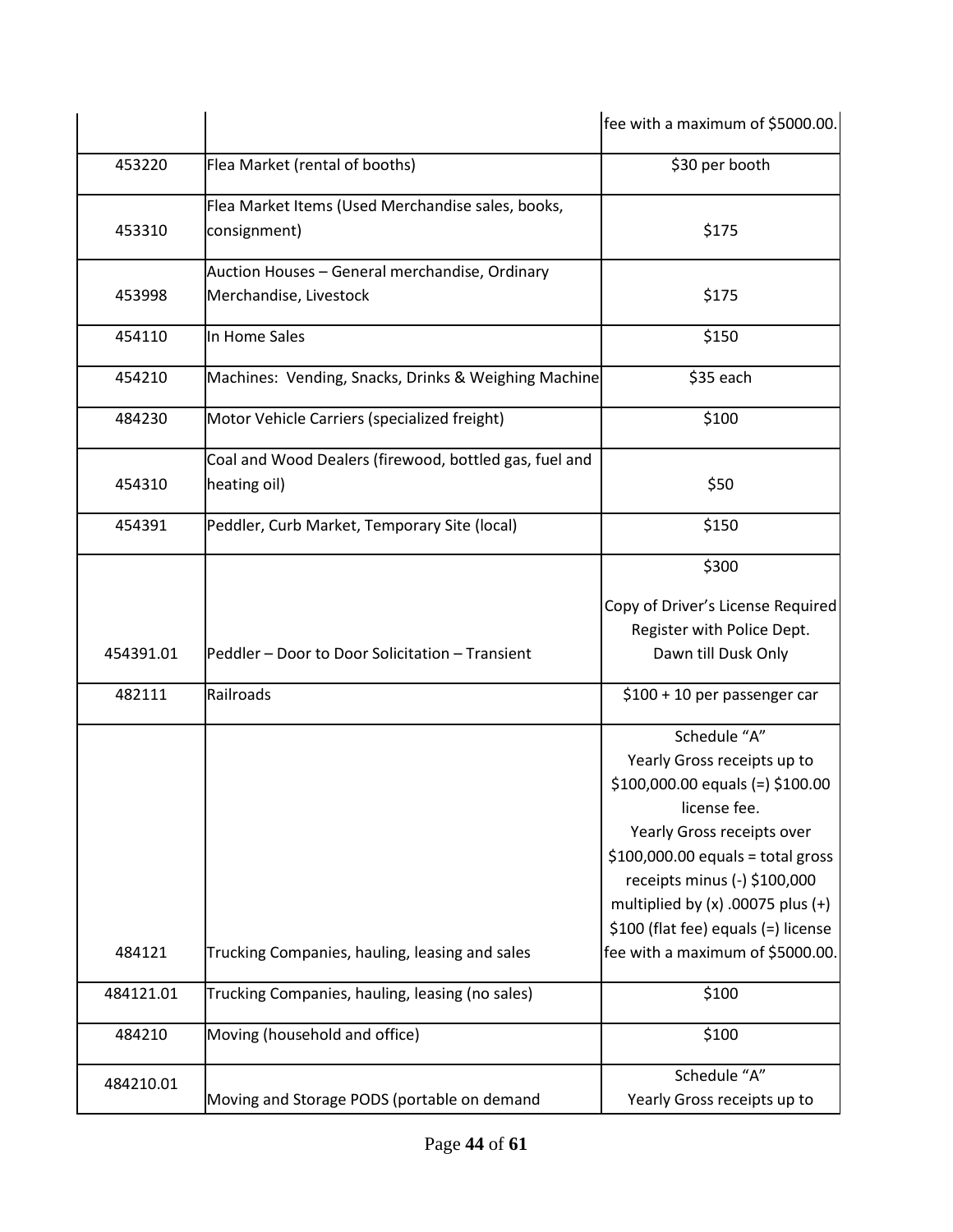|        | storage)                                                                        | $$100,000.00$ equals (=) $$100.00$<br>license fee.<br>Yearly Gross receipts over<br>$$100,000.00$ equals = total gross<br>receipts minus (-) \$100,000<br>multiplied by $(x)$ .00075 plus $(+)$<br>\$100 (flat fee) equals (=) license<br>fee with a maximum of \$5000.00.<br>\$100 for first vehicle plus \$50 for                                                                                       |
|--------|---------------------------------------------------------------------------------|-----------------------------------------------------------------------------------------------------------------------------------------------------------------------------------------------------------------------------------------------------------------------------------------------------------------------------------------------------------------------------------------------------------|
| 485310 | Taxi Cabs - Limousine                                                           | each additional vehicle                                                                                                                                                                                                                                                                                                                                                                                   |
| 487110 | Buses (tours, scenic and sightseeing, trolleys, horse-<br>drawn carriage rides) | \$150                                                                                                                                                                                                                                                                                                                                                                                                     |
| 488410 | <b>Wrecker Service - Towing</b>                                                 | \$150 per wrecker                                                                                                                                                                                                                                                                                                                                                                                         |
| 492110 | Couriers                                                                        | \$150                                                                                                                                                                                                                                                                                                                                                                                                     |
| 524.00 | <b>Insurance- Fire and Marine</b>                                               | Schedule "F"<br>Fire and<br>Marine Companies - 4% of the<br>gross premiums, less return<br>premiums, on property located in<br>the City. A sworn statement of<br>the amount of gross premiums<br>less return premiums on property<br>located in the City shall<br>accompany the tax payment.<br>(See 11-51-120/123 of the 1975<br>Alabama Code)                                                           |
| 524.01 | Insurance - All Other                                                           | Schedule "F"<br>Other<br>than Fire and Marine Companies<br>$-$ \$15 + 1% of the gross<br>premiums, less return premiums.<br>A sworn statement, verified by<br>the company president, vice-<br>president, or secretary, of the<br>amount of gross premiums, less<br>return premiums received on all<br>policies issued in the City shall<br>accompany payment. Both are<br>due by March 2 of each year for |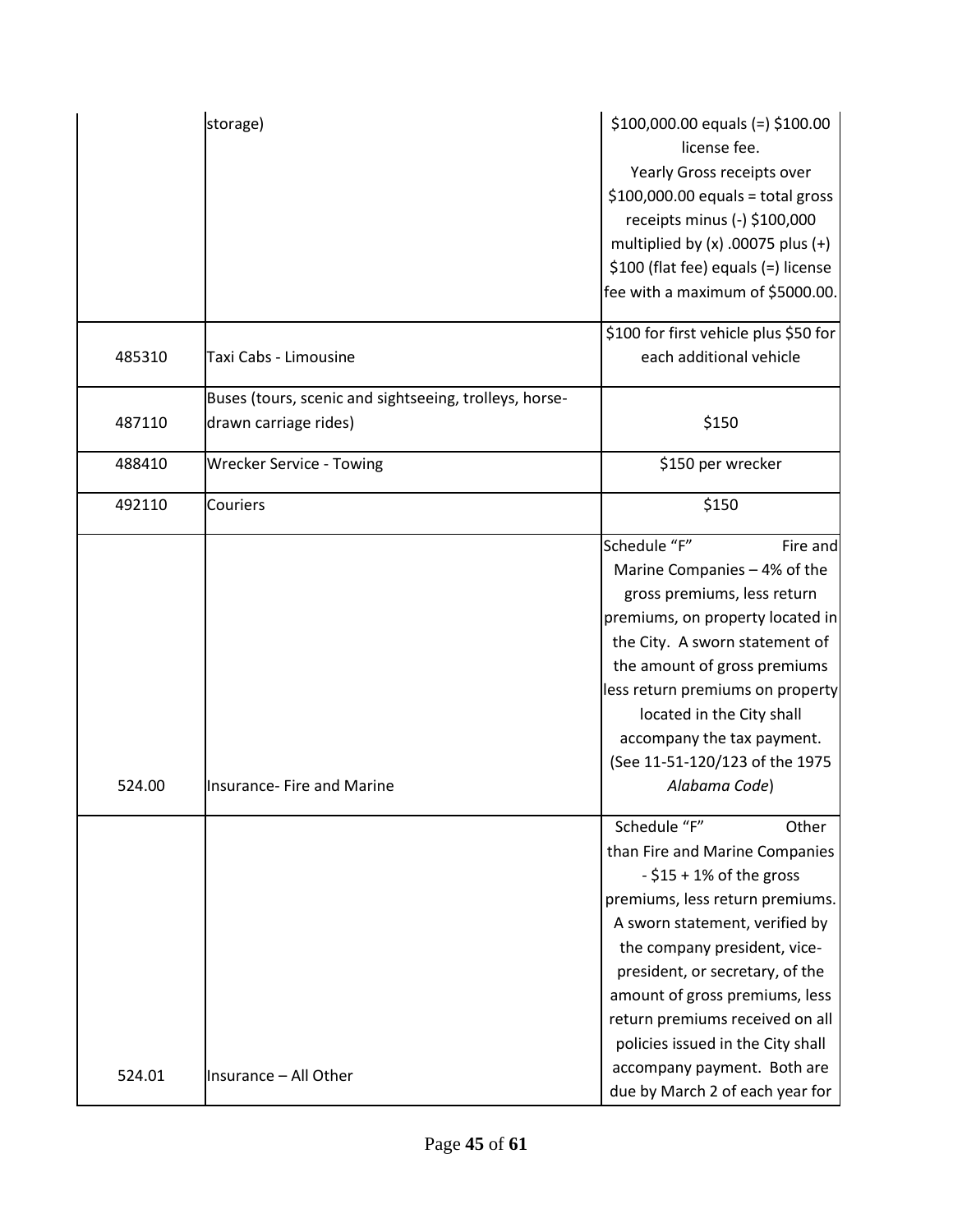|           |                                                                        | the preceding year. (See 11-51-<br>120/123 of the 1975 Alabama<br>Code)                                                                                                                                                                        |
|-----------|------------------------------------------------------------------------|------------------------------------------------------------------------------------------------------------------------------------------------------------------------------------------------------------------------------------------------|
| 524.02    | Title Insurer                                                          | \$100                                                                                                                                                                                                                                          |
| 525.00    | <b>Estate Sale Management</b>                                          | \$200                                                                                                                                                                                                                                          |
|           |                                                                        | Schedule "A"<br>Yearly Gross receipts up to<br>$$100,000.00$ equals (=) $$100.00$<br>license fee.<br>Yearly Gross receipts over<br>$$100,000.00$ equals = total gross<br>receipts minus (-) \$100,000<br>multiplied by $(x)$ .00075 plus $(+)$ |
| 511110    | Newspapers and Job Printing                                            | \$100 (flat fee) equals (=) license<br>fee with a maximum of \$5000.00.                                                                                                                                                                        |
| 511120    | Advertising soliciting ads in telephone directories and<br>periodicals | \$150                                                                                                                                                                                                                                          |
| 512120    | Motion Picture and Video Distribution and/or<br>Production             | \$150                                                                                                                                                                                                                                          |
| 512240    | Sound Recording Studios                                                | \$150                                                                                                                                                                                                                                          |
| 512250    | Music Studio - Recording, Producing, Promoting,<br>Distribution etc.   | \$150                                                                                                                                                                                                                                          |
| 515210    | Cable TV: (a) For companies non-franchised by the City.                | 5% of gross operating revenue or<br>maximum allowed by State                                                                                                                                                                                   |
| 515210.01 | Cable TV: (b) For franchised companies.                                | 5% of gross operating revenue or<br>maximum allowed by State                                                                                                                                                                                   |
| 517002    | Telephone Companies: (a) Per local exchange                            | \$225                                                                                                                                                                                                                                          |
| 517003    | Telephone Companies: (b) Per intrastate long distance<br>exchange      | \$75                                                                                                                                                                                                                                           |
| 517410    | Satellite Telecommunications                                           | Schedule "A"<br>Yearly Gross receipts up to<br>$$100,000.00$ equals (=) $$100.00$<br>license fee.                                                                                                                                              |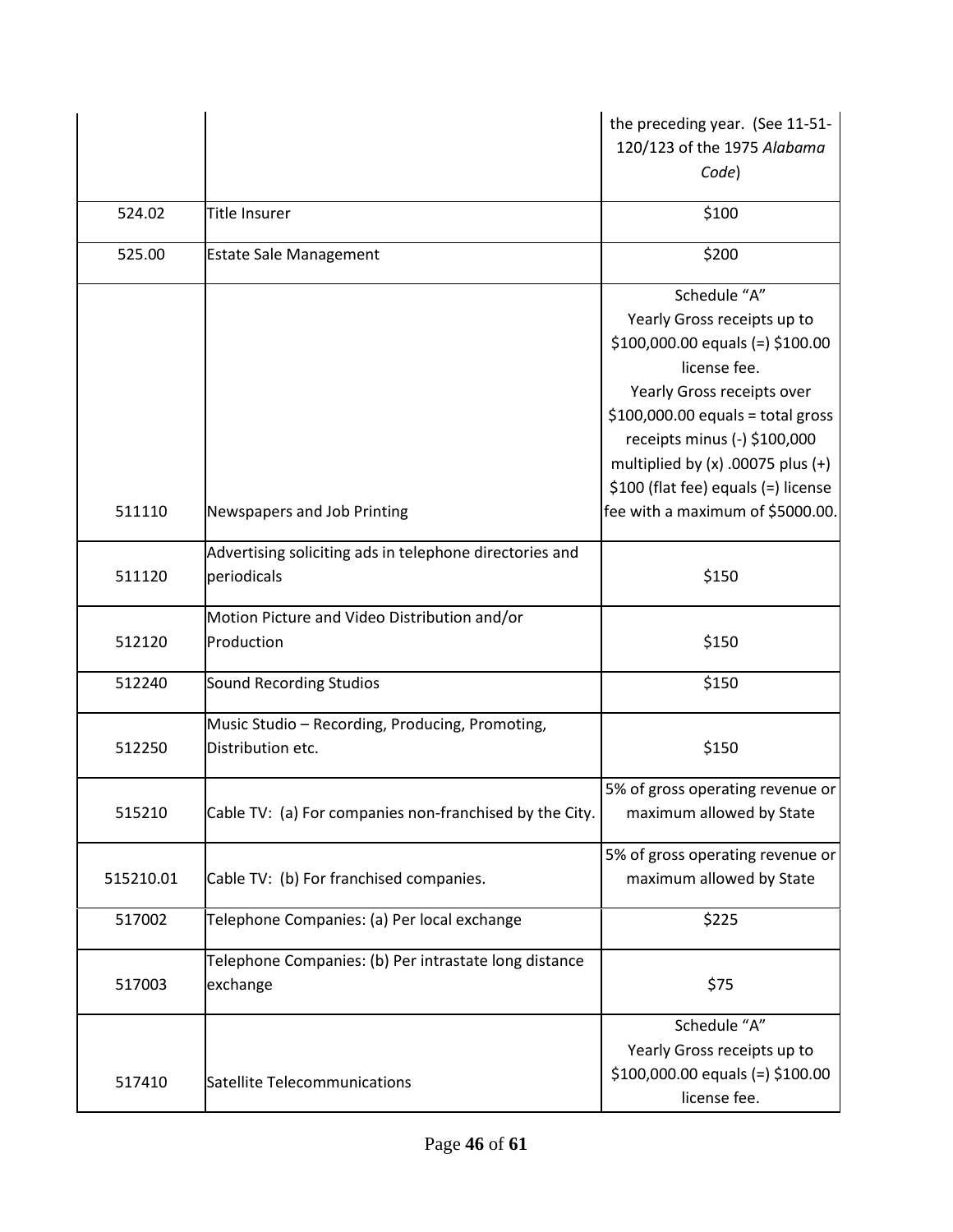|        |                                                                                                                                                        | Yearly Gross receipts over<br>$$100,000.00$ equals = total gross<br>receipts minus (-) \$100,000<br>multiplied by $(x)$ .00075 plus $(+)$<br>\$100 (flat fee) equals (=) license<br>fee with a maximum of \$5000.00. |
|--------|--------------------------------------------------------------------------------------------------------------------------------------------------------|----------------------------------------------------------------------------------------------------------------------------------------------------------------------------------------------------------------------|
| 517911 | <b>Telephone Pre-Paid Cards</b>                                                                                                                        | \$75                                                                                                                                                                                                                 |
|        |                                                                                                                                                        | \$125                                                                                                                                                                                                                |
| 522101 | Bank Main Office - Not Branch Location or ATM                                                                                                          | State Regulated per 11-51-130 of<br>the Code of Alabama                                                                                                                                                              |
|        |                                                                                                                                                        | \$10                                                                                                                                                                                                                 |
| 522111 | Bank Branch Or ATM - Not Main Office Of Bank                                                                                                           | State Regulated per 11-51-130 of<br>the Code of Alabama                                                                                                                                                              |
|        |                                                                                                                                                        | \$125                                                                                                                                                                                                                |
| 522120 | Banking - Savings & Loans - Not Branch Location Or<br><b>ATM</b>                                                                                       | State Regulated per 11-51-131 of<br>the Code of Alabama                                                                                                                                                              |
|        |                                                                                                                                                        | \$10                                                                                                                                                                                                                 |
| 522121 | Banking - S&L Branch Or ATM - Not Main Office Of S&L                                                                                                   | State Regulated per 11-51-131 of<br>the Code of Alabama                                                                                                                                                              |
| 522292 | Banking - Mortgage/Loan Companies Real Estate Credit<br>(home equity lending, mortgage companies or banking                                            | \$150                                                                                                                                                                                                                |
|        | Pawn Shops / Brokers / Title Pawn / Merchandise /<br>Check Cashing All Other Non-depository Credit<br>Intermediation (short term credit, consumer cash |                                                                                                                                                                                                                      |
| 522298 | lending and Pawn Shops)                                                                                                                                | \$300                                                                                                                                                                                                                |
| 523110 | Banking - Investment and Securities Dealing                                                                                                            | \$150                                                                                                                                                                                                                |
| 524210 | Insurance Agencies and Brokerages (agencies,<br>brokerages, brokers)                                                                                   | \$175                                                                                                                                                                                                                |
| 531130 | Rental - Mini-warehouses and self-storage units                                                                                                        | Schedule "A"<br>Yearly Gross receipts up to<br>$$100,000.00$ equals (=) $$100.00$                                                                                                                                    |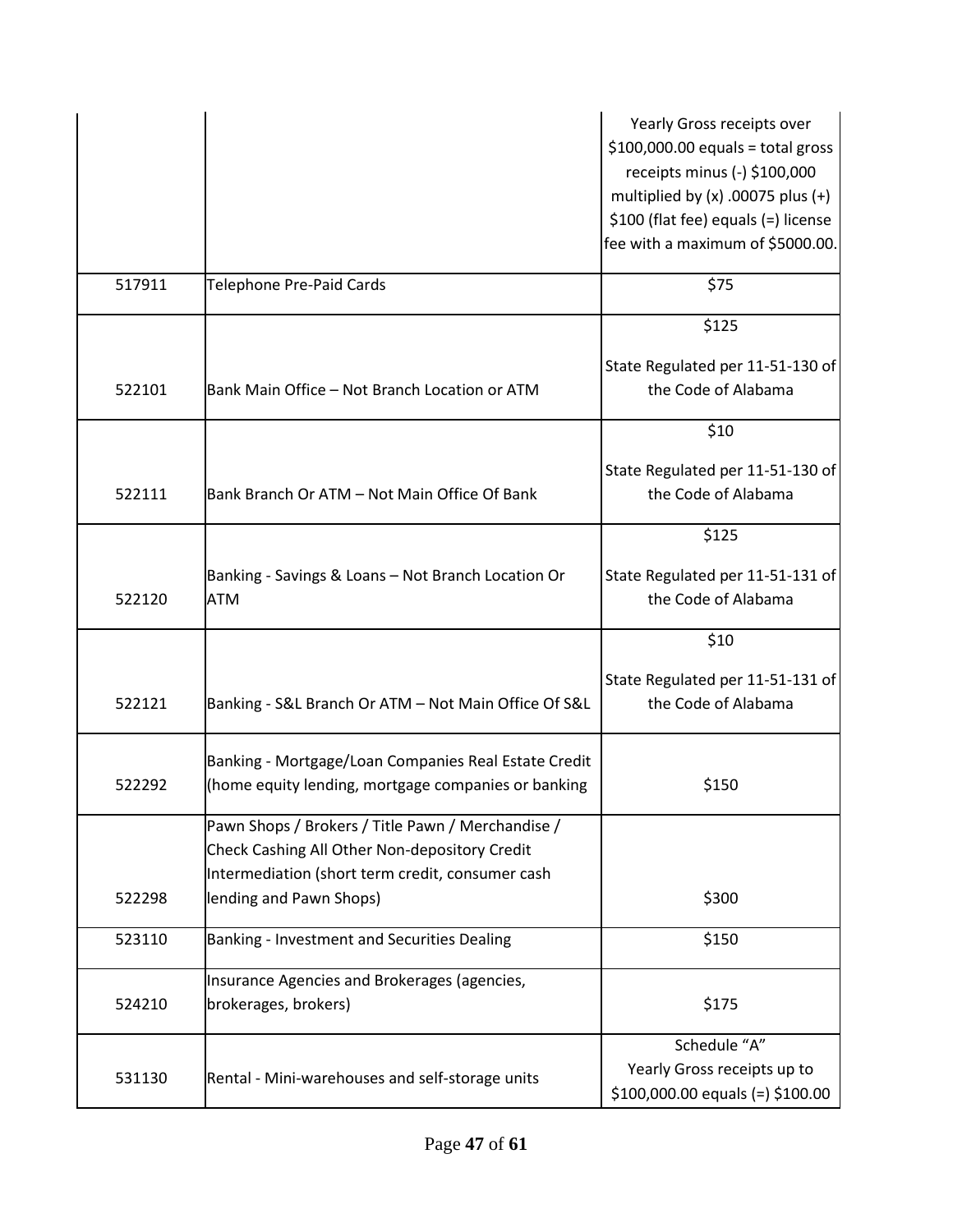|           |                                                             | license fee.                          |
|-----------|-------------------------------------------------------------|---------------------------------------|
|           |                                                             | Yearly Gross receipts over            |
|           |                                                             | $$100,000.00$ equals = total gross    |
|           |                                                             | receipts minus (-) \$100,000          |
|           |                                                             | multiplied by $(x)$ .00075 plus $(+)$ |
|           |                                                             | \$100 (flat fee) equals (=) license   |
|           |                                                             | fee with a maximum of \$5000.00.      |
|           |                                                             |                                       |
|           | Rental of Real Estate (apartments, duplex, houses,          |                                       |
| 531110    | cottage, houses, mobile home, town house rentals            | \$50.00 per Unit per year             |
|           | Rental - Mobile Home Park (mobile home sites, vacant        |                                       |
| 531190    | lots, flea market space, and grazing, farm, or forest land) | \$50.00 Each Unit                     |
|           |                                                             |                                       |
|           |                                                             | \$125 per agency + \$75 for each      |
| 531210    | Real Estate Agencies (agents)                               | agent                                 |
|           |                                                             |                                       |
| 531311    | <b>Property Managers - Residential</b>                      | \$125                                 |
| 531312    |                                                             | \$125                                 |
|           | <b>Property Managers - Nonresidential</b>                   |                                       |
|           |                                                             | \$75                                  |
|           |                                                             | License required from Alabama         |
| 531320    | <b>Real Estate Appraisers</b>                               | Real Estate Appraiser Board           |
|           |                                                             |                                       |
|           | Rental - Leasing Vehicles on and off Road and Passenger     |                                       |
| 532112    | Car Leasing (Long term)                                     | \$150                                 |
|           |                                                             |                                       |
| 532289    | Rental - All Other Consumer Goods                           | \$150                                 |
|           |                                                             |                                       |
|           |                                                             |                                       |
| 532420    | Rental - Leasing Furniture, Equipment, Consumer Goods       | \$150                                 |
|           |                                                             |                                       |
| 541110    |                                                             |                                       |
|           | Attorney                                                    | \$200                                 |
|           |                                                             |                                       |
|           | Healthcare - Therapist (Independent no permanent            |                                       |
| 541112    | Facility)                                                   | \$200                                 |
|           |                                                             |                                       |
| 541211    | Accountant / CPA                                            | \$200                                 |
|           |                                                             |                                       |
| 541211.01 | Accounting, bookkeeping, tax preparation                    | \$150                                 |
| 541310    | <b>Architect (Architectural Services)</b>                   | \$200                                 |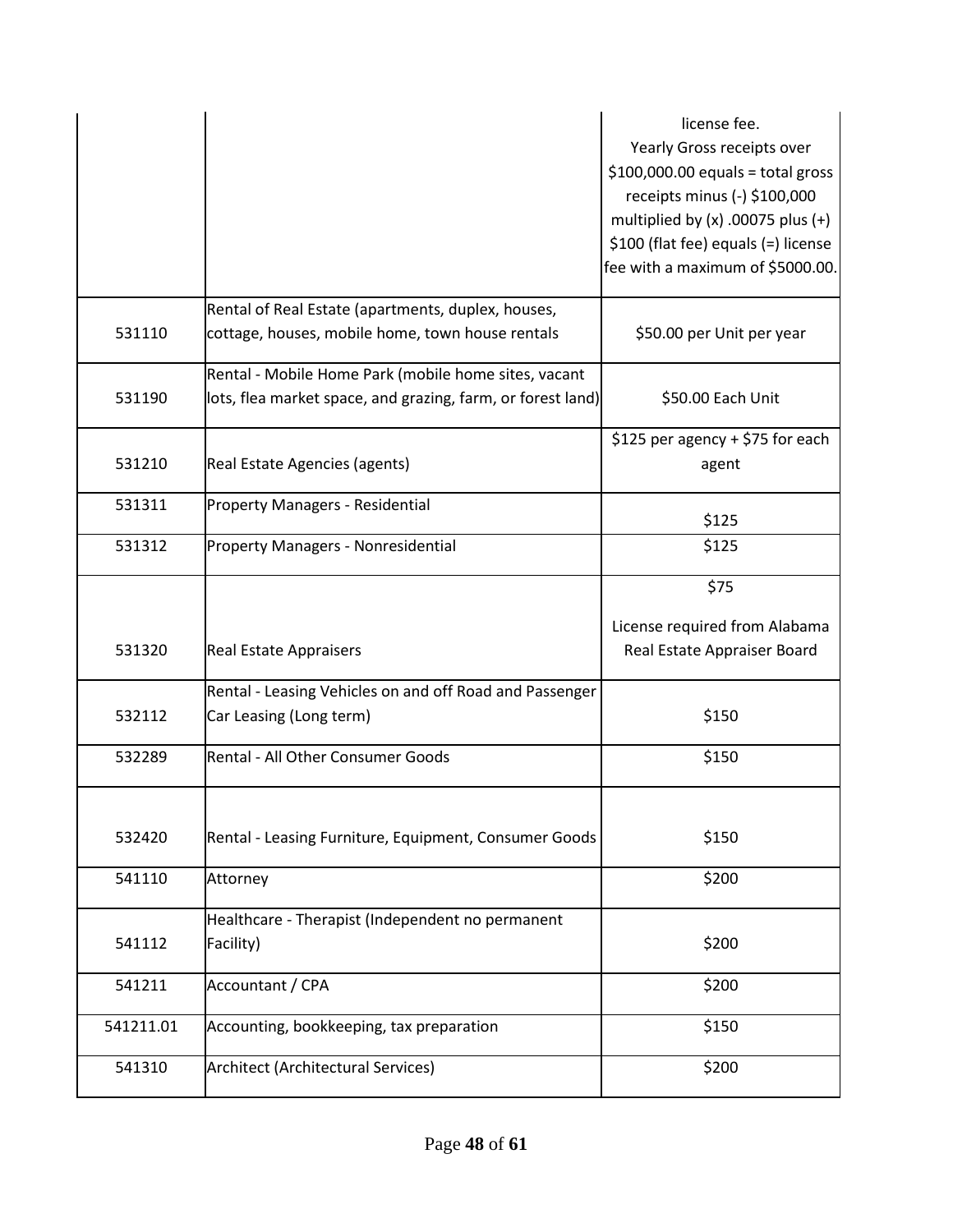|        |                                                            | \$200                              |
|--------|------------------------------------------------------------|------------------------------------|
| 541320 | <b>Architectural Landscape Services</b>                    | <b>State Registration Required</b> |
|        |                                                            | \$200                              |
| 541330 | <b>Engineer (Engineering Services)</b>                     | <b>State License Required</b>      |
|        | Inspectors - Home (Residential and Commercial Building     |                                    |
| 541350 | Inspection Services)                                       | \$150                              |
| 541360 | <b>Surveyor and Mapping Services</b>                       | \$150                              |
| 541410 | Interior Design Service                                    | \$100                              |
| 541430 | <b>Graphic Design Services</b>                             | \$100                              |
|        | Computer Programmer Professional License (Individual       |                                    |
| 541511 | and/or Firm)                                               | \$200                              |
| 541810 | <b>Advertising Agencies</b>                                | \$150                              |
| 541870 | Advertising for distributing hand bills                    | \$50                               |
|        | Photographers: (a) Studio permanently within the City      |                                    |
| 541921 | (Photography Studios, Portrait)                            | \$125                              |
|        | Healthcare - Veterinarian Services (Individual and/or      |                                    |
| 541940 | Firm)                                                      | \$200                              |
| 541990 | Professional Services Not Elsewhere Classified             | \$200                              |
| 561311 | <b>Employment Placement Agencies</b>                       | \$150                              |
|        | Telemarketing, Office, Agents - (Phone Sales (Bureaus      |                                    |
|        | and Other contact Centers (customer service call           |                                    |
|        | centers, order taking for clients via internet, soliciting |                                    |
|        | contributions, providing information about products or     |                                    |
| 561422 | services)                                                  | \$175                              |
|        | Collection Service - Collection Agency, Debt Collector     |                                    |
|        | (account or delinquent account collections, tax            |                                    |
| 561440 | collections services, bill or debt collection services)    | \$50                               |
|        | Security Guard Services (Security Guards and Patrol        |                                    |
| 561612 | Services, bodyguard, guard dog and parking security)       | \$175                              |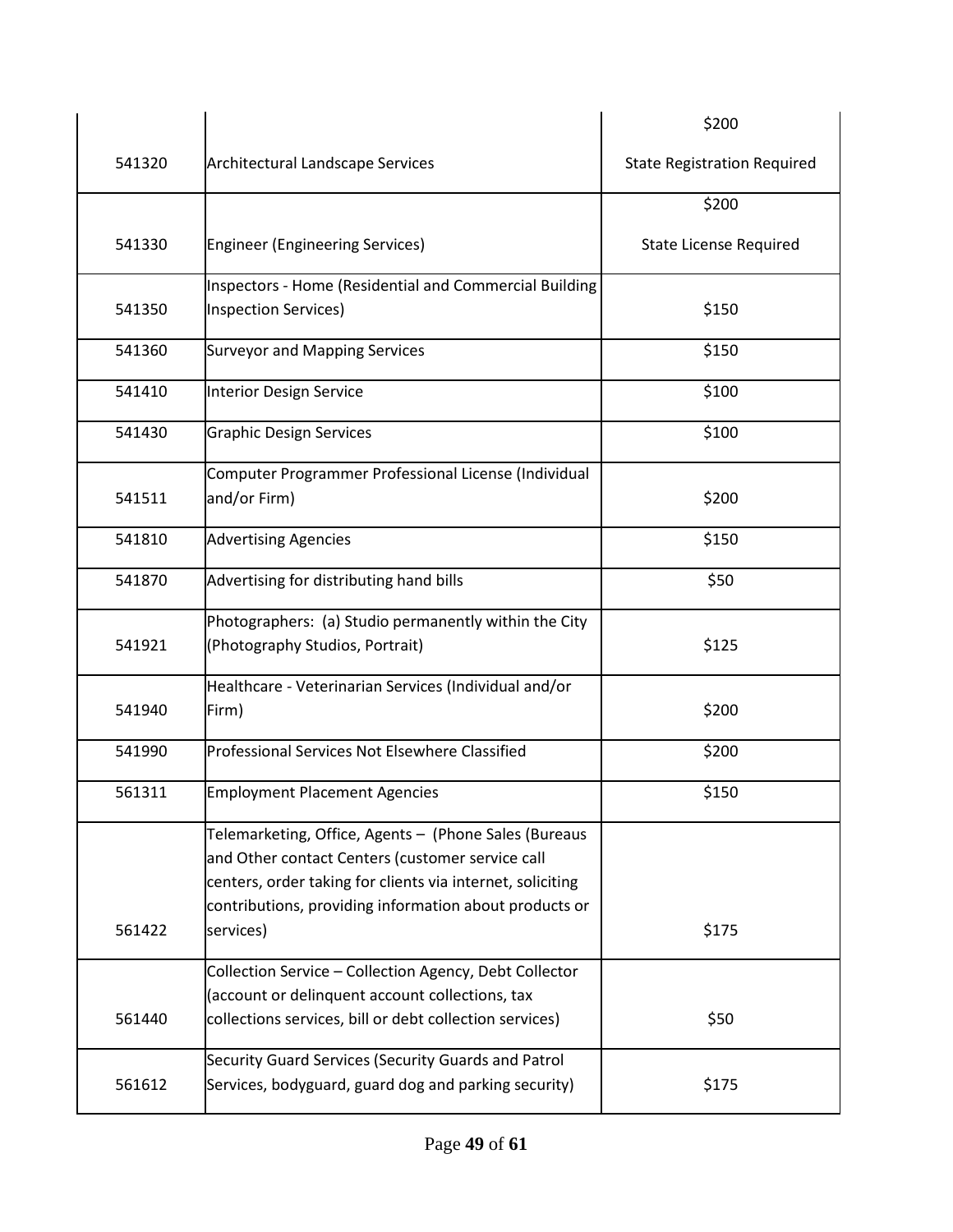|           | Security System Services Installation and Monitoring<br>(burglar and fire alarms, installation, repair, or                                                               | \$150                                                                                                                                                                                                                                                                                                                     |
|-----------|--------------------------------------------------------------------------------------------------------------------------------------------------------------------------|---------------------------------------------------------------------------------------------------------------------------------------------------------------------------------------------------------------------------------------------------------------------------------------------------------------------------|
| 561621    | monitoring of electronic security alarm systems)                                                                                                                         | State License is required                                                                                                                                                                                                                                                                                                 |
|           |                                                                                                                                                                          | \$100                                                                                                                                                                                                                                                                                                                     |
| 561622    | Locksmiths                                                                                                                                                               | Requires Certifications from the<br><b>Electronic Security Board of</b><br>Licensure of Alabama                                                                                                                                                                                                                           |
|           |                                                                                                                                                                          | \$100                                                                                                                                                                                                                                                                                                                     |
| 561710    | <b>Exterminators and Pest Control Services</b>                                                                                                                           | State Certification is required                                                                                                                                                                                                                                                                                           |
| 561720    | <b>Contractor - Janitorial Services</b>                                                                                                                                  | \$150                                                                                                                                                                                                                                                                                                                     |
|           | Landscaping Services (planting trees, shrubs, plants,<br>lawns, or gardens and maintenance, design of landscape<br>and construction of walkways, retaining walls, decks, | \$150                                                                                                                                                                                                                                                                                                                     |
| 561730    | fences, ponds, & chemicals)                                                                                                                                              | <b>State Certification Required</b>                                                                                                                                                                                                                                                                                       |
| 561730.01 | Lawn Care, (grass cutting only, no chemicals or planting)                                                                                                                | \$75                                                                                                                                                                                                                                                                                                                      |
|           |                                                                                                                                                                          |                                                                                                                                                                                                                                                                                                                           |
| 562111    | Waste Collection - Trash, debris, brush, or rubble                                                                                                                       | Schedule "A"<br>Yearly Gross receipts up to<br>$$100,000.00$ equals (=) $$100.00$<br>license fee.<br>Yearly Gross receipts over<br>$$100,000.00$ equals = total gross<br>receipts minus (-) \$100,000<br>multiplied by $(x)$ .00075 plus $(+)$<br>\$100 (flat fee) equals (=) license<br>fee with a maximum of \$5000.00. |
|           |                                                                                                                                                                          | \$150<br>State Certification is required                                                                                                                                                                                                                                                                                  |
| 562991    | Septic Tank and Related Services (pumping, renting and<br>/or servicing portable toilets) (installation under<br>238910)                                                 | Shelby County Health<br>Department approval is also<br>required to operate                                                                                                                                                                                                                                                |
| 532282    | Video Rental (prerecorded movies and games)                                                                                                                              | \$200                                                                                                                                                                                                                                                                                                                     |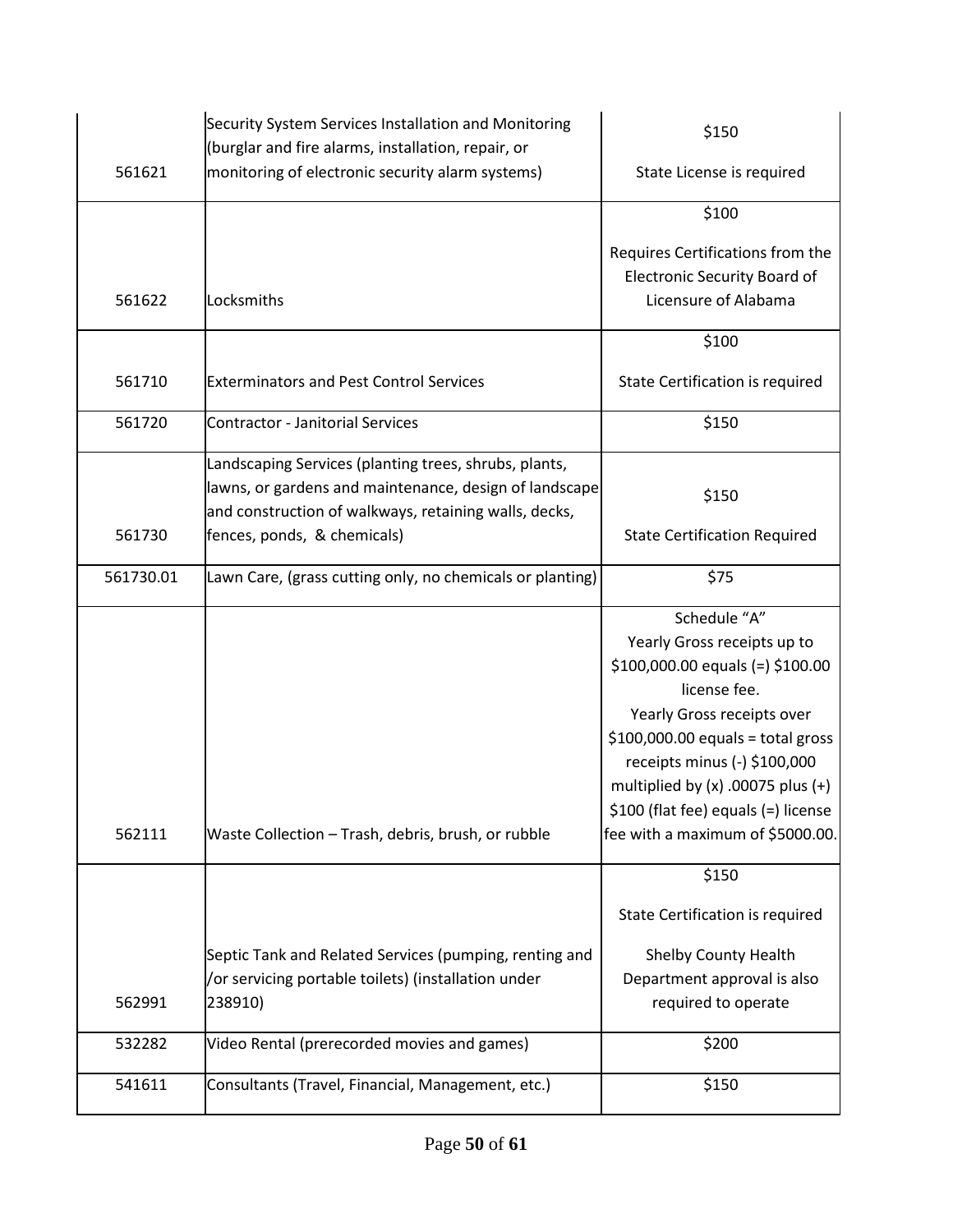| 541860 | Advertising for soliciting other commercial ads (Direct<br>Mail Advertising)                               | \$75                                                                                                                                                                                                                                                                                                                      |
|--------|------------------------------------------------------------------------------------------------------------|---------------------------------------------------------------------------------------------------------------------------------------------------------------------------------------------------------------------------------------------------------------------------------------------------------------------------|
|        | Contractor - Sign Painters - Other Services Related to                                                     |                                                                                                                                                                                                                                                                                                                           |
| 541890 | Advertising (sign lettering and painting, display lettering,<br>store window dressing, keychains, magnets) | \$150                                                                                                                                                                                                                                                                                                                     |
| 561790 | Contractor - Chimney, Gutter, Drain Swimming Pool<br><b>Cleaning Services</b>                              | \$150                                                                                                                                                                                                                                                                                                                     |
| 611620 | Instructor - Gymnastic, Martial Arts, Exercise, Art,<br>Fitness, Dance, Hobbies etc.                       | \$150                                                                                                                                                                                                                                                                                                                     |
| 611699 | Independent Schools and Specialty Training and<br>Education                                                | \$200                                                                                                                                                                                                                                                                                                                     |
| 621111 | Healthcare - Physicians except Mental Health Specialists                                                   | \$200                                                                                                                                                                                                                                                                                                                     |
| 621112 | Healthcare - Physicians Mental Health Specialists                                                          | \$200                                                                                                                                                                                                                                                                                                                     |
| 621210 | <b>Healthcare - Dentists</b>                                                                               | \$200                                                                                                                                                                                                                                                                                                                     |
| 621310 | Healthcare - Chiropractors                                                                                 | \$200                                                                                                                                                                                                                                                                                                                     |
| 621320 | Healthcare - Optometrist                                                                                   | \$200                                                                                                                                                                                                                                                                                                                     |
| 621330 | Healthcare - Psychologist                                                                                  | \$200                                                                                                                                                                                                                                                                                                                     |
| 621340 | Healthcare - Physical, Occupational, Speech Therapists<br>and Audiologists                                 | \$200                                                                                                                                                                                                                                                                                                                     |
| 621391 | <b>Healthcare - Podiatrist</b>                                                                             | \$200                                                                                                                                                                                                                                                                                                                     |
| 621492 | Healthcare - Kidney Dialysis Centers                                                                       | Schedule "A"<br>Yearly Gross receipts up to<br>$$100,000.00$ equals (=) $$100.00$<br>license fee.<br>Yearly Gross receipts over<br>$$100,000.00$ equals = total gross<br>receipts minus (-) \$100,000<br>multiplied by $(x)$ .00075 plus $(+)$<br>\$100 (flat fee) equals (=) license<br>fee with a maximum of \$5000.00. |
|        |                                                                                                            |                                                                                                                                                                                                                                                                                                                           |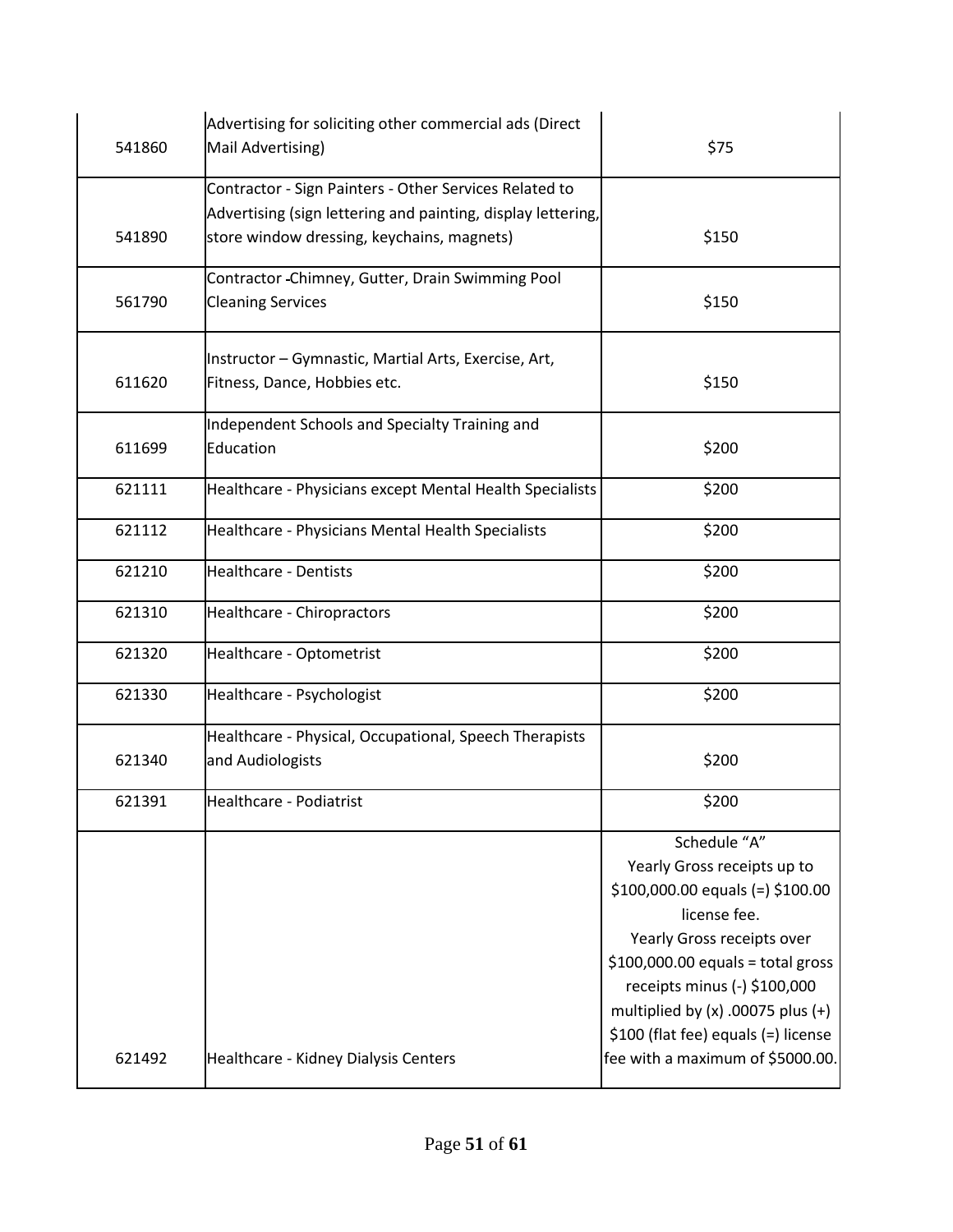|           | Healthcare - Lab Facility, Lab Tech (local or mobile)                                                      |                                 |
|-----------|------------------------------------------------------------------------------------------------------------|---------------------------------|
| 621511    | Medical Laboratories (blood, pathology, bacteriological,<br>forensic, medical testing)                     | \$125                           |
| 621610    | Healthcare - Home Health Care Services                                                                     | \$150                           |
|           |                                                                                                            |                                 |
|           | Healthcare - Ambulances - Each ambulance that services                                                     | \$150 for the first ambulance   |
| 621910    | pick up inside the City                                                                                    | \$100 for each additional       |
| 623110    | Healthcare - Nursing Home With Nursing Care                                                                | \$200                           |
| 623311    | Healthcare - Assisted Living Facility with nursing care                                                    | \$200                           |
|           | Healthcare - Assisted Living Facility (without on-site                                                     |                                 |
|           | nursing care, without nursing care, and rest homes                                                         |                                 |
| 623312    | without nursing care                                                                                       | \$200                           |
|           | Adult Day Care (Services for the Elderly and Persons                                                       |                                 |
| 624120    | with Disabilities)                                                                                         | \$175                           |
|           |                                                                                                            | \$175                           |
|           |                                                                                                            | License required by Alabama     |
| 624410    | Child Day Care Services / Nurseries                                                                        | Department of Human Resources   |
|           |                                                                                                            | \$375 per day                   |
| 711190    | Event Entertainment - Carnivals (a) per day                                                                | Must be purchased at city hall  |
|           |                                                                                                            | \$1,500 per week                |
| 711190.01 | Event Entertainment - Carnivals per week                                                                   | Must be purchased at city hall  |
|           | Photographers (Other no Permanent Studios                                                                  |                                 |
|           | Independent Artists, Writers, and Performers (actors,                                                      |                                 |
|           | actresses, announcers, artists, authors, ballet dancers,                                                   | \$50 per week                   |
|           | cameramen, cartoonists, comedians, directors, disc                                                         | or                              |
| 711510    | jockeys, music arrangers and directors, storytellers,<br>taxidermists, etc.)                               | \$250 per year                  |
|           |                                                                                                            |                                 |
|           | Event Entertainment - Concerts or Entertainments: To                                                       |                                 |
|           | be levied on the person or group providing the concert<br>or entertainment, and not on the person or group | \$100 per event                 |
| 713.03    | providing the venue - per event                                                                            | Must be purchased at city hall. |
|           |                                                                                                            |                                 |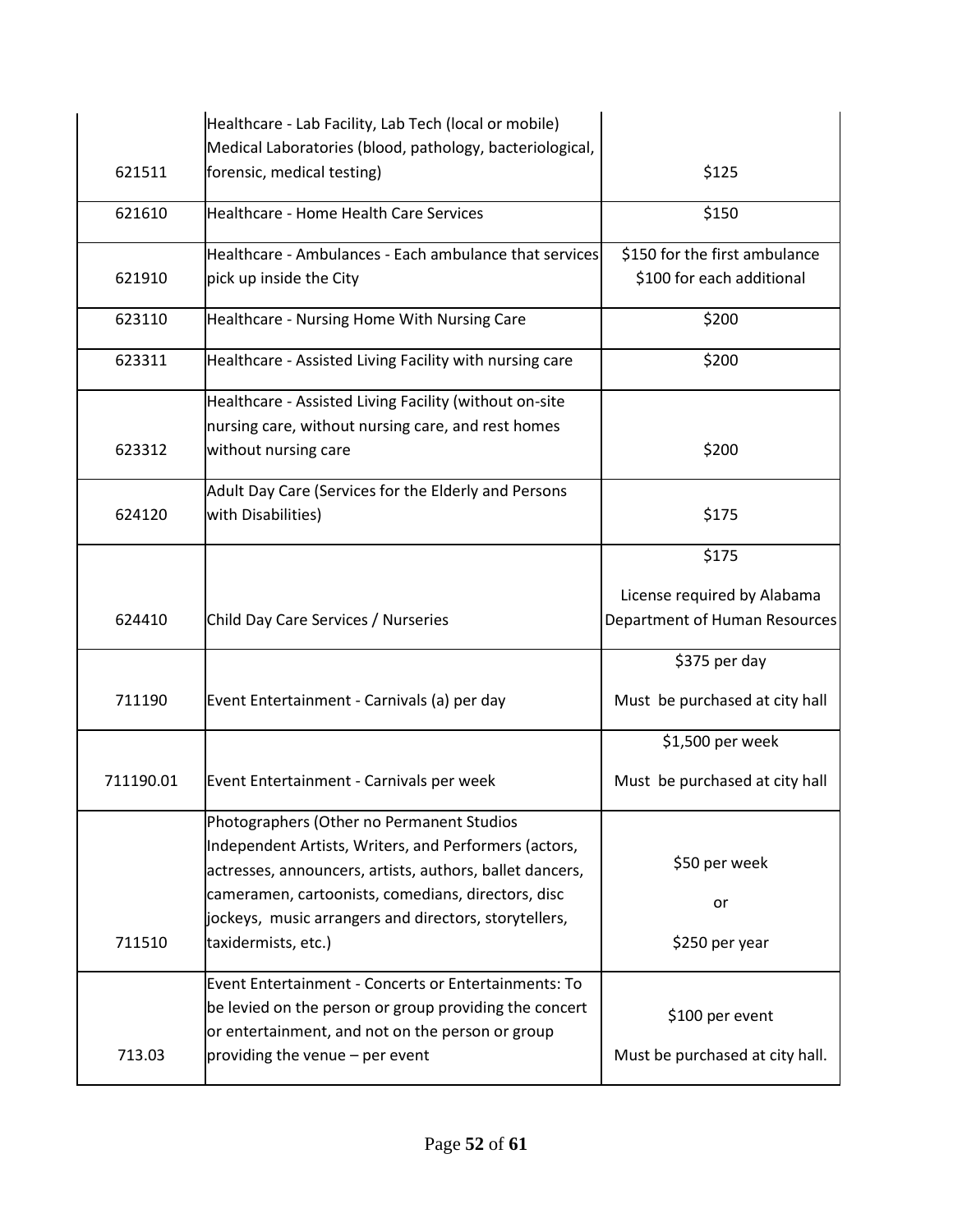|        | Event Entertainment - Machines: Coin operated,                                                                                                    |                                                                                                                                                                                                                                                                                                                           |
|--------|---------------------------------------------------------------------------------------------------------------------------------------------------|---------------------------------------------------------------------------------------------------------------------------------------------------------------------------------------------------------------------------------------------------------------------------------------------------------------------------|
| 713120 | amusement, game and music                                                                                                                         | \$35                                                                                                                                                                                                                                                                                                                      |
| 713940 | Gym Fitness and Recreational                                                                                                                      | \$150                                                                                                                                                                                                                                                                                                                     |
| 713950 | <b>Bowling Centers</b>                                                                                                                            | \$100 for each lane                                                                                                                                                                                                                                                                                                       |
| 713990 | <b>Billiard or Pool Tables</b>                                                                                                                    | \$500 for first table plus \$250 for<br>each additional table.                                                                                                                                                                                                                                                            |
| 721110 | <b>Hotels</b>                                                                                                                                     | Schedule "A"<br>Yearly Gross receipts up to<br>$$100,000.00$ equals (=) $$100.00$<br>license fee.<br>Yearly Gross receipts over<br>$$100,000.00$ equals = total gross<br>receipts minus (-) \$100,000<br>multiplied by $(x)$ .00075 plus $(+)$<br>\$100 (flat fee) equals (=) license<br>fee with a maximum of \$5000.00. |
| 721199 | Rental - Airbnb, Bed and Breakfast and All Other<br>Travelers Accommodations (guest houses, tourist<br>homes, cabins and cottages, youth hostels) | Schedule "A"<br>Yearly Gross receipts up to<br>\$100,000.00 equals (=) \$100.00<br>license fee.<br>Yearly Gross receipts over<br>$$100,000.00$ equals = total gross<br>receipts minus (-) \$100,000<br>multiplied by $(x)$ .00075 plus $(+)$<br>\$100 (flat fee) equals (=) license<br>fee with a maximum of \$5000.00.   |
| 722310 | Food Service Companies (food concession, cafeteria<br>food service)                                                                               | Schedule "A"<br>Yearly Gross receipts up to<br>$$100,000.00$ equals (=) $$100.00$<br>license fee.<br>Yearly Gross receipts over<br>$$100,000.00$ equals = total gross<br>receipts minus (-) \$100,000<br>multiplied by $(x)$ .00075 plus $(+)$<br>\$100 (flat fee) equals (=) license<br>fee with a maximum of \$5000.00. |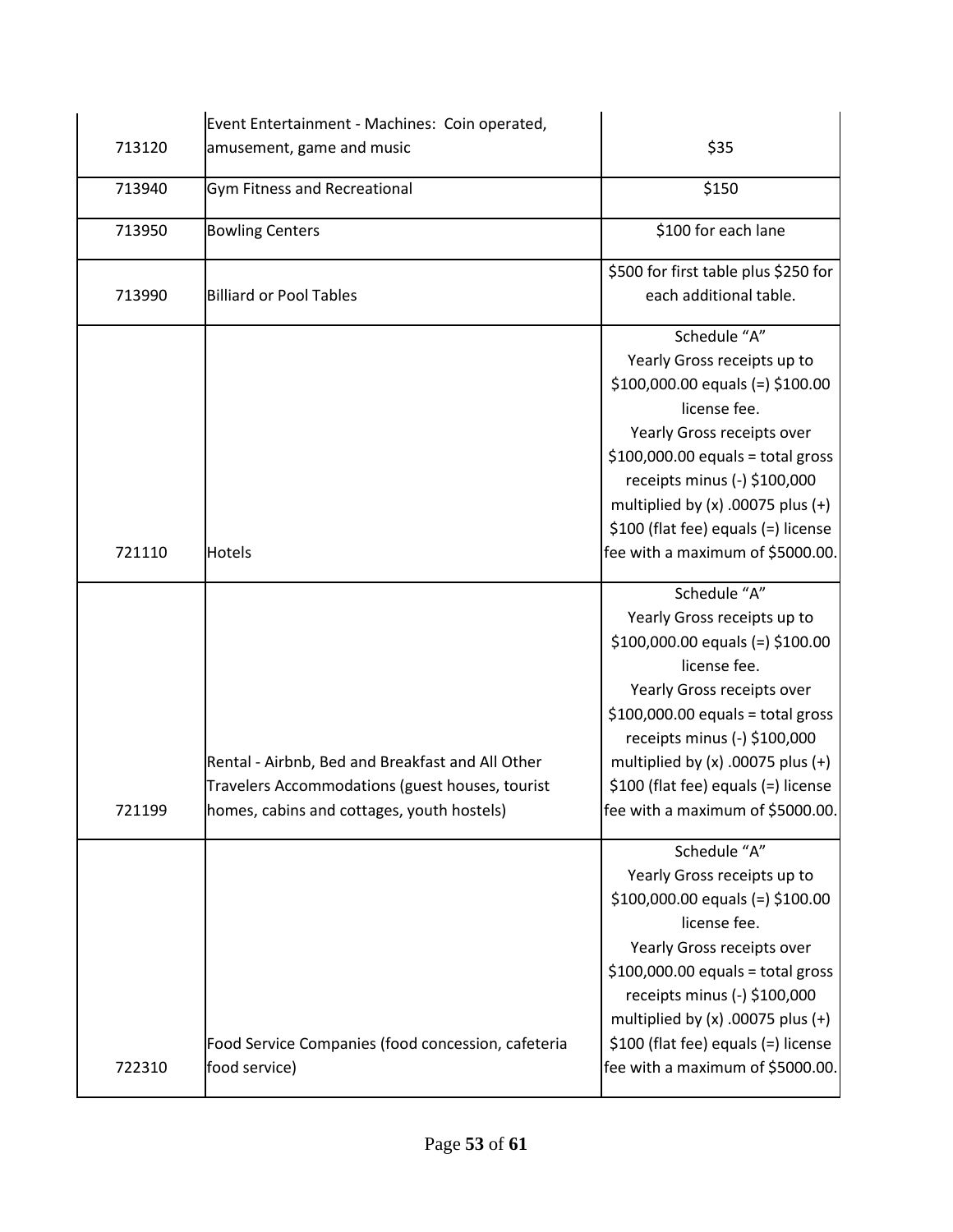|        |                                                          | Schedule "A"                          |
|--------|----------------------------------------------------------|---------------------------------------|
|        |                                                          | Yearly Gross receipts up to           |
|        |                                                          | $$100,000.00$ equals (=) $$100.00$    |
|        |                                                          | license fee.                          |
|        |                                                          |                                       |
|        |                                                          | Yearly Gross receipts over            |
|        |                                                          | $$100,000.00$ equals = total gross    |
|        |                                                          | receipts minus (-) \$100,000          |
|        |                                                          | multiplied by $(x)$ .00075 plus $(+)$ |
|        | Caterers (prepare food at off-premise site and transport | \$100 (flat fee) equals (=) license   |
| 722320 | meals and snacks to events)                              | fee with a maximum of \$5000.00.      |
|        |                                                          | Schedule "A"                          |
|        |                                                          | Yearly Gross receipts up to           |
|        |                                                          | $$100,000.00$ equals (=) $$100.00$    |
|        |                                                          | license fee.                          |
|        |                                                          | Yearly Gross receipts over            |
|        |                                                          | $$100,000.00$ equals = total gross    |
|        | Mobile Food Services (ice cream, mobile food             | receipts minus (-) \$100,000          |
|        | concession stands, mobile canteens, mobile               | multiplied by $(x)$ .00075 plus $(+)$ |
|        | refreshment stands, mobile food carts, mobile snack      | \$100 (flat fee) equals (=) license   |
| 722330 | stands)                                                  | fee with a maximum of \$5000.00.      |
|        |                                                          |                                       |
|        | Alcohol - Bars, Lounge, Nightclubs, Pubs (primarily      | \$300.00                              |
|        | engaged in preparing and serving alcoholic beverages,    | In addition to all other taxes        |
| 722410 | may provide limited food services)                       | whether Federal, State or Local       |
|        |                                                          |                                       |
|        |                                                          | Schedule "A"                          |
|        |                                                          | Yearly Gross receipts up to           |
|        |                                                          | $$100,000.00$ equals (=) $$100.00$    |
|        |                                                          | license fee.                          |
|        |                                                          | Yearly Gross receipts over            |
|        |                                                          | $$100,000.00$ equals = total gross    |
|        |                                                          | receipts minus (-) \$100,000          |
|        |                                                          | multiplied by $(x)$ .00075 plus $(+)$ |
|        |                                                          | \$100 (flat fee) equals (=) license   |
|        |                                                          | fee with a maximum of \$5000.00.      |
|        |                                                          | <b>Health Department Approval</b>     |
| 722513 | Restaurants Limited-Service (fast food, drive through)   | Required                              |
|        |                                                          |                                       |
| 722515 | Specialty Food and Drink (ice cream, frozen yogurt,      | Schedule "A"                          |
|        | cookies, popcorn, bagels, doughnuts, or pretzels and     | Yearly Gross receipts up to           |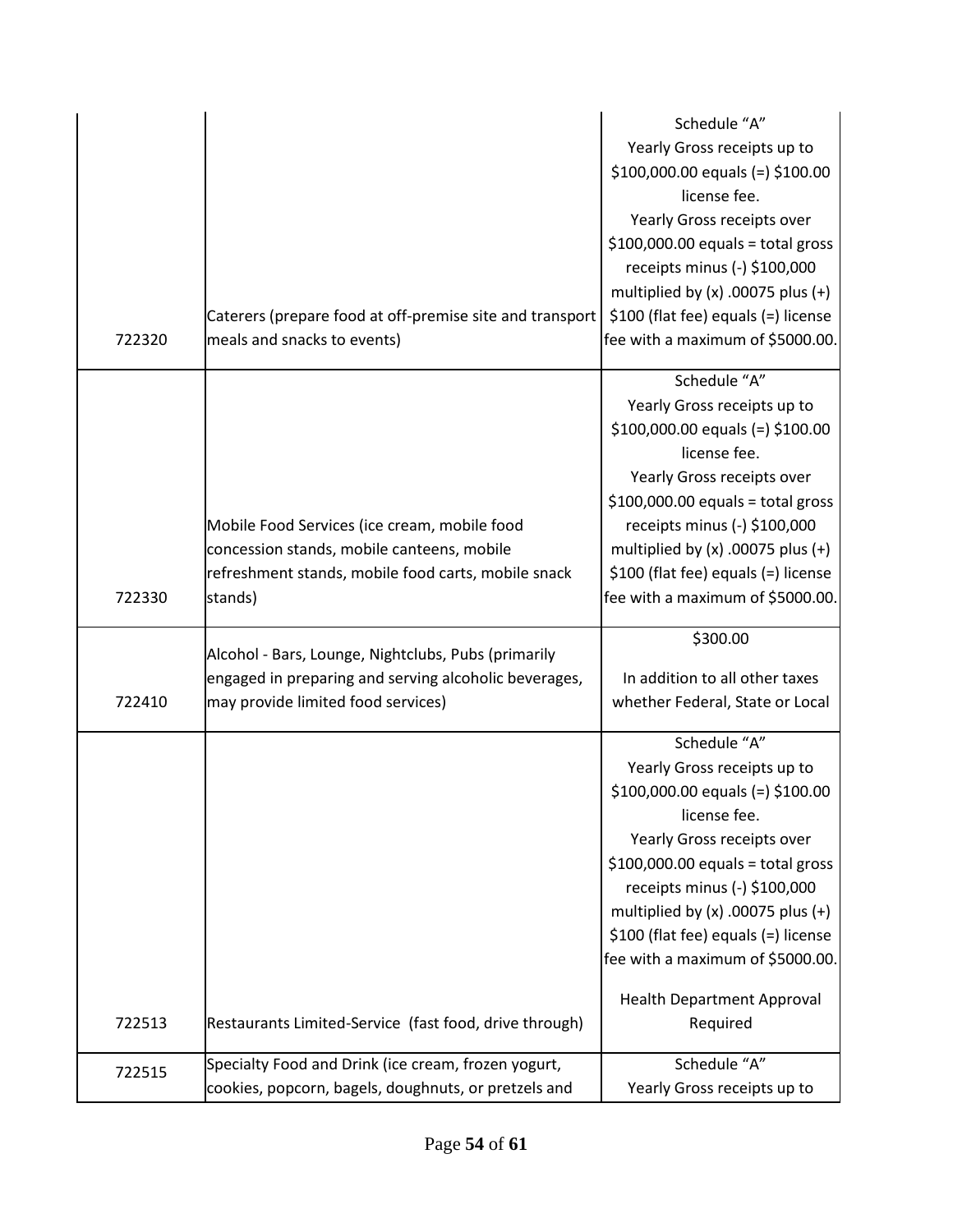|        | nonalcoholic beverages)                                | $$100,000.00$ equals (=) $$100.00$<br>license fee.<br>Yearly Gross receipts over<br>$$100,000.00$ equals = total gross<br>receipts minus (-) \$100,000<br>multiplied by $(x)$ .00075 plus $(+)$<br>\$100 (flat fee) equals (=) license<br>fee with a maximum of \$5000.00. |
|--------|--------------------------------------------------------|----------------------------------------------------------------------------------------------------------------------------------------------------------------------------------------------------------------------------------------------------------------------------|
|        |                                                        | Schedule "A"<br>Yearly Gross receipts up to                                                                                                                                                                                                                                |
|        |                                                        | $$100,000.00$ equals (=) $$100.00$                                                                                                                                                                                                                                         |
|        |                                                        | license fee.                                                                                                                                                                                                                                                               |
|        |                                                        | Yearly Gross receipts over                                                                                                                                                                                                                                                 |
|        |                                                        | $$100,000.00$ equals = total gross<br>receipts minus (-) \$100,000                                                                                                                                                                                                         |
|        |                                                        | multiplied by $(x)$ .00075 plus $(+)$                                                                                                                                                                                                                                      |
|        |                                                        | \$100 (flat fee) equals (=) license                                                                                                                                                                                                                                        |
|        |                                                        | fee with a maximum of \$5000.00.                                                                                                                                                                                                                                           |
|        |                                                        | <b>Health Department Approval</b>                                                                                                                                                                                                                                          |
| 722511 | <b>Restaurants Full-Service</b>                        | Required                                                                                                                                                                                                                                                                   |
| 811111 | Garages, Mechanic, Auto Repair (general repair)        | \$175                                                                                                                                                                                                                                                                      |
| 811121 | <b>Automotive Body and Paint</b>                       | \$150                                                                                                                                                                                                                                                                      |
|        | Automotive Glass Replacement Shops (replacing,         |                                                                                                                                                                                                                                                                            |
| 811122 | repairing and/or tinting)                              | \$150                                                                                                                                                                                                                                                                      |
|        | Car Washes / Detail (Coin Operated or Physical)        |                                                                                                                                                                                                                                                                            |
|        | (automotive detail shops, mobile car and truck washes, |                                                                                                                                                                                                                                                                            |
| 811192 | car washes)                                            | \$150                                                                                                                                                                                                                                                                      |
|        | TV and Radio Repair Shops (electronics repair and      |                                                                                                                                                                                                                                                                            |
|        | maintenance, television, stereos, speakers, video      |                                                                                                                                                                                                                                                                            |
| 811211 | recorders, radios and cameras)                         | \$100                                                                                                                                                                                                                                                                      |
|        | Equipment Repair & Maintenance Commercial and          |                                                                                                                                                                                                                                                                            |
|        | Industrial Machinery and Equipment (except auto and    |                                                                                                                                                                                                                                                                            |
| 811310 | electronic) Repair and Maintenance                     | \$100                                                                                                                                                                                                                                                                      |
| 811420 | Upholstery (refinishing, repair and restoring)         | \$100                                                                                                                                                                                                                                                                      |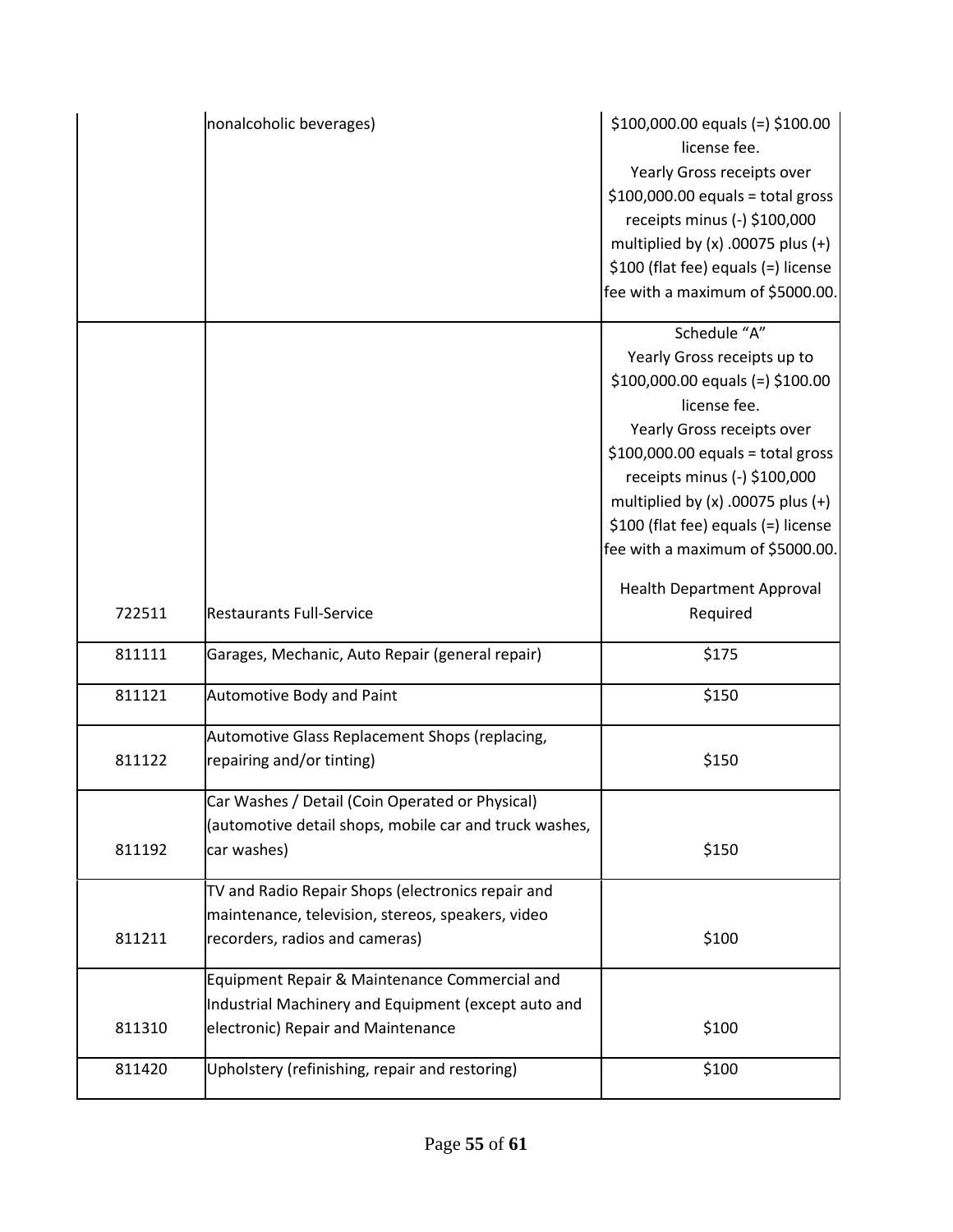|           |                                                         | \$100 for one operator or chair       |
|-----------|---------------------------------------------------------|---------------------------------------|
|           |                                                         | plus \$50 for each additional         |
| 812111    | <b>Barber Shop</b>                                      | operator or chair                     |
|           |                                                         |                                       |
|           |                                                         | \$100 for one operator or chair       |
|           |                                                         | plus \$50 for each additional         |
| 812112    | <b>Beauty Salon</b>                                     | operator or chair                     |
|           |                                                         |                                       |
|           |                                                         | \$100 for one operator or chair       |
|           |                                                         | plus \$50 for each additional         |
| 812113    | <b>Nail Salon</b>                                       | operator or chair                     |
| 812191    | Healthcare - Diet and Weight Reducing Centers           | \$100                                 |
|           |                                                         |                                       |
|           | Spa - permanent facility, nail tech, cosmetologist etc. |                                       |
|           | (day spa, hair removal, saunas, ear piercing, hair      | \$225 One Therapist & Facility,       |
|           | replacement, or weaving services, tanning, message,     | plus \$50 each additional operator    |
| 812199    | permanent makeup)                                       | Proper Certification is required      |
|           |                                                         | \$200                                 |
|           |                                                         | Must have Health Department           |
|           |                                                         | Approval                              |
|           |                                                         |                                       |
|           |                                                         | Requires State License                |
|           |                                                         | All contaminated waste                |
|           |                                                         | generated by a Tattoo Artist or       |
|           |                                                         | Body Piercer shall be removed by      |
|           |                                                         | a licensed biohazard disposal         |
|           |                                                         | service. All tattoo and body          |
|           |                                                         | piercing shall be performed in a      |
|           |                                                         | clean, sanitary area separate         |
|           |                                                         | from and out of view of the           |
|           |                                                         | waiting area. All tattoo parlors      |
|           |                                                         | and body piercers licensed by the     |
|           |                                                         | City shall be subject to all federal, |
|           |                                                         | state and county rules and            |
|           |                                                         | regulations governing tattoo          |
|           |                                                         | parlors and body piercers.            |
| 812199.01 | Tattoo Shop / Artist / Body Piercers                    |                                       |
|           |                                                         | No minor shall be administered        |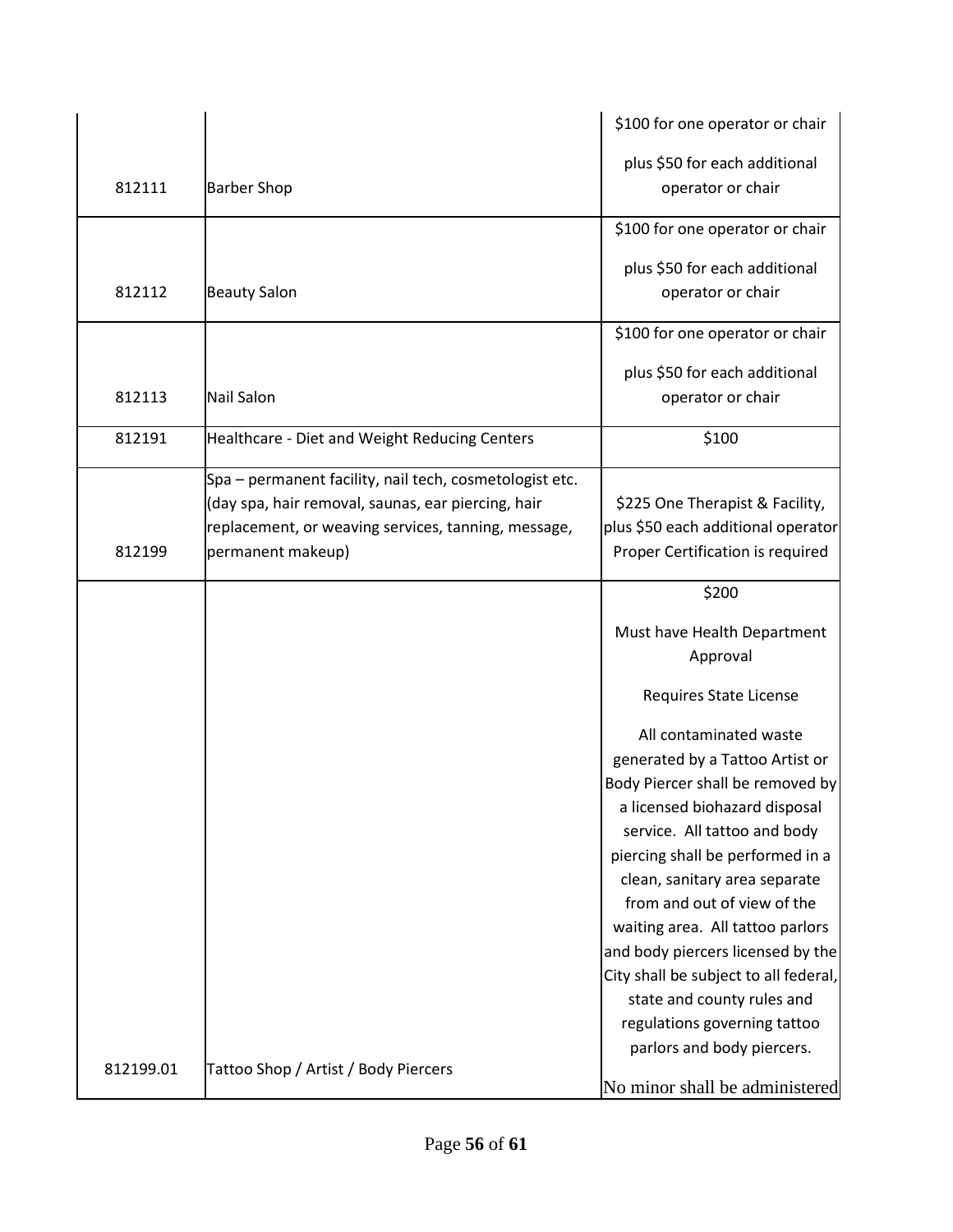|           |                                                                                                                                                                                                                                 | a tattoo or any other body<br>piercing procedure without<br>written consent from a parent<br>or guardian.<br>No one shall administer or be<br>administered a tattoo or any<br>other body piercing procedure<br>while under the influence of<br>alcohol, prescription medication,<br>or any substance controlled by<br>13A-12-201 to 13A-12-294 of the<br>1975 Alabama Code. |
|-----------|---------------------------------------------------------------------------------------------------------------------------------------------------------------------------------------------------------------------------------|-----------------------------------------------------------------------------------------------------------------------------------------------------------------------------------------------------------------------------------------------------------------------------------------------------------------------------------------------------------------------------|
|           |                                                                                                                                                                                                                                 | \$225 One Therapist & Facility,<br>plus \$50 each additional operator                                                                                                                                                                                                                                                                                                       |
| 812199.02 | Massage Therapy                                                                                                                                                                                                                 | State License is required                                                                                                                                                                                                                                                                                                                                                   |
|           | Funeral Homes and Funeral Services (provides facilities<br>for wakes, arranging transport of the dead, selling<br>caskets and related merchandise, director services,<br>embalming services, mortician services, mortuaries and |                                                                                                                                                                                                                                                                                                                                                                             |
| 812210    | undertaker services)                                                                                                                                                                                                            | \$200                                                                                                                                                                                                                                                                                                                                                                       |
|           |                                                                                                                                                                                                                                 | Schedule "G"<br>Self-<br>service, coin-operated- Up to ten<br>machines $$100$ plus (+) $$5$ for                                                                                                                                                                                                                                                                             |
| 812310    | Laundry (Coin-operated laundries and drycleaners)                                                                                                                                                                               | each additional machine                                                                                                                                                                                                                                                                                                                                                     |
| 812320    | Dry Cleaning and/or Pressing Clothing (Dry cleaning and<br>Laundry Services except coin-operated)                                                                                                                               | \$175                                                                                                                                                                                                                                                                                                                                                                       |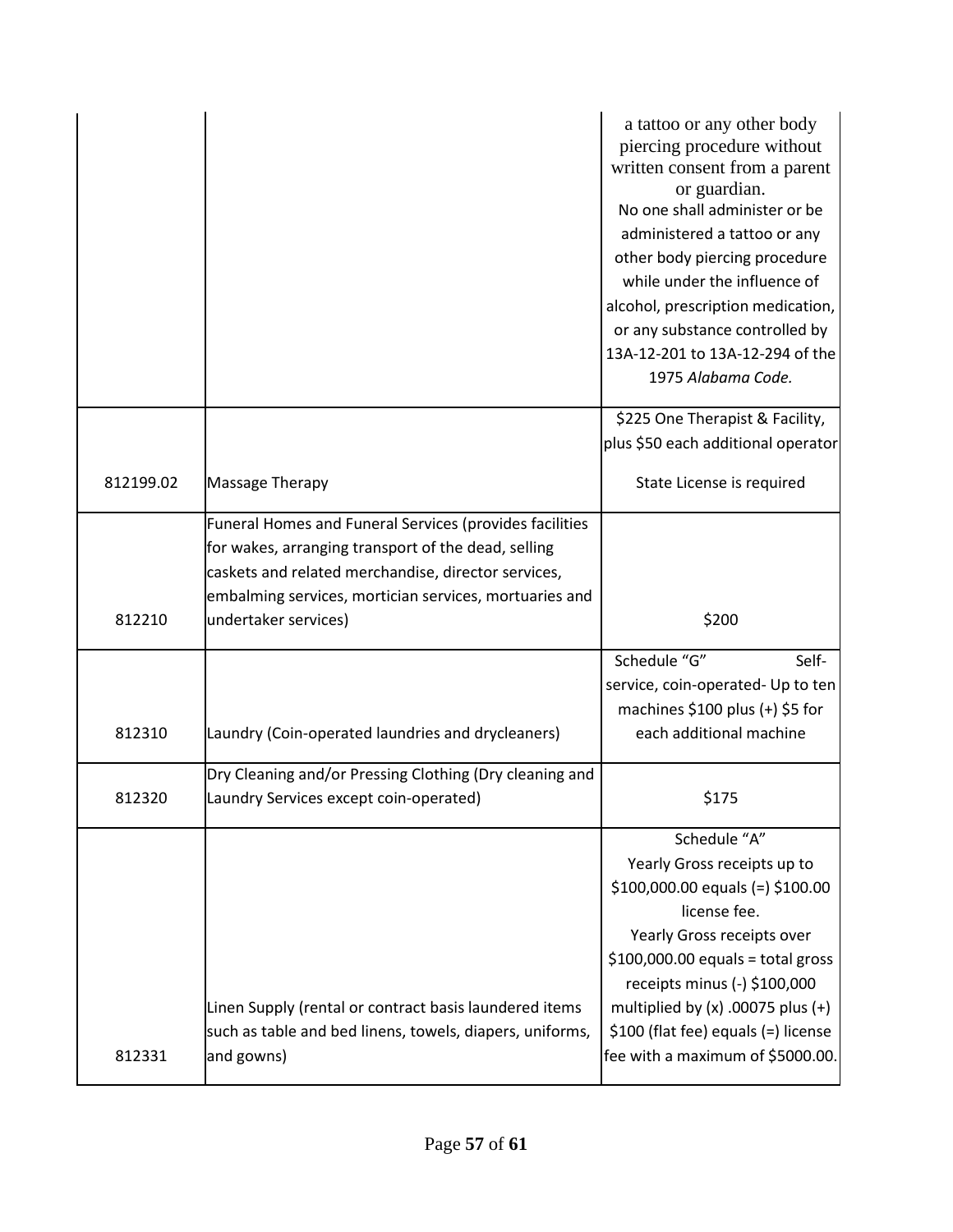|           | Animal Grooming (boarding, grooming, sitting, and                                                                                                                                                                                                                                                                                                                                                                                |                                                                               |
|-----------|----------------------------------------------------------------------------------------------------------------------------------------------------------------------------------------------------------------------------------------------------------------------------------------------------------------------------------------------------------------------------------------------------------------------------------|-------------------------------------------------------------------------------|
| 812910    | training)                                                                                                                                                                                                                                                                                                                                                                                                                        | \$100                                                                         |
| 812990    | <b>Bondsmen</b>                                                                                                                                                                                                                                                                                                                                                                                                                  | \$150                                                                         |
| 922150    | Probation Services (Parole and Probation)                                                                                                                                                                                                                                                                                                                                                                                        | \$150                                                                         |
|           |                                                                                                                                                                                                                                                                                                                                                                                                                                  | Schedule "I"<br>Delivery<br>Gross Receipts less than \$10,000<br>= no license |
| 999999.00 | Delivery into the city                                                                                                                                                                                                                                                                                                                                                                                                           | Delivery Gross Receipts over<br>$$10,000 =$ license fee of \$100              |
| 999999.01 | Unclassified miscellaneous <b>business</b> services not<br>elsewhere classified                                                                                                                                                                                                                                                                                                                                                  | \$75                                                                          |
| 999999.02 | Unclassified miscellaneous personal services not<br>elsewhere classified                                                                                                                                                                                                                                                                                                                                                         | \$75                                                                          |
| 19        | Tobacco Products: (a) Cigarettes - For packages 1-20                                                                                                                                                                                                                                                                                                                                                                             | \$0.10                                                                        |
| 19        | Tobacco Products: (a) Cigarettes - For packages 21-40                                                                                                                                                                                                                                                                                                                                                                            | \$0.20                                                                        |
| 19        | Tobacco Products: (c) Cigarettes - For packages over 40                                                                                                                                                                                                                                                                                                                                                                          | \$0.30                                                                        |
| 19        | Tobacco Products: This tax is to be paid by the<br>consumer, but collected monthly by the City from the<br>wholesaler. Any tobacco wholesaler doing business in<br>the City of Montevallo must keep and make available to<br>the City License Inspector records adequate to verify<br>that the correct amount of tax has been paid. Payment<br>of the tax is due on the 20th of each month, for sales of<br>the preceding month. |                                                                               |
| 19        | Tobacco Products: Cigars, etc.: (a) For packages of 1-<br>20 cigars                                                                                                                                                                                                                                                                                                                                                              | \$0.04                                                                        |
| 19        | Tobacco Products: Cigars, etc.: (b) For packages 21-40                                                                                                                                                                                                                                                                                                                                                                           | \$0.08                                                                        |
| 19        | Tobacco Products: Cigars, etc.: (c) For packages over 40                                                                                                                                                                                                                                                                                                                                                                         | \$0.12                                                                        |
| 19        | Tobacco Products: (d) For pouches or cans or similar<br>containers of chewing, or loose, or pipe tobacco or snuff<br>or other tobacco products of up to four ounces                                                                                                                                                                                                                                                              | \$0.04                                                                        |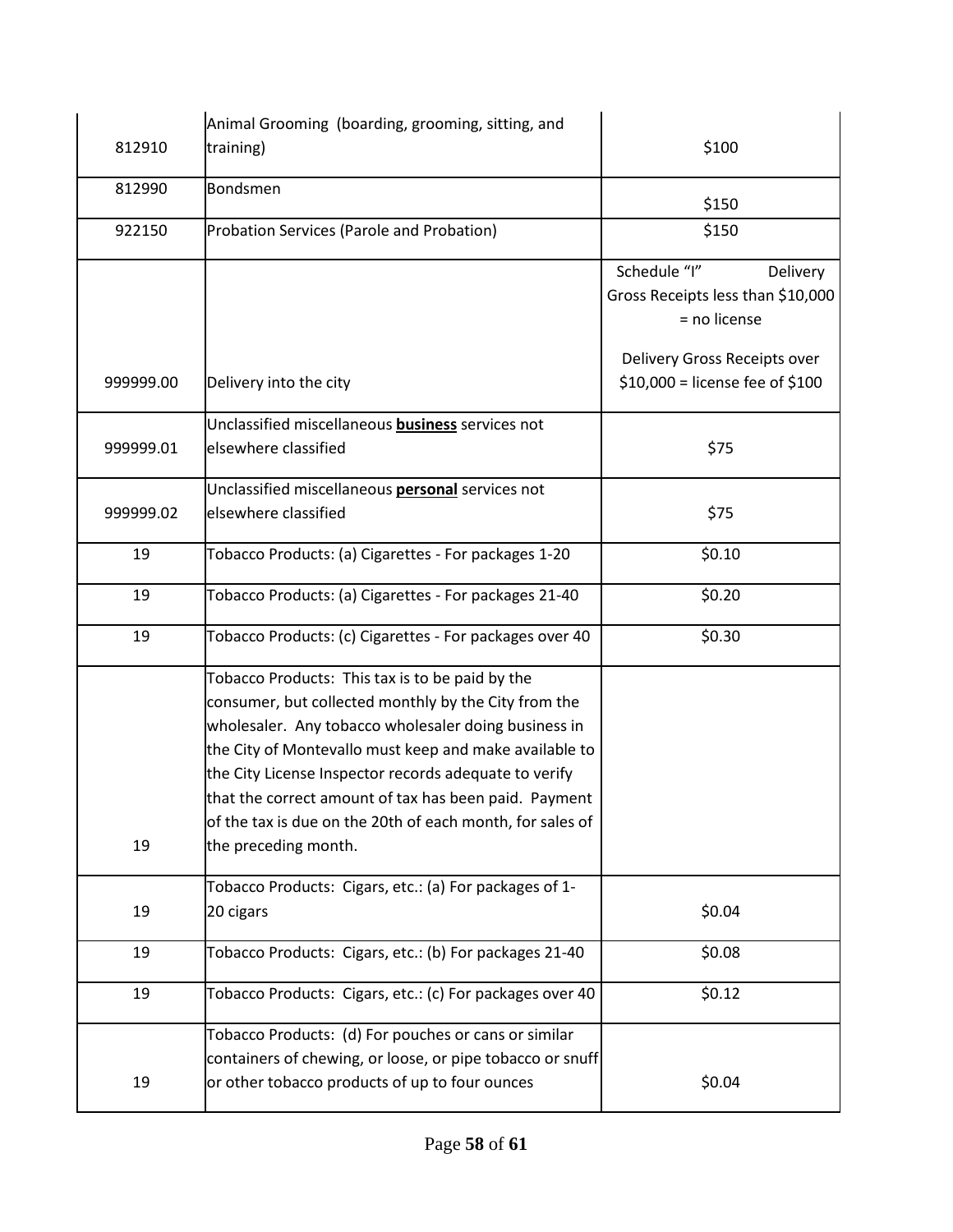| 19 | Tobacco Products: (e) For heavier pouches or cans         | \$0.08                 |
|----|-----------------------------------------------------------|------------------------|
| 19 | Tobacco Products: (f) For packs of rolling papers         | \$0.08                 |
|    | Tobacco Products: (g) This tax is to be paid by the       |                        |
|    | consumer, but collected monthly by the City from the      |                        |
|    | wholesalers. Any tobacco wholesaler doing business in     |                        |
|    | the City of Montevallo must keep and make available to    |                        |
|    | the City License Inspector records adequate to verify     |                        |
|    | that the correct amount of tax has been paid. Payment     |                        |
|    | of the tax is due on the 20th of each month, for sales of |                        |
| 19 | the preceding month.                                      |                        |
|    | Other Tobacco Products: (a) For all tobacco products      |                        |
| 19 | not covered above, and for cigarette papers               | 10% of wholesale price |
|    | Other Tobacco Products: (b) This tax is to be paid by the |                        |
|    | consumer, but collected monthly by the City from the      |                        |
|    | wholesalers. Any tobacco wholesaler doing business in     |                        |
|    | the City of Montevallo must keep and make available to    |                        |
|    | the City License Inspector records adequate to verify     |                        |
|    | that the correct amount of tax has been paid. Payment     |                        |
|    | of the tax is due on the 20th of each month, for sales of |                        |
| 19 | the preceding month.                                      |                        |

### *Schedule "A"*

Schedule "A" Yearly Gross receipts up to \$100,000.00 equals (=) \$100.00 license fee. Yearly Gross receipts over \$100,000.00 equals = total gross receipts minus (-) \$100,000 multiplied by (x) .00075 plus (+) \$100 (flat fee) equals (=) license fee with a maximum of \$5000.00.

### *Schedule "B"*

Schedule "B" Yearly Gross receipts up to \$60,000.00 equals (=) \$200.00 license fee. Yearly Gross receipts over \$60,000.00 equals = total gross receipts minus (-) \$60,000 multiplied by (x) .00075 plus (+) \$200.00 (flat fee) equals (=) license fee with a maximum of \$5000.00.

### *Schedule "C"*

Schedule "C" \$30 per job plus (+) .005 times (x) the price of any work over \$2,000. In addition to builders' licenses.

### *Schedule "D"*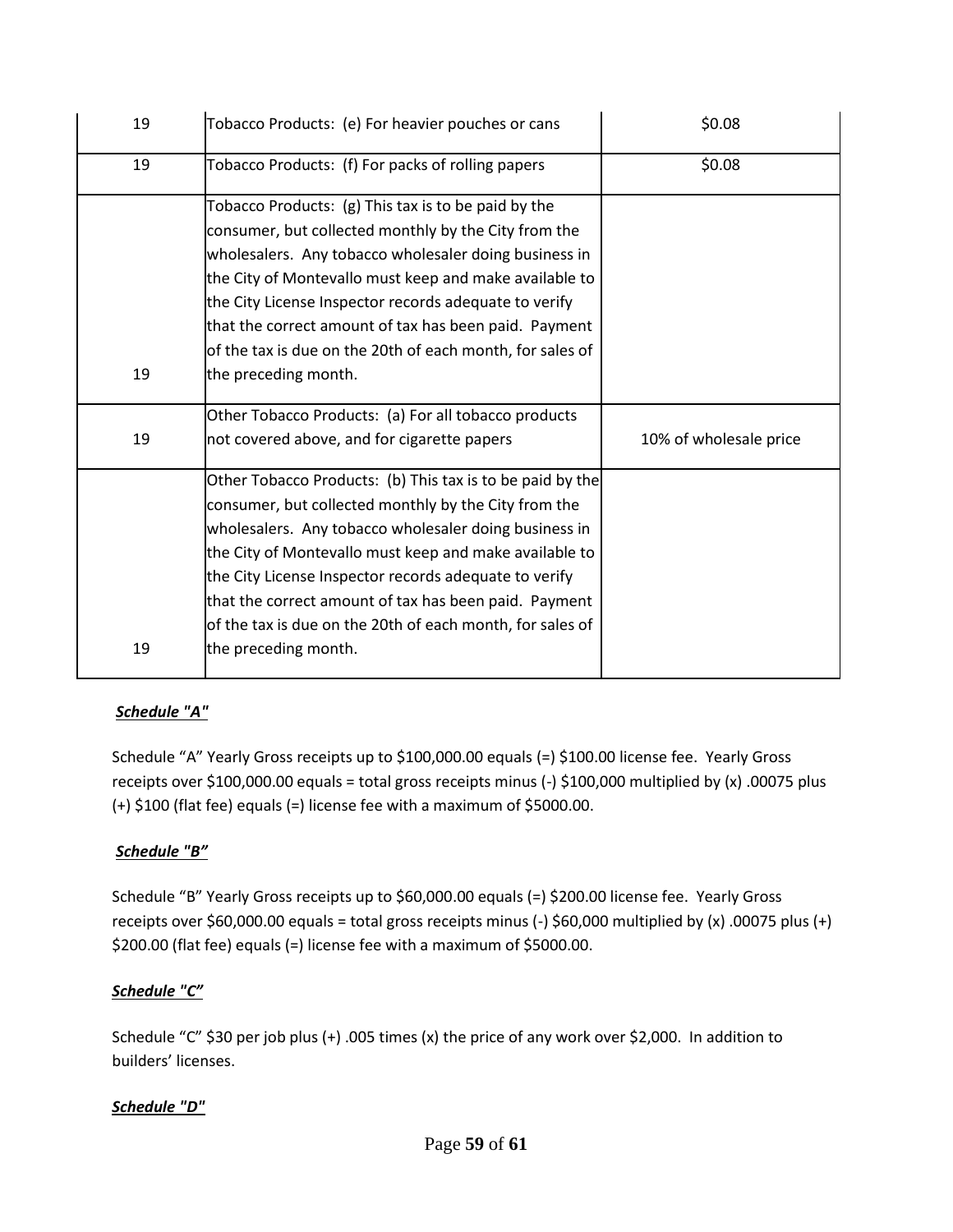Schedule "D" 3% of gross receipts. (See 11-51-129 of the 1975 *Alabama Code*)

### *Schedule "E"*

Schedule "E" Wholesale, \$100 plus (+) \$0.02 per gallon sold or delivered. Payment of this tax is to be made by the  $20<sup>th</sup>$  of the month following the month the sales were made, and must be accompanied by a sworn statement specifying the number of gallons sold. (This subsection adopted 14 November 1961 effective 01 December 1961; and amended by Ordinance 93F to change to \$0.02 per gallon. Reamended 11 October 1993 by Ord. 93L)

#### *Schedule "F"*

- (a) Fire and Marine Companies 4% of the gross premiums, less return premiums, on property located in the City. A sworn statement of the amount of gross premiums less return premiums on property located in the City shall accompany the tax payment. (See 11-51-120 and 122 of the 1975 *Alabama Code*)
- (b) Other than Fire and Marine Companies \$15 + 1% of the gross premiums, less return premiums. A sworn statement, verified by the company president, vice-president, or secretary, of the amount of gross premiums, less return premiums received on all policies issued in the City shall accompany payment. Both are due by March 2 of each year for the preceding year. (See 11-51-121 of the 1975 *Alabama Code*)

#### *Schedule "G"*

Schedule "G" Self-service, coin-operated - Up to ten machines \$100 plus (+) \$5 for each additional machine

#### *Schedule "H"*

Schedule "H" Yearly Gross receipts up to \$60,000.00 equals (=) \$150.00 license fee. Yearly Gross receipts over \$60,000.00 equals = total gross receipts minus (-) \$60,000.00 multiplied by (x) .00075 plus (+) \$150.00 (flat fee) equals (=) license fee with a maximum of \$5000.00.

#### **Schedule "I" Delivery License**

Gross Receipts less than \$10,000.00 equals (=) no license required. Gross receipts over \$10,000.00 equals (=) license fee of \$100.00

This ordinance shall become effective upon its passage and advertisement as provided by law.

Approved and adopted this 27<sup>th</sup> day of August, 2018